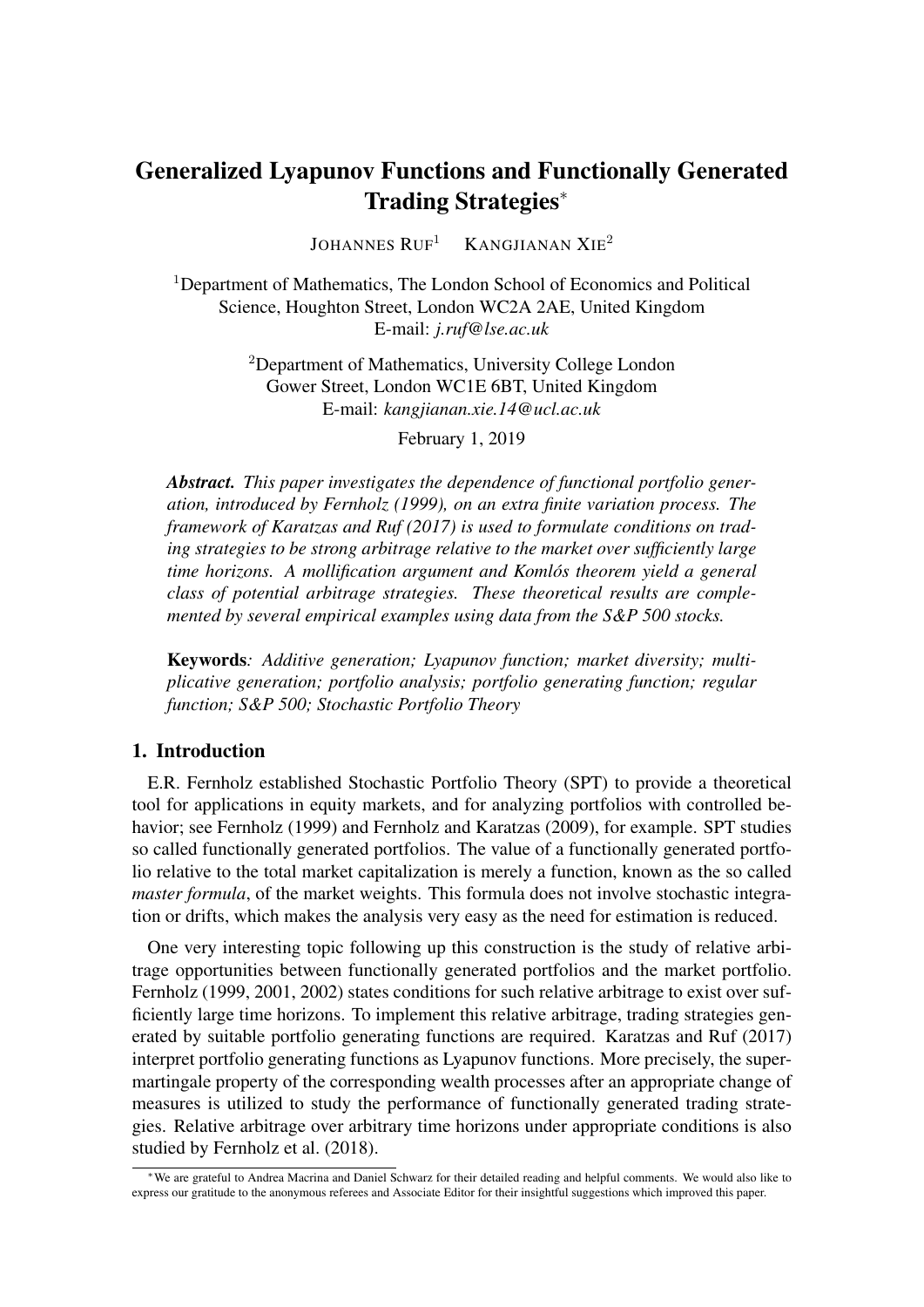One offspring of portfolio generating functions is a generalized portfolio generating function, which depends on an additional argument with continuous path and finite variation. This is inspired by the fact that in practice, people tend to take historical data, such as past performance of stocks, or statistical estimates, into consideration when constructing portfolios. Besides, this generalization provides additional flexibility in choosing portfolio generating functions. Section 3.2 of Fernholz (2002) formulates the concept of time-dependent generating functions, and presents the master formula under this situation. In the same framework, Strong (2014) shows an extension of the master formula to portfolios generated by functions that also depend on the current state of some continuous path process of finite variation. Also based on Fernholz's structure, Schied et al. (2018) provide a pathwise version of the relevant master formula. They also analyze examples where the additional process is chosen to be the moving average of the market weights. In a recent paper, Karatzas and Kim (2018) generalize the methodology developed by Karatzas and Ruf (2017) in a pathwise, probability-free setting. They also generalize portfolio generating functions with path-dependent functionals.

All the above mentioned papers (Fernholz (2002), Strong (2014), Schied et al. (2018), and Karatzas and Kim (2018)) make assumptions on the smoothness of the portfolio generating function with respect to both the finite variation process and the market weights. In this paper, we weaken these assumptions such that the choice for the portfolio generating function is less restricted. To this end, we use a mollification argument and the Komlós theorem. Then we study several examples empirically, using data from the  $S\&P$ 500 index $1$ 

An outline of the paper is as follows. Section 2 specifies the market model and recalls the definitions of trading strategies and relative arbitrage. Section 3 first gives the definitions of regular functions and Lyapunov functions, and then presents sufficient conditions for a function to be regular and Lyapunov, respectively. The appendix presents the proofs of these results. Section 4 defines additive and multiplicative generation, and the corresponding trading strategies and wealth processes. Section 4 also gives conditions for arbitrage relative to the market portfolio to exist. Section 5 describes the data involved and the processing method to implement the empirical analysis. Section 6 contains several examples of portfolio generating functions and discusses empirical results. Section 7 concludes.

#### 2. Model setup

We fix a filtered probability space  $(\Omega, \mathcal{F}(\infty), \mathcal{F}(\cdot), P)$ , where  $F(\cdot)$  is right-continuous and  $\mathcal{F}(0) = \{\emptyset, \Omega\}$ , and write

$$
\Delta^{d} = \left\{ (x_1, \cdots, x_d)' \in [0, 1]^d : \sum_{i=1}^d x_i = 1 \right\} \text{ and } \Delta^{d}_{+} = \Delta^{d} \cap (0, 1)^d.
$$

We consider an equity market with  $d \geq 2$  companies, where each company has always one share of stock outstanding. We denote the market weights process by  $\mu(\cdot)$  =

<sup>&</sup>lt;sup>1</sup>As the constituent list of the stocks in the S&P 500 index changes over time, we avoid a survivorship bias by not restricting the analysis to the current stocks in the S&P 500 index. Instead, we reconstruct the historical constituent list of the S&P 500 index and adjust the portfolios appropriately when the constituent list changes.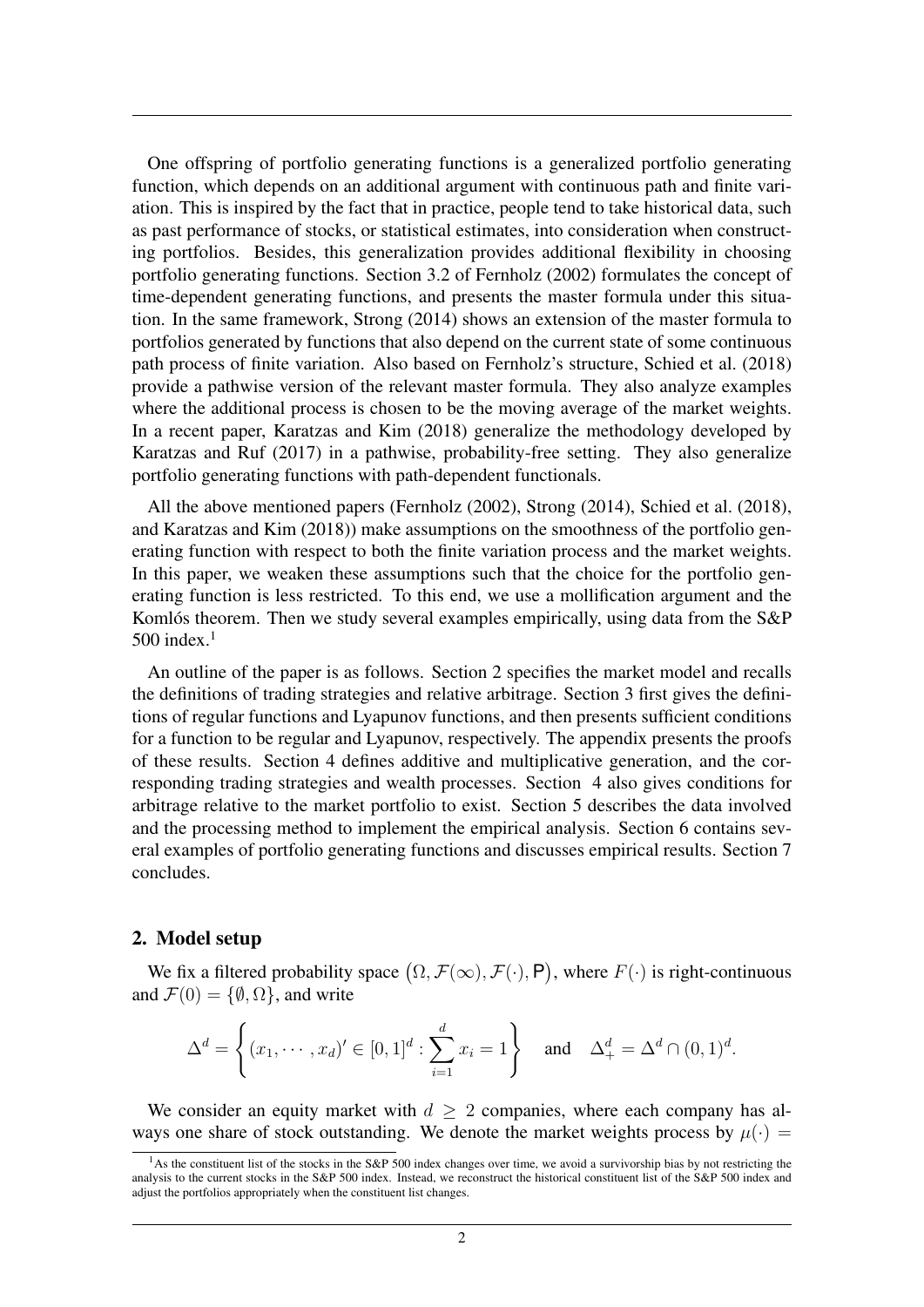$(\mu_1(\cdot), \cdots, \mu_d(\cdot))'$ . Here,  $\mu_i(\cdot)$  is the market weight process of company *i* computed by dividing the capitalization of company  $i$  by the total capitalization of all  $d$  companies in the market, for all  $i \in \{1, \dots, d\}$ . We assume that  $\mu(\cdot)$  is  $\Delta^d$ -valued with  $\mu(0) \in \Delta^d_+$ , and that  $\mu_i(\cdot)$  is a continuous, non-negative semimartingale, for all  $i \in \{1, \dots, d\}$ .

To define a trading strategy for  $\mu(\cdot)$ , let us consider a process  $\vartheta(\cdot) = (\vartheta_1(\cdot), \cdots, \vartheta_d(\cdot))'$ in  $\mathbb{R}^d$ , which is predictable and integrable with respect to  $\mu(\cdot)$ . We denote the collection of all such processes by  $\mathcal{L}(\mu)$ .

For such a process  $\vartheta(\cdot) \in \mathcal{L}(\mu)$ , we interpret  $\vartheta_i(t)$  as the number of shares in the stock of company i held at time  $t > 0$ , for all  $i \in \{1, \dots, d\}$ . Then

$$
V^{\vartheta}(\cdot) = \sum_{i=1}^{d} \vartheta_i(\cdot) \mu_i(\cdot)
$$

can be interpreted as the wealth process corresponding to  $\vartheta(\cdot)$ .

**Definition 1.** (Trading strategies). A process  $\varphi(\cdot) \in \mathcal{L}(\mu)$  is called a *trading strategy* if

$$
V^{\varphi}(\cdot) - V^{\varphi}(0) = \int_0^{\cdot} \sum_{i=1}^d \varphi_i(t) d\mu_i(t).
$$

*Remark* 1. To convert a predictable process  $\vartheta(\cdot) \in \mathcal{L}(\mu)$  into a trading strategy  $\varphi(\cdot)$ , we adapt the measure of the "defect of self-financibility" of  $\vartheta(\cdot)$ , introduced in Section 2 in Karatzas and Ruf (2017) and defined as

$$
Q^{\vartheta}(\cdot) = V^{\vartheta}(\cdot) - V^{\vartheta}(0) - \int_0^{\cdot} \sum_{i=1}^d \vartheta_i(t) d\mu_i(t).
$$
 (1)

As a result, the process  $\varphi(\cdot)$  with components

$$
\varphi_i(\cdot) = \vartheta_i(\cdot) - Q^{\vartheta}(\cdot) + C, \quad i \in \{1, \cdots, d\},\tag{2}
$$

where C can be any real constant, is a trading strategy for  $\mu(\cdot)$ .

Below, we shall analyze the performance of certain long-only portfolios, that is, portfolios for which the trading strategies  $\varphi(\cdot)$  of Definition 1 are nonnegative at any time. Especially, we focus on studying the conditions for the existence of so called relative arbitrage.

**Definition 2.** (Arbitrage relative to the market). A trading strategy  $\varphi(\cdot)$  is said to be *relative arbitrage* with respect to the market over a given time horizon [0, T], for  $T \ge 0$ , if

$$
V^{\varphi}(\cdot) \ge 0 \quad \text{and} \quad V^{\varphi}(0) = 1,
$$

along with

$$
\mathsf{P}\big[V^{\varphi}(T) \ge 1\big] = 1 \quad \text{and} \quad \mathsf{P}\big[V^{\varphi}(T) > 1\big] > 0. \tag{3}
$$

If  $P[V^{\varphi}(T) > 1] = 1$  holds, we say that the relative arbitrage is strong over [0, T].

 $\Box$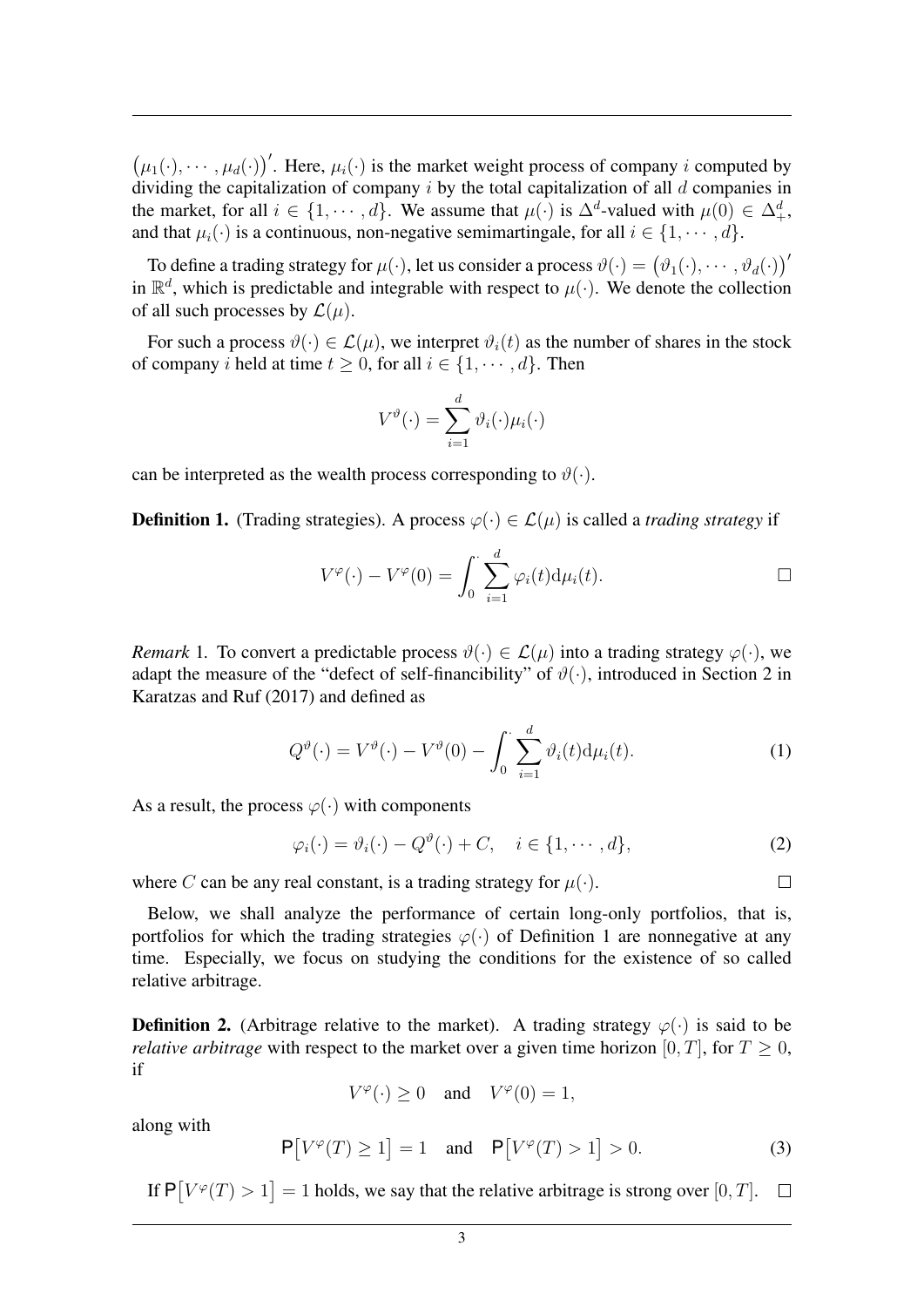*Remark* 2*.* The trading strategy that invests in each asset in proportion to its relative capitalization at all times has constant components 1 throughout  $[0, T]$ . This strategy is implemented in the so-called market portfolio. Hence, Definition 2 makes sense due to the fact that the wealth process of the market portfolio at any time is given by

$$
V^{(1,\dots,1)}(\cdot) = \sum_{i=1}^{d} \mu_i(\cdot) = 1.
$$

Then relative arbitrage exists over a given time horizon  $[0, T]$  when a non-negative wealth process  $V^{\varphi}(\cdot)$  has the same initial wealth as the market portfolio, the probability for  $V^{\varphi}(T)$  to be greater than the wealth of the market portfolio is strictly positive, and  $V^{\varphi}(T)$ is not lower than the wealth of the market portfolio.  $\Box$ 

In the following sections, we study portfolio generating functions that depend on some  $\mathbb{R}^m$ -valued continuous process of finite variation on  $[0, T]$ , for  $T \ge 0$  and some  $m \in \mathbb{N}$ . We use  $\Lambda(\cdot)$  to denote such a process. This process allows for more flexibility in selecting portfolio generating functions. To this end, let W be some open subset of  $\mathbb{R}^m \times \mathbb{R}^d$  such that

$$
\mathsf{P}\big[\big(\Lambda(t), \mu(t)\big) \in \mathcal{W}, \,\forall \, t \ge 0\big] = 1. \tag{4}
$$

The following notations are introduced for the ranked market weights, which are studied in Theorem 2 and Example 3. For a vector  $x = (x_1, \dots, x_d) \in \Delta^d$ , denote its corresponding ranked vector as  $\boldsymbol{x} = (x_{(1)}, \cdots, x_{(d)})'$ , where

$$
\max_{i \in \{1, \cdots, d\}} x_i = x_{(1)} \ge x_{(2)} \ge \cdots \ge x_{(d-1)} \ge x_{(d)} = \min_{i \in \{1, \cdots, d\}} x_i
$$

are the components of  $x$  in descending order. Denote

$$
\mathbb{W}^d = \left\{ (x_{(1)}, \dots, x_{(d)})' \in \Delta^d : 1 \ge x_{(1)} \ge x_{(2)} \ge \dots \ge x_{(d-1)} \ge x_{(d)} \ge 0 \right\};
$$

then the rank operator  $\Re: \Delta^d \to \mathbb{W}^d$  is a mapping such that  $\Re(x) = x$ . Moreover, denote  $\mathbb{W}^d_+ = \mathbb{W}^d \cap (0,1)^d$ .

The ranked market weights process  $\mu(\cdot)$  is given by

$$
\boldsymbol{\mu}(\cdot) = \Re(\mu(\cdot)) = (\mu_{(1)}(\cdot), \cdots, \mu_{(d)}(\cdot))', \tag{5}
$$

which is itself a continuous,  $\Delta^d$ -valued semimartingale whenever  $\mu(\cdot)$  is a continuous,  $\Delta^d$ -valued semimartingale (see Theorem 2.2 in Banner and Ghomrasni (2008)). At last, let  $\mathbf{W}$  be some open subset of  $\mathbb{R}^m \times \mathbb{R}^d$  such that

$$
\mathsf{P}\big[\big(\Lambda(t), \boldsymbol{\mu}(t)\big) \in \boldsymbol{W}, \ \forall \ t \ge 0\big] = 1. \tag{6}
$$

To conclude this section, we introduce several notions that will be used in the following. For a continuous function F, write  $F \in C^{\infty}$  if F is infinitely differentiable. If  $F =$  $F(\lambda, x)$ , write  $F \in C^{0,1}$  if F is differentiable with respect to the second argument and  $\partial F/\partial x$  is jointly continuous; write  $F \in C^{1,2}$  if F is once differentiable with respect to the first argument, twice differentiable with respect to the second arguments, and  $\partial F/\partial \lambda$  and  $\partial^2 F/\partial x^2$  are both jointly continuous. In addition, write  $||z||_2 = \left(\sum_{i=1}^n z_i^2\right)^{1/2}$  to denote the  $L^2$  norm of  $z = (z_1, \dots, z_n)' \in \mathbb{R}^n$ .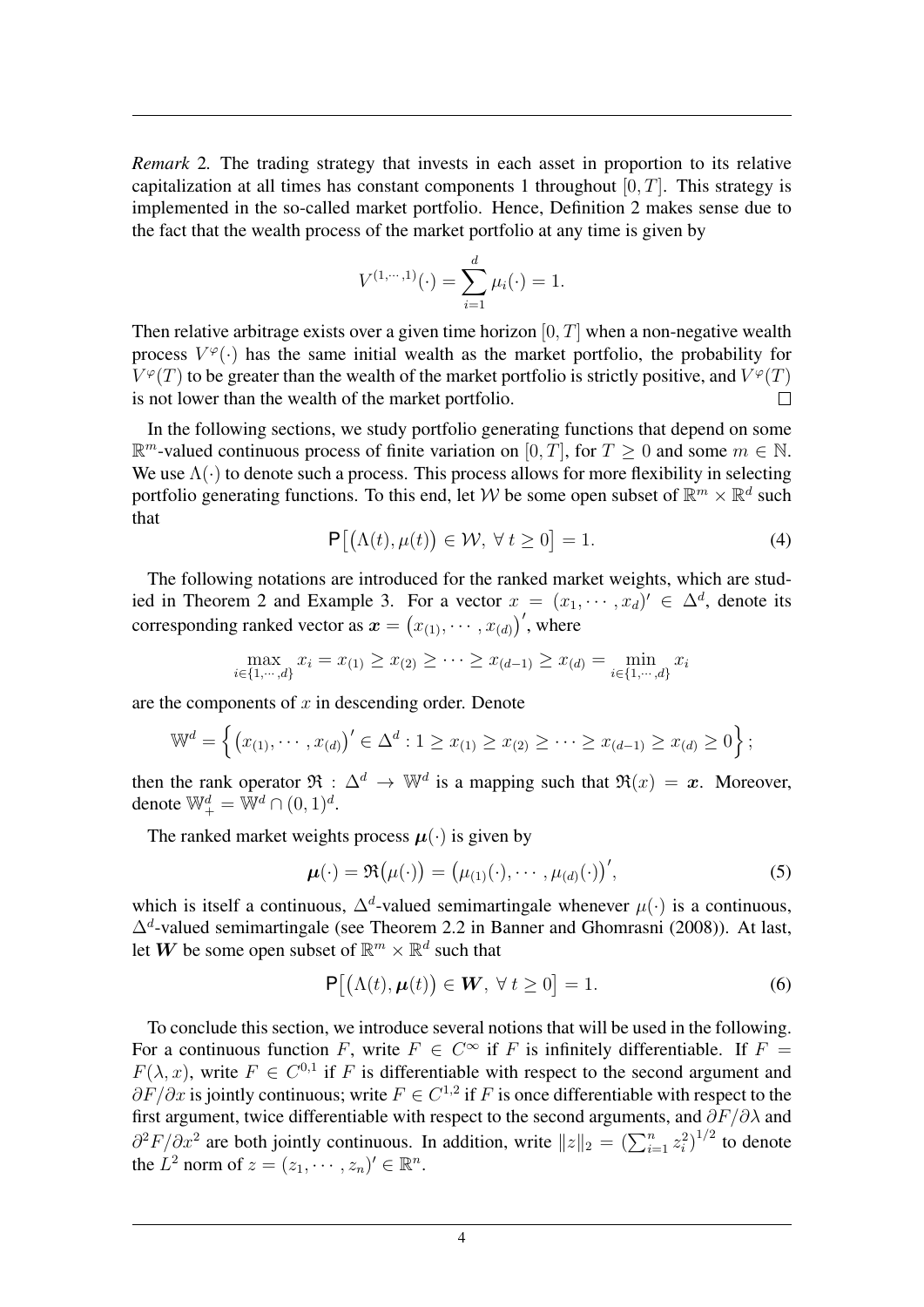## 3. Generalized regular and Lyapunov functions

In this section, we consider two classes of portfolio generating functions, regular and Lyapunov functions, which are introduced in Karatzas and Ruf (2017). We generalize these notions here to allow for the additional process  $\Lambda(\cdot)$ . To this end, recall the open set W, in which  $(\Lambda(\cdot), \mu(\cdot))$  take values, from (4).

**Definition 3.** (Generalized regular function). A continuous function  $G : \mathcal{W} \to \mathbb{R}$  is said to be *generalized regular* for  $\Lambda(\cdot)$  and  $\mu(\cdot)$  if

1. there exists a measurable function  $DG = (D_1G, \dots, D_dG)' : \mathcal{W} \to \mathbb{R}^d$  such that the process  $\boldsymbol{\vartheta}(\cdot) = (\boldsymbol{\vartheta}_1(\cdot), \cdots, \boldsymbol{\vartheta}_d(\cdot))'$  with components

$$
\boldsymbol{\vartheta}_{i}(\cdot) = D_{i}G(\Lambda(\cdot), \mu(\cdot)), \quad i \in \{1, \cdots, d\},\tag{7}
$$

 $\Box$ 

is in  $\mathcal{L}(\mu)$ ; and

2. the continuous, adapted process

$$
\Gamma^{G}(\cdot) = G(\Lambda(0), \mu(0)) - G(\Lambda(\cdot), \mu(\cdot)) + \int_{0}^{\cdot} \sum_{i=1}^{d} \vartheta_{i}(t) d\mu_{i}(t)
$$
(8)

is of finite variation on the interval [0, T], for all  $T \ge 0$ .

**Definition 4.** (Generalized Lyapunov function). A generalized regular function  $G: W \rightarrow$ R is said to be a *generalized Lyapunov function* for  $\Lambda(\cdot)$  and  $\mu(\cdot)$  if, for some function DG as in Definition 3, the finite variation process  $\Gamma^{G}(\cdot)$  of (8) is non-decreasing.  $\Box$ 

A Lyapunov function turns the semimartingale  $\mu$  together with the finite variation process Λ into a supermartingale under a related measure; also see Remark 3.4 in Karatzas and Ruf (2017) for further explanations. In the following, we shall omit the terminology "generalized" for simplicity.

In the next example, we discuss sufficient conditions for a smooth function to be regular or Lyapunov.

**Example 1.** Consider a  $C^{1,2}$  function  $G : \mathcal{W} \to \mathbb{R}$ . Setting  $\mathcal{V}_i(\cdot) = \partial G / \partial x_i(\Lambda(\cdot), \mu(\cdot))$ and applying Itô's formula yield that G is regular for  $\Lambda(\cdot)$  and  $\mu(\cdot)$ . Indeed, we get the finite variation process

$$
\Gamma^{G}(\cdot) = -\int_{0}^{\cdot} \sum_{v=1}^{m} \frac{\partial G}{\partial \lambda_{v}} (\Lambda(t), \mu(t)) d\Lambda_{v}(t)
$$

$$
-\frac{1}{2} \sum_{i,j=1}^{d} \int_{0}^{\cdot} \frac{\partial^{2} G}{\partial x_{i} \partial x_{j}} (\Lambda(t), \mu(t)) d[\mu_{i}, \mu_{j}] (t).
$$
(9)

Moreover, if the process  $\Gamma^G(\cdot)$  is non-decreasing, then G is not only a regular function, but also a Lyapunov function for  $\Lambda(\cdot)$  and  $\mu(\cdot)$ . For instance, this holds if G is nondecreasing in every dimension with respect to the first argument and  $\Lambda(\cdot)$  is decreasing in every dimension, and G is concave with respect to the second argument.  $\Box$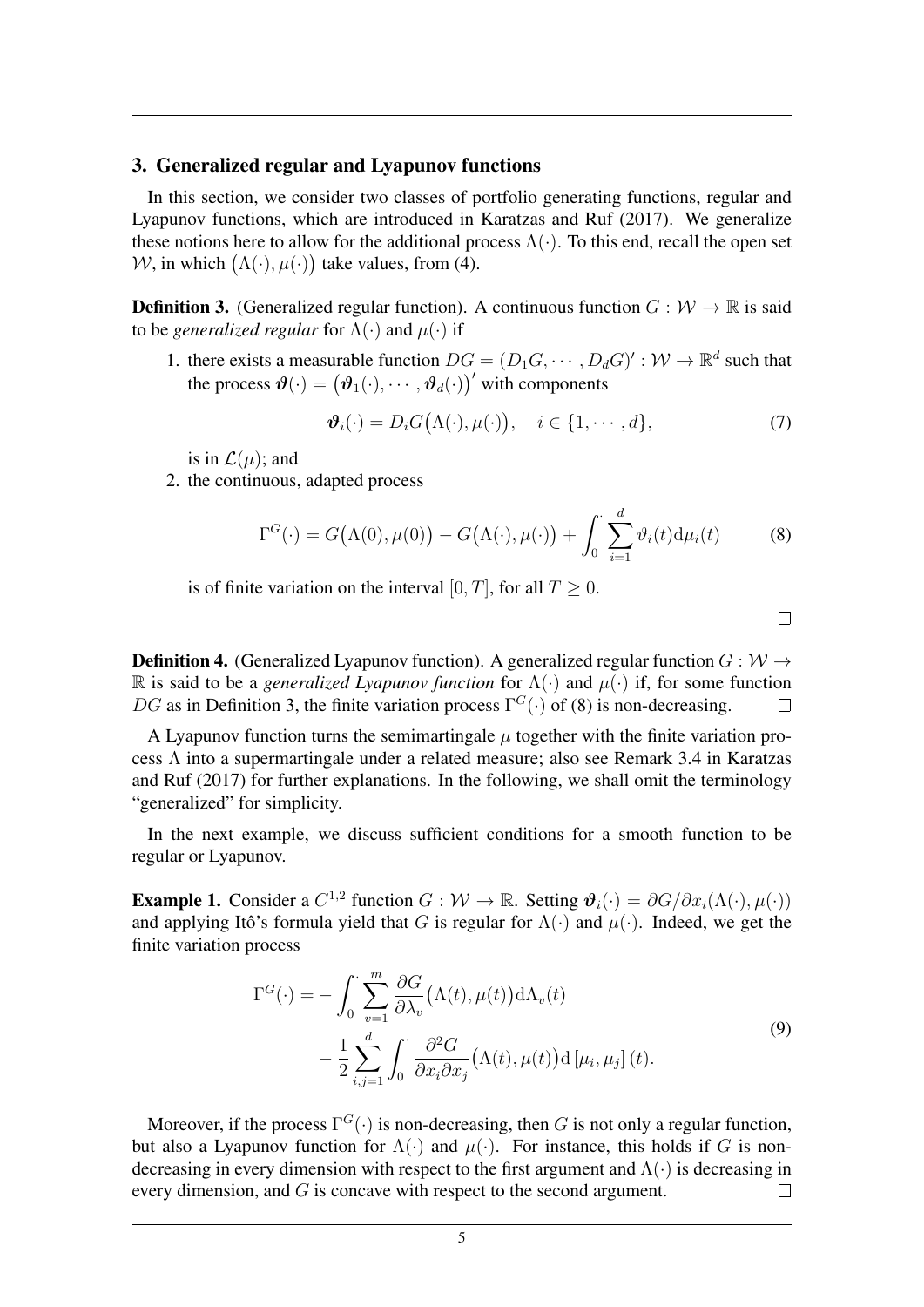Below we give sufficient conditions for a function  $G$  to be regular (Lyapunov). To this end, recall the open set  $W$  from (4).

**Theorem 1.** *For a continuous function*  $G: W \to \mathbb{R}$ *, consider the following conditions.* 

*(ai) On any compact set*  $\overline{V} \subset W$ *, there exists a constant*  $L = L(\overline{V}) > 0$  *such that, for all*  $(\lambda_1, x)$ ,  $(\lambda_2, x) \in \overline{\mathcal{V}}$ ,

$$
|G(\lambda_1, x) - G(\lambda_2, x)| \le L \|\lambda_1 - \lambda_2\|_2.
$$

- (aii)  $G(\cdot, x)$  *is non-increasing, for fixed x, and*  $\Lambda(\cdot)$  *is non-decreasing in every dimension.*
- *(bi)* G *is differentiable in the second argument and* ∂G/∂x *is jointly continuous. Moreover, on any compact set*  $\overline{V} \subset W$ *, there exists a constant*  $L = L(\overline{V}) \geq 0$  *such that, for all*  $(\lambda, x_1), (\lambda, x_2) \in \overline{\mathcal{V}}$ ,

$$
\left\|\frac{\partial G}{\partial x}(\lambda, x_1) - \frac{\partial G}{\partial x}(\lambda, x_2)\right\|_2 \le L\|x_1 - x_2\|_2.
$$

*(bii)*  $G(\lambda, \cdot)$  *is concave, for fixed*  $\lambda$ *.* 

*If one of the conditions (ai) or (aii) holds and one of the conditions (bi) or (bii) holds,* G *is a regular function for* Λ(·) *and* µ(·)*. Moreover, in the case that (aii) and (bii) hold,* G *is Lyapunov.*

The proof of Theorem 1 is given in the appendix. A generalized version of Itô's formula studied in Krylov (2009) is related but can only be applied in a Markovian setting.

Theorem 1 can be applied to functions not in  $C^{1,2}$ , such as in Example 3. Another choice of a non- $C^{1,2}$  function G is the Gini function; see Example 6.1 in Karatzas and Ruf (2017) for details.

*Remark* 3. Consider the special case where  $\Lambda(\cdot)$  is set to be a constant  $\lambda$ . Then Theorem 1 generalizes Theorem 3.7(i) and (ii) in Karatzas and Ruf (2017). If  $\Lambda(\cdot)$  is non-constant, in contrast to Theorem 3.7 in Karatzas and Ruf  $(2017)$ , even if G can be extended to a continuous function concave in the second argument, G may not be Lyapunov. A counterexample is given in Example 2. Therefore, for the generalized case, Theorem 3.7 in Karatzas and Ruf (2017) cannot be applied, and instead we have to use modified conditions such as given by Theorem 1.  $\Box$ 

**Example 2.** Assume that  $\mu(\cdot) \in \Delta^d$  with  $[\mu_1, \mu_1](t) > 0$ , for all  $t > 0$ , and that

$$
\Lambda(\cdot) = \gamma \sum_{i=1}^{d} [\mu_i, \mu_i] (\cdot),
$$

where  $\gamma$  is a constant.

Define the concave quadratic function

$$
G(\lambda, x) = \lambda - \sum_{i=1}^{d} x_i^2, \quad \lambda \in \mathbb{R}, \ x \in \Delta^d.
$$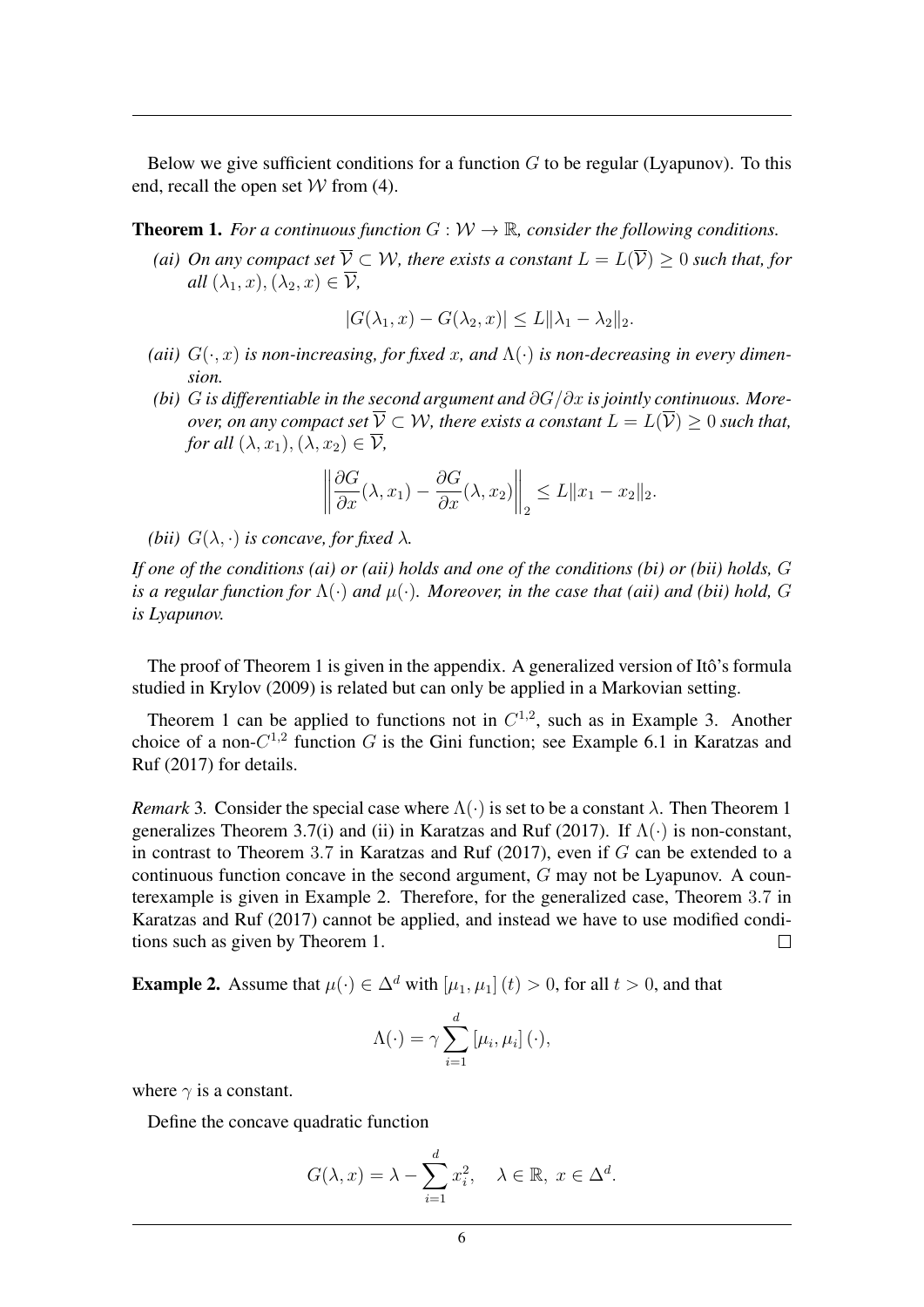Then from (9) we have

$$
\Gamma^{G}(\cdot) = -\int_0^{\cdot} d\Lambda(t) + \sum_{i=1}^d \int_0^{\cdot} d\left[\mu_i, \mu_i\right](t) = (1 - \gamma) \sum_{i=1}^d \left[\mu_i, \mu_i\right](\cdot).
$$

Observe that  $\Gamma^G(\cdot)$  is decreasing for  $\gamma > 1$ ; hence G is not a Lyapunov function for  $\Lambda(\cdot)$ and  $\mu(\cdot)$ , although it is concave in its second argument.

Define now  $\overline{G}(\lambda, x) = -G(\lambda, x)$ . Then we have  $\Gamma^G(\cdot) = -\Gamma^G(\cdot)$ . Therefore, if  $\gamma > 1$ holds,  $\Gamma^G(\cdot)$  is increasing; hence  $\overline{G}$  is Lyapunov although convex in its second argument.  $\Box$ 

Recall the ranked market weights process  $\mu(\cdot)$  defined in (5) and the open set W from (6).

**Theorem 2.** If a function  $G: W \to \mathbb{R}$  is regular for  $\Lambda(\cdot)$  and  $\mu(\cdot) = \Re(\mu(\cdot))$ , then the *composition*  $G = G \circ \Re$  *is regular for*  $\Lambda(\cdot)$  *and*  $\mu(\cdot)$ *.* 

To prove Theorem 2, we can apply the same techniques used in the proof of Theorem 3.8 in Karatzas and Ruf (2017), but now with the generalized form of the function  $G$ ; see the appendix for details.

The following example concerns a function G which is not in  $C^{1,2}$ .

**Example 3.** Assume that  $\mu(\cdot) \in \Delta_+^d$  and consider the  $C^{1,2}$  function

$$
G(\lambda, x) = -\lambda \sum_{l=1}^{d_1} x_{(l)} \log x_{(l)} + 1 - \sum_{l=d_1+1}^{d_2} x_{(l)}^2, \quad \lambda \in \mathbb{R}, x \in \mathbb{W}_+^d,
$$

where  $d_1$  and  $d_2$  are positive integers with  $d_1 < d_2 \leq d$ . According to Example 1, G is regular for  $\Lambda(\cdot)$  and  $\mu(\cdot)$ . In particular, the corresponding measurable function DG as in Definition 3 can be chosen with components

$$
D_l \mathbf{G}(\lambda, \mathbf{x}) = \begin{cases} -\lambda \log x_{(l)} - \lambda, & \text{if } l \in \{1, \cdots, d_1\} \\ -2x_{(l)}, & \text{if } l \in \{d_1 + 1, \cdots, d_2\}. \\ 0, & \text{otherwise} \end{cases}
$$
(10)

In this case, Itô's lemma yields

$$
\boldsymbol{G}(\Lambda(\cdot), \boldsymbol{\mu}(\cdot)) = \boldsymbol{G}(\Lambda(0), \boldsymbol{\mu}(0)) + \int_0^{\cdot} \sum_{l=1}^d D_l \boldsymbol{G}(\Lambda(t), \boldsymbol{\mu}(t)) \mathrm{d}\mu_{(l)}(t) - \Gamma^{\boldsymbol{G}}(\cdot) - \int_0^{\cdot} \sum_{l=1}^{d_1} \mu_{(l)}(t) \log \mu_{(l)}(t) \mathrm{d}\Lambda(t)
$$
\n(11)

with  $D_l$ **G** given in (10) and

$$
\Gamma^{G}(\cdot) = \frac{1}{2} \int_{0}^{\cdot} \sum_{l=1}^{d_{1}} \frac{\Lambda(t)}{\mu_{(l)}(t)} d\left[\mu_{(l)}, \mu_{(l)}\right](t) + \int_{0}^{\cdot} \sum_{l=d_{1}+1}^{d_{2}} d\left[\mu_{(l)}, \mu_{(l)}\right](t).
$$
 (12)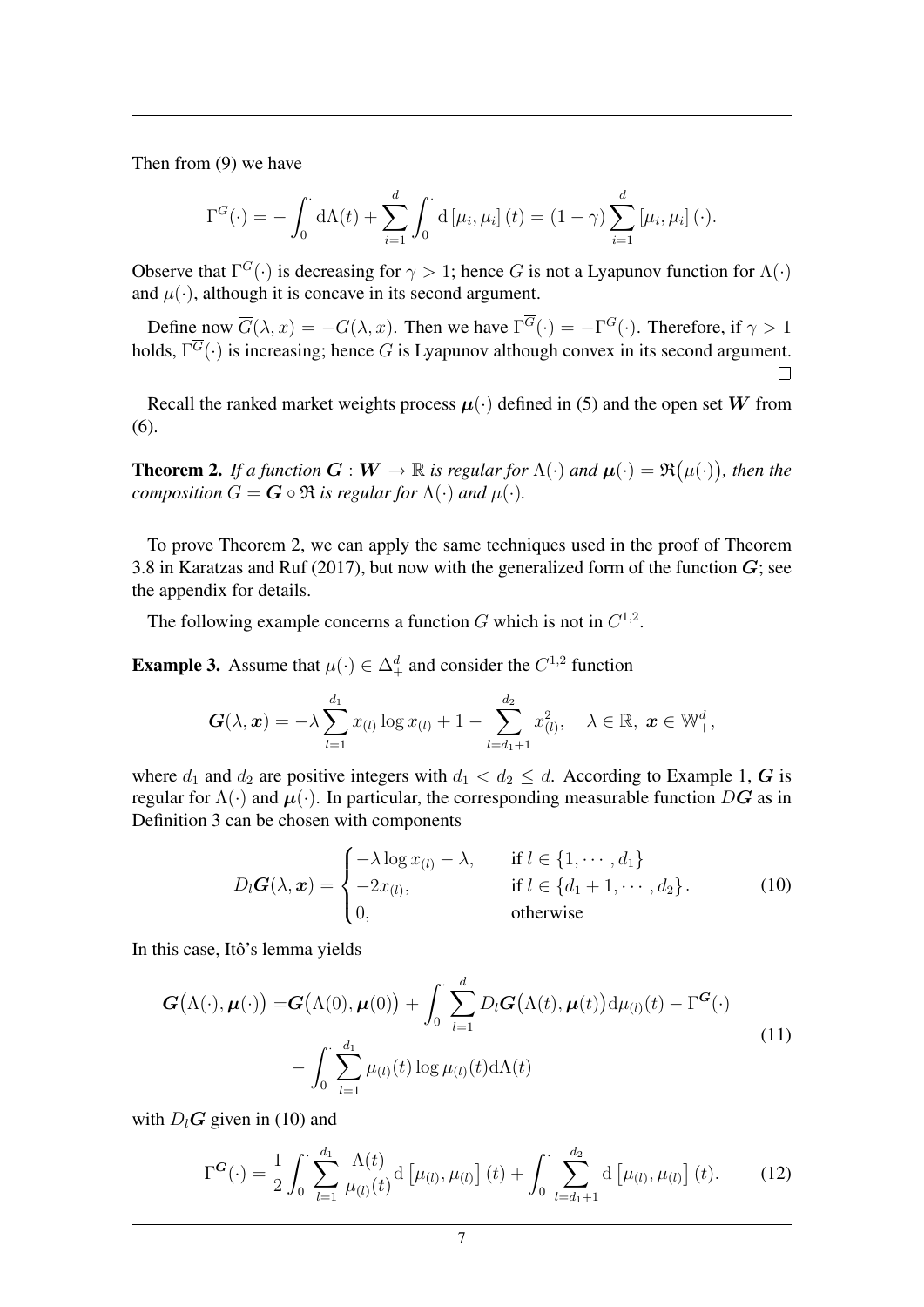Denote the number of components of  $x = (x_1, \dots, x_d) \in \Delta^d$  that coalesce at a given rank  $l \in \{1, \dots, d\}$  by

$$
N_l(x) = \sum_{i=1}^d \mathbf{1}_{\{x_i = x_{(l)}\}}.
$$

Then by Theorem 2.3 in Banner and Ghomrasni (2008), the ranked market weights process  $\mu(\cdot)$  has components

$$
\mu_{(l)}(\cdot) = \mu_{(l)}(0) + \int_0^{\cdot} \sum_{i=1}^d \frac{1_{\{\mu_i(t) = \mu_{(l)}(t)\}}}{N_l(\mu(t))} d\mu_i(t) + \sum_{k=l+1}^d \int_0^{\cdot} \frac{d\mathbf{\Lambda}^{(l,k)}(t)}{N_l(\mu(t))} - \sum_{k=1}^{l-1} \int_0^{\cdot} \frac{d\mathbf{\Lambda}^{(k,l)}(t)}{N_l(\mu(t))}, \quad l \in \{1, \cdots, d\},
$$
\n(13)

where  $\Lambda^{(i,j)}(\cdot)$  with  $1 \leq i < j \leq d$  is the local time process (refer to Section 6, Chapter 3 in Karatzas and Shreve (2012) for details) of the continuous semimartingale  $\mu_{(i)}(\cdot)$  –  $\mu_{(j)}(\cdot) \geq 0$  at the origin.

By Theorem 2, the function

$$
G(\lambda, x) = \mathbf{G}(\lambda, \mathfrak{R}(x)) = -\lambda \sum_{l=1}^{d_1} \sum_{i=1}^d \frac{\mathbf{1}_{\{x_i = x_{(l)\}}}{N_l(x)} x_i \log x_i + 1 - \sum_{l=d_1+1}^{d_2} \sum_{i=1}^d \frac{\mathbf{1}_{\{x_i = x_{(l)\}}}{N_l(x)} x_i^2}{N_l(x)}
$$

is regular for  $\Lambda(\cdot)$  and  $\mu(\cdot)$ , since G is regular for  $\Lambda(\cdot)$  and  $\mu(\cdot)$ .

Now, let us assume that  $\Lambda(\cdot)$  is of the form

$$
\Lambda(\cdot) = \overline{\xi} \wedge (\underline{\xi} \vee \Lambda'(\cdot)),
$$

where  $\overline{\xi}$  and  $\xi$  are two positive constants with  $\xi < \overline{\xi}$ , and the process  $\Lambda'(\cdot)$  is of finite variation. Let  $\mathcal{G}(\lambda',x) = G(\overline{\xi} \wedge (\underline{\xi} \vee \lambda'),x)$ , for all  $\lambda' \in \mathbb{R}$  and  $x \in \Delta^d_+$ . Then with  $D_l$ G and  $\Gamma$ <sup>G</sup>(·) given in (10) and (12), respectively, inserting (13) into (11) yields

$$
\mathcal{G}(\Lambda'(\cdot),\mu(\cdot)) = \mathcal{G}(\Lambda'(0),\mu(0)) + \int_0^{\cdot} \sum_{i=1}^d D_i \mathcal{G}(\Lambda'(t),\mu(t)) d\mu_i(t) - \Gamma^{\mathcal{G}}(\cdot),
$$

where

$$
D_i \mathcal{G}(\lambda',x) = \sum_{l=1}^d \frac{\mathbf{1}_{\{x_i = x_{(l)}\}}}{N_l(x)} D_l \mathbf{G}(\overline{\xi} \wedge (\underline{\xi} \vee \lambda'), \mathfrak{R}(x)), \quad i \in \{1, \cdots, d\},
$$

and

$$
\Gamma^{\mathcal{G}}(\cdot) = \Gamma^{\mathcal{G}}(\cdot) + \int_0^{\cdot} \sum_{l=1}^{d_1} \mu_{(l)}(t) \log \mu_{(l)}(t) \mathbf{1}_{\{\underline{\xi} \leq \Lambda'(t) \leq \overline{\xi}\}} d\Lambda'(t) \n- \sum_{l=1}^{d-1} \sum_{k=l+1}^{d} \int_0^{\cdot} \frac{D_l \mathcal{G}(\Lambda(t), \mathfrak{R}(\mu(t)))}{N_l(\mu(t))} d\Lambda^{(l,k)}(t) \n+ \sum_{l=2}^{d} \sum_{k=1}^{l-1} \int_0^{\cdot} \frac{D_l \mathcal{G}(\Lambda(t), \mathfrak{R}(\mu(t)))}{N_l(\mu(t))} d\Lambda^{(k,l)}(t).
$$

Observe that G is regular for  $\Lambda'(\cdot)$  and  $\mu(\cdot)$ , yet it is not in  $C^{1,2}$ .

 $\Box$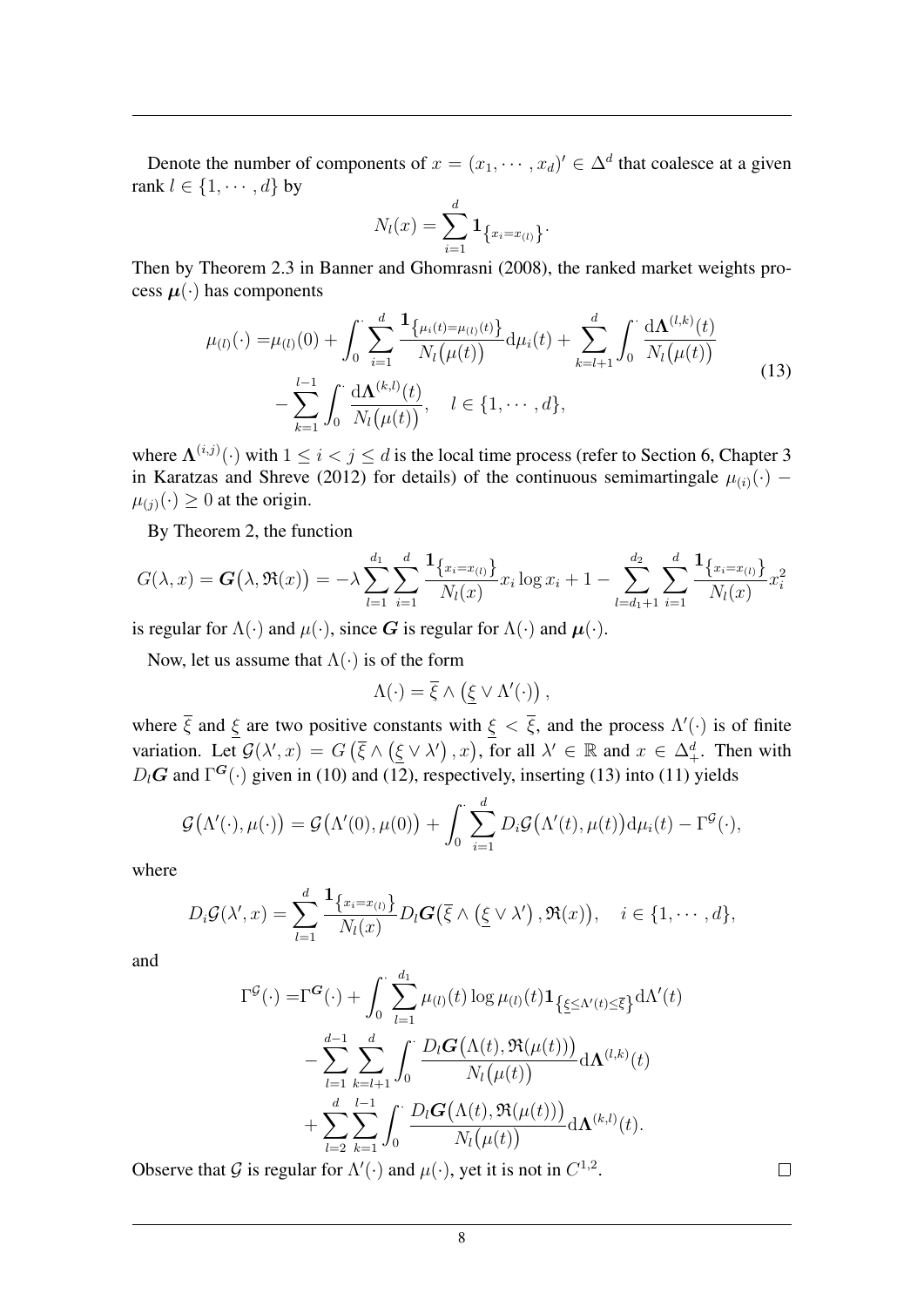## 4. Functional generation and relative arbitrage

In Karatzas and Ruf (2017), two types of functional generation, additive and multiplicative generation, are constructed to study the properties of relative values of functionally generated portfolios. In this section, we first discuss the generalized versions of these functional generations and corresponding properties. Then we consider sufficient conditions for strong arbitrage relative to the market to exist.

### 4.1. Additive generation

Recall the open set  $W$  from (4).

**Definition 5.** (Additive generation). For a function  $G : \mathcal{W} \to \mathbb{R}$ , regular for  $\Lambda(\cdot)$  and  $\mu(\cdot)$ , and the process  $\mathcal{Y}(\cdot)$  given in (7), the trading strategy  $\varphi(\cdot)$  with components

$$
\boldsymbol{\varphi}_i(\cdot) = \boldsymbol{\vartheta}_i(\cdot) - Q^{\boldsymbol{\vartheta}}(\cdot) + C, \quad i \in \{1, \cdots, d\},\
$$

in the manner of  $(2)$  and  $(1)$ , and with the real constant

$$
C = G(\Lambda(0), \mu(0)) - \sum_{j=1}^{d} \mu_j(0) D_j G(\Lambda(0), \mu(0)), \qquad (14)
$$

 $\Box$ 

is said to be *additively generated* by the regular function G.

**Proposition 1.** *The trading strategy*  $\varphi(\cdot)$ *, generated additively by a regular function* G :  $W \to \mathbb{R}$ *, has components* 

$$
\varphi_i(\cdot) = D_i G(\Lambda(\cdot), \mu(\cdot)) + \Gamma^G(\cdot) + G(\Lambda(\cdot), \mu(\cdot)) - \sum_{j=1}^d \mu_j(\cdot) D_j G(\Lambda(\cdot), \mu(\cdot)), \quad (15)
$$

*for all*  $i \in \{1, \dots, d\}$ *. Moreover, the wealth process of*  $\varphi(\cdot)$  *is given by* 

$$
V^{\varphi}(\cdot) = G(\Lambda(\cdot), \mu(\cdot)) + \Gamma^{G}(\cdot). \tag{16}
$$

*Proof.* The proposition is proven exactly like Proposition 4.3 in Karatzas and Ruf (2017).  $\Box$ 

## 4.2. Multiplicative generation

**Definition 6.** (Multiplicative generation). For a function  $G : \mathcal{W} \to (0, \infty)$ , regular for  $\Lambda(\cdot)$  and  $\mu(\cdot)$ , let the process  $\mathcal{O}(\cdot)$  be given in (7) and assume that  $1/G(\Lambda(\cdot), \mu(\cdot))$  is locally bounded. Consider the process  $\widetilde{\boldsymbol{\vartheta}}(\cdot) \in \mathcal{L}(\mu)$  with components

$$
\widetilde{\boldsymbol{\vartheta}}_i(\cdot) = \boldsymbol{\vartheta}_i(\cdot) \times \exp\left(\int_0^{\cdot} \frac{\mathrm{d}\Gamma^G(t)}{G(\Lambda(t), \mu(t))}\right), \quad i \in \{1, \cdots, d\}.
$$
 (17)

Then the trading strategy  $\psi(\cdot)$  with components

$$
\boldsymbol{\psi}_i(\cdot) = \widetilde{\boldsymbol{\vartheta}}_i(\cdot) - Q^{\widetilde{\boldsymbol{\vartheta}}}(\cdot) + C, \quad i \in \{1, \cdots, d\},\
$$

in the manner of (2) and (1), and with C given in (14), is said to be *multiplicatively generated* by the regular function G.  $\Box$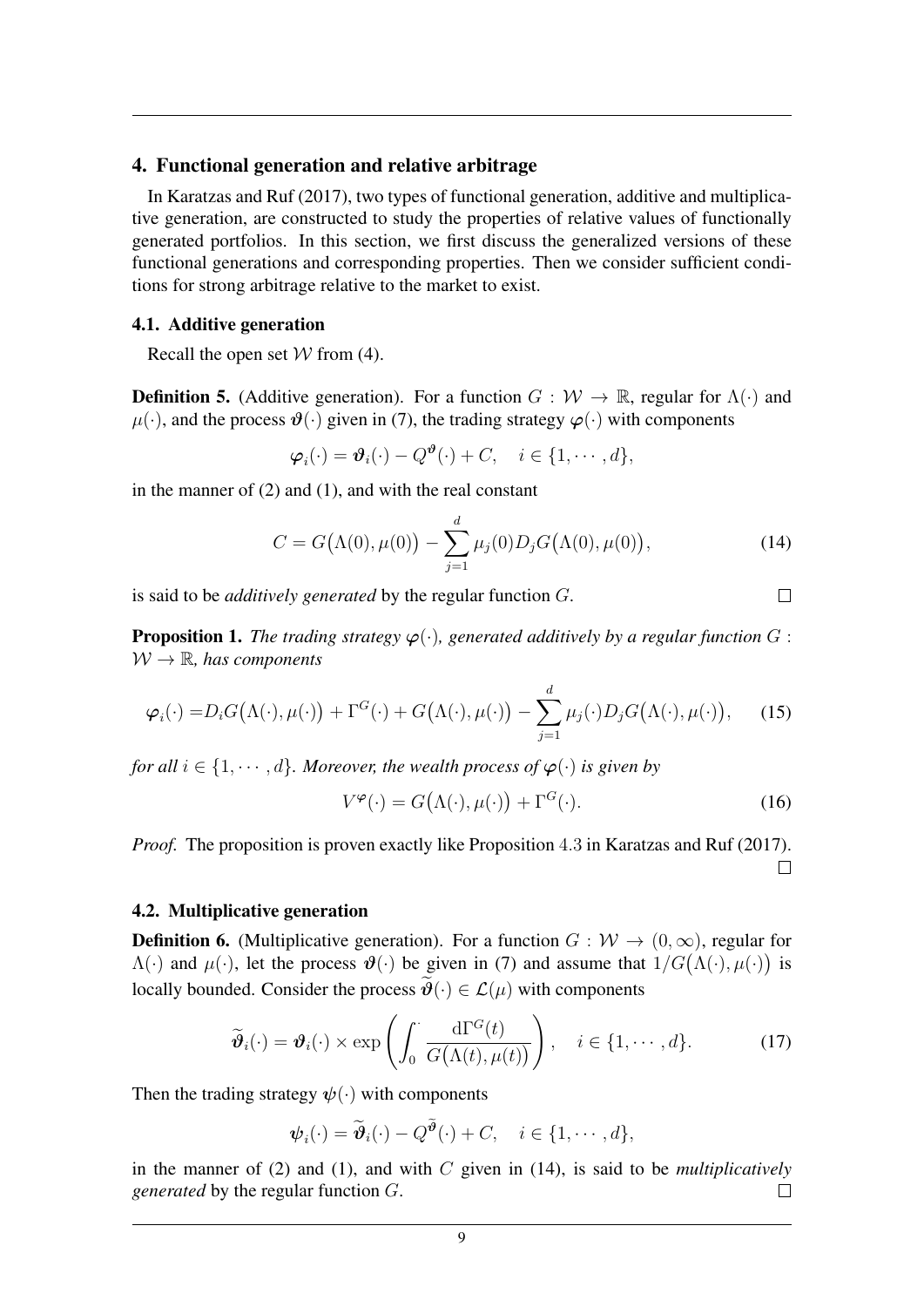**Proposition 2.** *The trading strategy*  $\psi(\cdot)$ *, generated multiplicatively by a regular function*  $G: W \to (0, \infty)$  with  $1/G(\Lambda(\cdot), \mu(\cdot))$  locally bounded, has components

$$
\boldsymbol{\psi}_i(\cdot) = V^{\boldsymbol{\psi}}(\cdot) \left( 1 + \frac{D_i G(\Lambda(\cdot), \mu(\cdot)) - \sum_{j=1}^d \mu_j(\cdot) D_j G(\Lambda(\cdot), \mu(\cdot))}{G(\Lambda(\cdot), \mu(\cdot))} \right), \qquad (18)
$$

*for all*  $i \in \{1, \dots, d\}$ *, where the wealth process of*  $\psi(\cdot)$  *is given by* 

$$
V^{\psi}(\cdot) = G(\Lambda(\cdot), \mu(\cdot)) \exp\left(\int_0^{\cdot} \frac{\mathrm{d}\Gamma^G(t)}{G(\Lambda(t), \mu(t))}\right) > 0. \tag{19}
$$

*Proof.* The same argument as in Proposition 4.8 in Karatzas and Ruf (2017) applies.  $\Box$ 

#### 4.3. Sufficient conditions for arbitrage relative to the market

In Karatzas and Ruf (2017), Theorems 5.1 and 5.2 give sufficient conditions for strong arbitrage relative to the market to exist for both additively and multiplicatively generated portfolios, respectively. These results still hold for a regular / Lyapunov function  $G$ :  $W \rightarrow [0, \infty)$  under specific conditions.

To be consistent with the conditions of arbitrage relative to the market in (3), we normalize  $G(\Lambda(0), \mu(0)) = 1$  such that both of the wealth processes in (16) and (19) have initial values 1. This normalization is guaranteed by replacing  $G$  with  $G + 1$  when  $G(\Lambda(0), \mu(0)) = 0$ , or with  $G/G(\Lambda(0), \mu(0))$  when  $G(\Lambda(0), \mu(0)) > 0$ .

**Theorem 3.** Fix a function  $G : W \to [0, \infty)$ , Lyapunov for  $\Lambda(\cdot)$  and  $\mu(\cdot)$ , with  $G(\Lambda(0), \mu(0)) = 1$ *. For some real number*  $T_* > 0$ *, suppose that* 

$$
\mathbf{P}[\Gamma^G(T_*)>1]=1.
$$

*Then the additively generated trading strategy*  $\varphi(\cdot)$  *of Definition 5 is strong arbitrage relative to the market over every time horizon* [0, T] *with*  $T > T_*$ *.* 

*Proof.* Use the same reasoning as in the proof of Theorem 5.1 in Karatzas and Ruf (2017).  $\Box$ 

**Theorem 4.** Assume that  $|\Lambda(\cdot)|$  is uniformly bounded. Fix a function  $G : W \to [0, \infty)$ , *regular for*  $\Lambda(\cdot)$  *and*  $\mu(\cdot)$ *, with*  $G(\Lambda(0), \mu(0)) = 1$ *. For some real numbers*  $T_* > 0$ *, suppose that we can find an*  $\varepsilon = \varepsilon(T_*) > 0$  *such that* 

$$
\mathbf{P}[\Gamma^G(T_*) > 1 + \varepsilon] = 1.
$$

*Then there exists a constant*  $c = c(T_*, \varepsilon) > 0$  such that the trading strategy  $\boldsymbol{\psi}^{(c)}(\cdot)$ *, generated multiplicatively by the regular function*

$$
G^{(c)} = \frac{G + c}{1 + c}
$$

as in Definition 6, is strong arbitrage relative to the market over the time horizon  $[0, T_*]$ . *Moreover, if* G is a Lyapunov function for  $\Lambda(\cdot)$  and  $\mu(\cdot)$ , then  $\boldsymbol{\psi}^{(c)}(\cdot)$  is also a strong *relative arbitrage over every time horizon* [0, T] *with*  $T \geq T_*$ *.*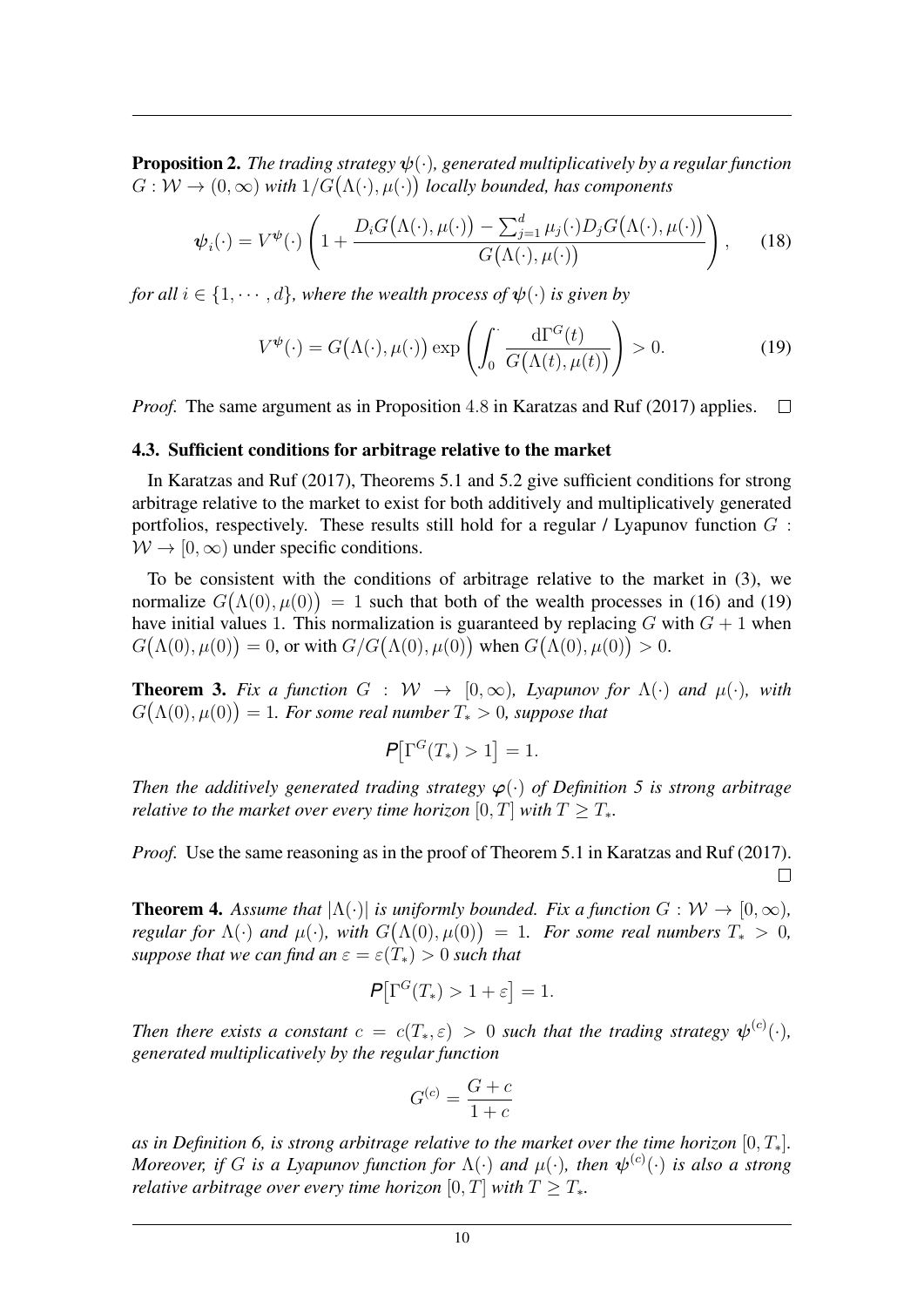*Proof.* See the proof of Theorem 5.2 in Karatzas and Ruf (2017). Note that  $G(\Lambda(\cdot), \mu(\cdot))$ is uniformly bounded thanks to the assumptions.

## 5. Data source and processing

We start this section by describing the data used in the next section, where several trading strategies are implemented. Then we discuss the method to process the data.

#### 5.1. Data source and description

We shall consider a market consisting of all stocks in the S&P 500 index. We are interested in the beginning of day and the end of day market weights of each of these stocks. To calculate these market weights accurately (according to the method in Subsection 5.2), we make use of two time series: the daily market values (market capitalizations, which exclude all the dividend payments) and the daily return indexes (used to consider the effect of reinvestment of dividend payments) of the corresponding component stocks in the S&P 500 index. Both of these time series are available at the end of each trading day.

The data of the market values and return indexes is downloaded from DataStream<sup>2</sup>. The first day, for which the data is available on DataStream, is September 29<sup>th</sup>, 1989. Since then there are in total 1140 constituents that have belonged to the S&P 500 index. A list of stocks in the S&P 500 index is also attainable on DataStream. In particular, for each month, we derive the list of constituents of the index at the last day of this month. For a constituent delisted from the index in that month, we keep it in our portfolio provided that the constituent still remains in the market till the end of that month. However, we get rid of it from our portfolio on the same day when the constituent does no longer exist in the market, usually due to mergers and acquisitions, bankruptcies, etc. For a constituent newly added to the index in that month, we put it into our portfolio from the first day of the following month.

#### 5.2. Data processing

Theoretically, trading strategies vary continuously in time, while in the empirical analysis a daily trading frequency is used. The following procedure illustrates how we examine the gains and losses in our portfolio relative to the market portfolio.

We discretize the time horizon as  $0 = t_0 < t_1 < \cdots < t_{N-1} = T$ , where N is the total number of trading days.

• The transaction on day  $t_l$ , for all  $l \in \{1, \dots, N-1\}$ , is made at the beginning of day  $(t_l)$ , taking the beginning of day  $t_l$  market weights  $\mu(t_l)$  as inputs. These market weights  $\mu(\underline{t}_l)$  are computed by

$$
\mu_i(\underline{t}_l) = \frac{\mathrm{MV}_i(\underline{t}_l)}{\Sigma(\underline{t}_l)}, \quad i \in \{1, \cdots, d\},
$$

where  $MV_i(t_l)$  is the market value of stock i at the beginning of day  $t_l$ , which is assumed to be equal to the market value attainable at the end of the last trading

 $2$ DataStream, operated by Thomson Reuters, is a financial time series database; see

https://financial.thomsonreuters.com/en/products/data-analytics/economic-data.html.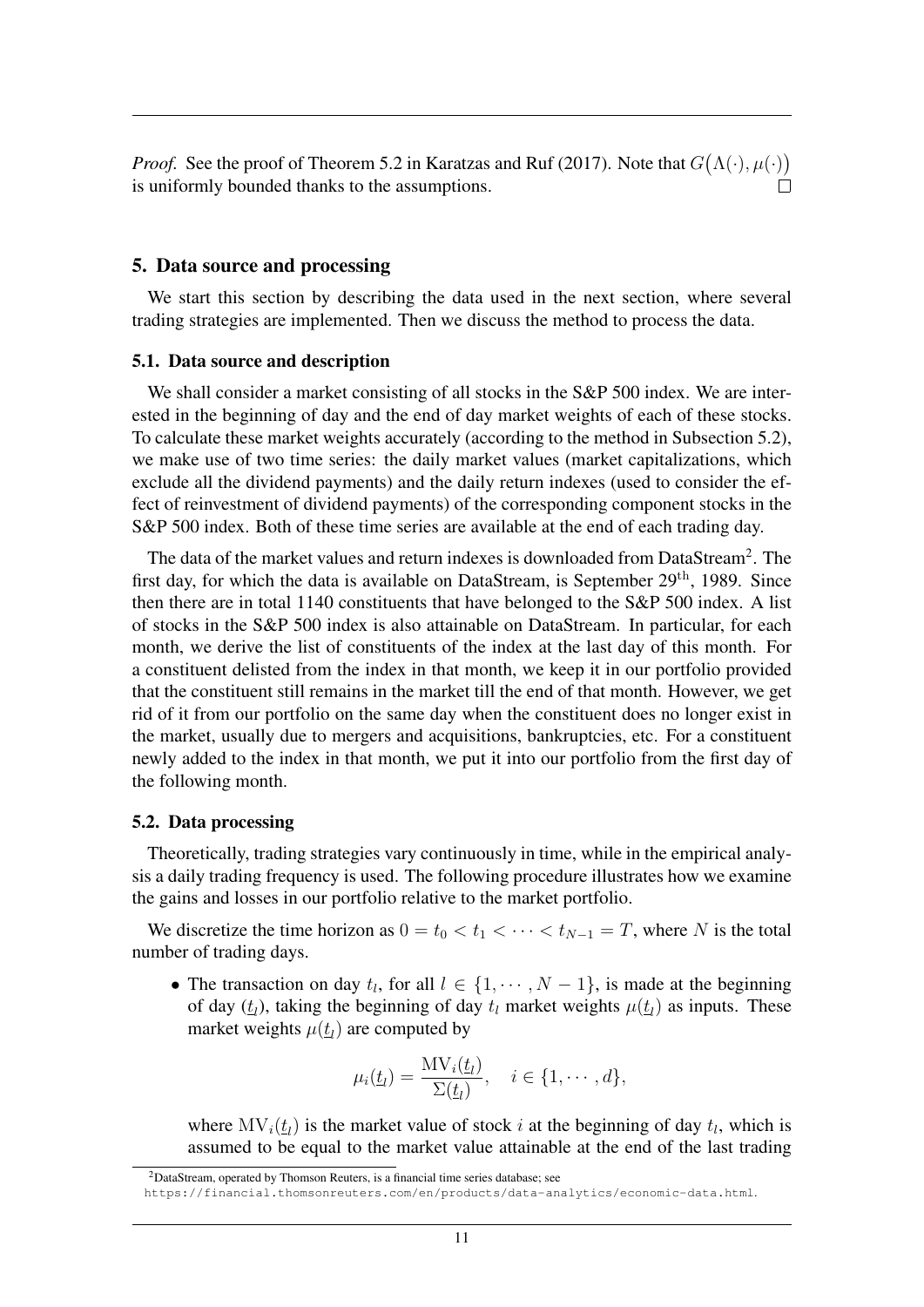day  $t_{l-1}$ , and  $\Sigma(\underline{t}_l) = \sum_{j=1}^d \text{MV}_j(\underline{t}_l)$  denotes the total market capitalization at the beginning of day  $t_l$ .

• The theoretical (non-self-financing) trading strategy throughout  $t_l$ , denoted by  $\theta(t_l)$ , is computed based on either (7) or (17), taking  $\mu(\underline{t}_l)$  as inputs. Denote the implemented (self-financing) trading strategy corresponding to  $\theta(t_l)$  by  $\phi(t_l)$ . Then  $V^{\phi}(\underline{t}_l)$ , the beginning of day  $t_l$  wealth of the portfolio corresponding to  $\phi(t_l)$ , is given by

$$
V^{\phi}(\underline{t}_1) = \frac{V^{\phi}(\overline{t}_{l-1})\Sigma(\overline{t}_{l-1})}{\Sigma(\underline{t}_1)}.
$$
\n(20)

This is based on the assumption that the real portfolio wealth does not change overnight. In (20),  $V^{\phi}(\bar{t}_{l-1})$  and  $\Sigma(\bar{t}_{l-1})$  are the end of day  $t_{l-1}$  portfolio wealth and total market capitalization, respectively, computed at  $\overline{t}_{l-1}$  (thus already known at  $\underline{t}_l$ ).

• To derive the implemented (self-financing) trading strategy  $\phi(t_l)$  corresponding to  $\theta(t_l)$ , we compute the number

$$
C(t_l) = \sum_{j=1}^{d} \theta_j(t_l) \mu_j(\underline{t}_l) - V^{\phi}(\underline{t}_l).
$$
 (21)

Then  $\phi(t_l)$  is derived by

$$
\phi_i(t_l) = \theta_i(t_l) - C(t_l), \quad i \in \{1, \cdots, d\}.
$$
 (22)

This guarantees  $V^{\phi}(\underline{t}_l) = \sum_{i=1}^d \phi_i(t_l) \mu_i(\underline{t}_l)$ .

• At the end of day  $t_l$ , the return indexes of the stocks for  $t_l$  are available, and the total returns  $TR(t_l)$  are computed through dividing the return indexes of  $t_l$  with the return indexes of  $t_{l-1}$ . Then the end of day  $t_l$  implied market values  $MV(\bar{t}_l)$ , which take the dividend payments into consideration, are given by

$$
MV_i(\bar{t}_l) = MV_i(\underline{t}_l)TR_i(t_l), \quad i \in \{1, \cdots, d\}.
$$

The end of day  $t_l$  modified total market capitalization  $\Sigma(\bar{t}_l)$  and market weights  $\mu(\bar t_l)$  are calculated similarly as  $\Sigma(t_l)$  and  $\mu(t_l)$ , with  $\mathrm{MV}(t_l)$  replaced by  $\mathrm{MV}(\bar t_l)$ .

• The end of day  $t_l$  portfolio wealth is then computed by

$$
V^{\phi}(\bar{t}_l) = \sum_{j=1}^d \phi_j(t_l) \mu_j(\bar{t}_l).
$$

Note that we have

$$
V^{\phi}(\bar{t}_l) = V^{\phi}(\underline{t}_l) + \sum_{j=1}^{d} \theta_j(t_l) \left( \mu_j(\bar{t}_l) - \mu_j(\underline{t}_l) \right). \tag{23}
$$

In particular, at the beginning of day  $t_0$ , all of the above steps are still applied, except that we have  $V^{\phi}(\underline{t}_0) = 1$  instead of (20) due to Definition 2.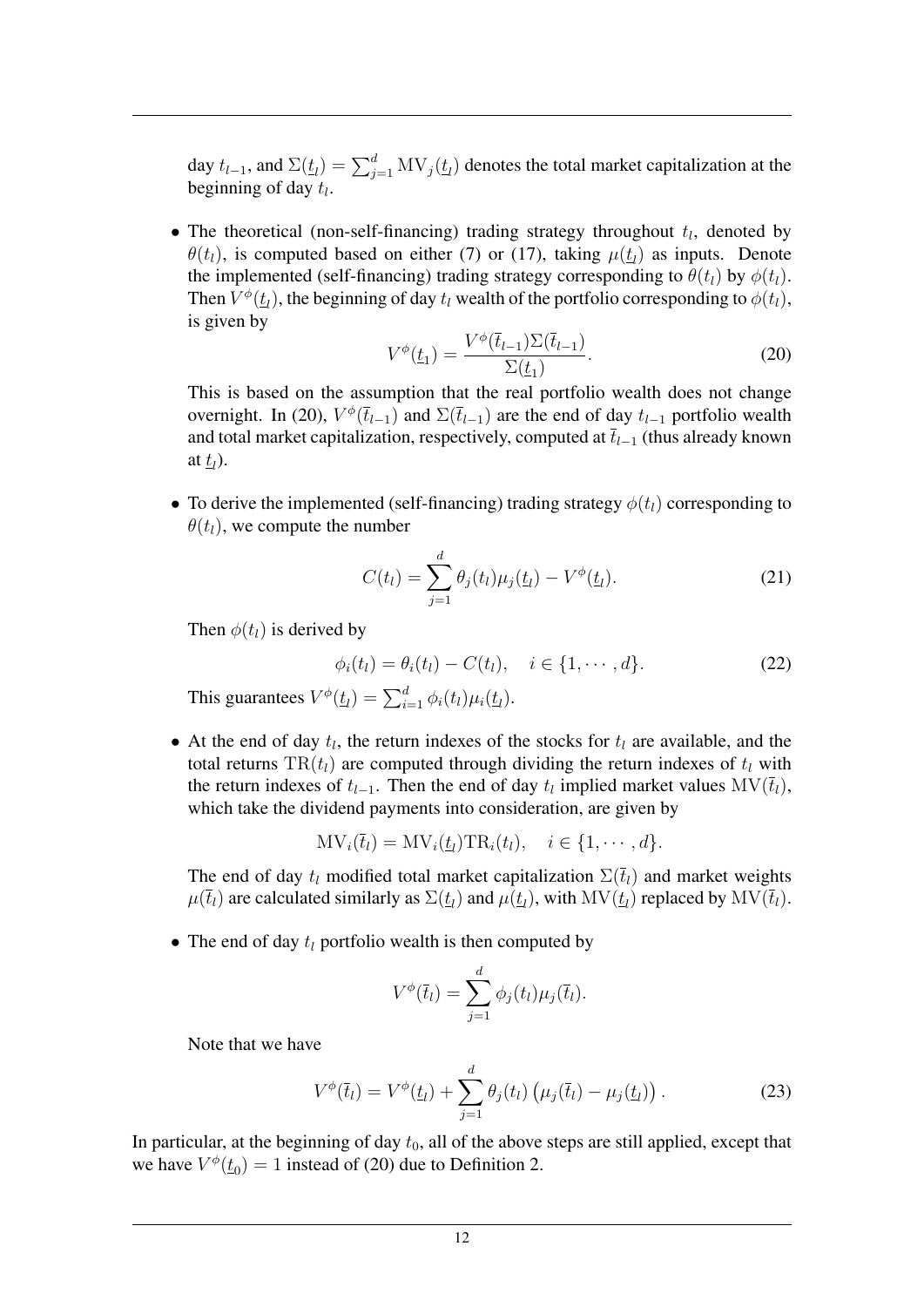## 6. Examples and empirical results

In this section, several examples of portfolio generating functions are empirically studied.

Example 4. Define the generalized *entropy function*

$$
G(\lambda, x) = \lambda \sum_{i=1}^{d} x_i \log \left(\frac{1}{x_i}\right), \quad \lambda \in \mathbb{R}_+, \ x \in \Delta_+^d,
$$

with values in  $(0, \lambda \log d)$ , for fixed  $\lambda > 0$ . Suppose that  $\mu(\cdot)$  takes values in  $\Delta^d_+$  and that  $\Lambda(\cdot)$  is  $(0, \infty)$ -valued.

From (9) we have

$$
\Gamma^{G}(\cdot) = \sum_{i=1}^{d} \int_{0}^{\cdot} \mu_{i}(t) \log \mu_{i}(t) d\Lambda(t) + \frac{1}{2} \sum_{i=1}^{d} \int_{0}^{\cdot} \Lambda(t) \frac{d \left[ \mu_{i}, \mu_{i} \right] (t)}{\mu_{i}(t)}.
$$
 (24)

Then G is a Lyapunov function for  $\Lambda(\cdot)$  and  $\mu(\cdot)$  provided that  $\Gamma^G(\cdot)$  is non-decreasing. One sufficient condition for this to hold is that  $\Lambda(\cdot)$  is non-increasing.

From (15), the trading strategy  $\varphi(\cdot)$ , generated additively by G, has components

$$
\boldsymbol{\varphi}_i(\cdot) = \Gamma^G(\cdot) - \Lambda(\cdot) \log \mu_i(\cdot), \quad i \in \{1, \cdots, d\}.
$$
 (25)

Using (16), the corresponding wealth process  $V^{\varphi}(\cdot) = G(\Lambda(\cdot), \mu(\cdot)) + \Gamma^{G}(\cdot)$  is strictly positive if G is Lyapunov for  $\Lambda(\cdot)$  and  $\mu(\cdot)$ .

For the multiplicative generation, G is required to be bounded away from zero. One sufficient condition for this to hold is that  $\Lambda(\cdot)$  is bounded away from 0 and the market is diverse on  $[0, \infty)$ , i.e., there exists  $\epsilon > 0$  such that  $G(\Lambda(t), \mu(t)) \geq \Lambda(t)\epsilon$ , for all  $t \geq 0$ (see Proposition 2.3.2 in Fernholz (2002)). Then from (18), the trading strategy  $\psi(\cdot)$ , generated multiplicatively by G, has components

$$
\boldsymbol{\psi}_i(\cdot) = -\Lambda(\cdot) \log \mu_i(\cdot) \exp \left( \int_0^{\cdot} \frac{\mathrm{d}\Gamma^G(t)}{G(\Lambda(t), \mu(t))} \right), \quad i \in \{1, \cdots, d\}.
$$

The corresponding wealth process  $V^{\psi}(\cdot)$  is given in (19).

Now, let us discuss sufficient conditions for the existence of arbitrage relative to the market. To this end, let  $\Lambda(\cdot)$  be such that G is Lyapunov for  $\Lambda(\cdot)$  and  $\mu(\cdot)$ , for example, let  $\Lambda(\cdot)$  be non-increasing. Next consider

$$
\mathcal{G} = \frac{G}{G(\Lambda(0), \mu(0))},\tag{26}
$$

together with the non-decreasing process

$$
\Gamma^{\mathcal{G}}(\cdot) = \frac{\Gamma^{\mathcal{G}}(\cdot)}{G(\Lambda(0), \mu(0))}.
$$
\n(27)

Then from Theorem 3, if

$$
\mathsf{P}\big[\Gamma^{\mathcal{G}}(T_*) > 1\big] = \mathsf{P}\big[\Gamma^{\mathcal{G}}(T_*) > G\big(\Lambda(0), \mu(0)\big)\big] = 1,
$$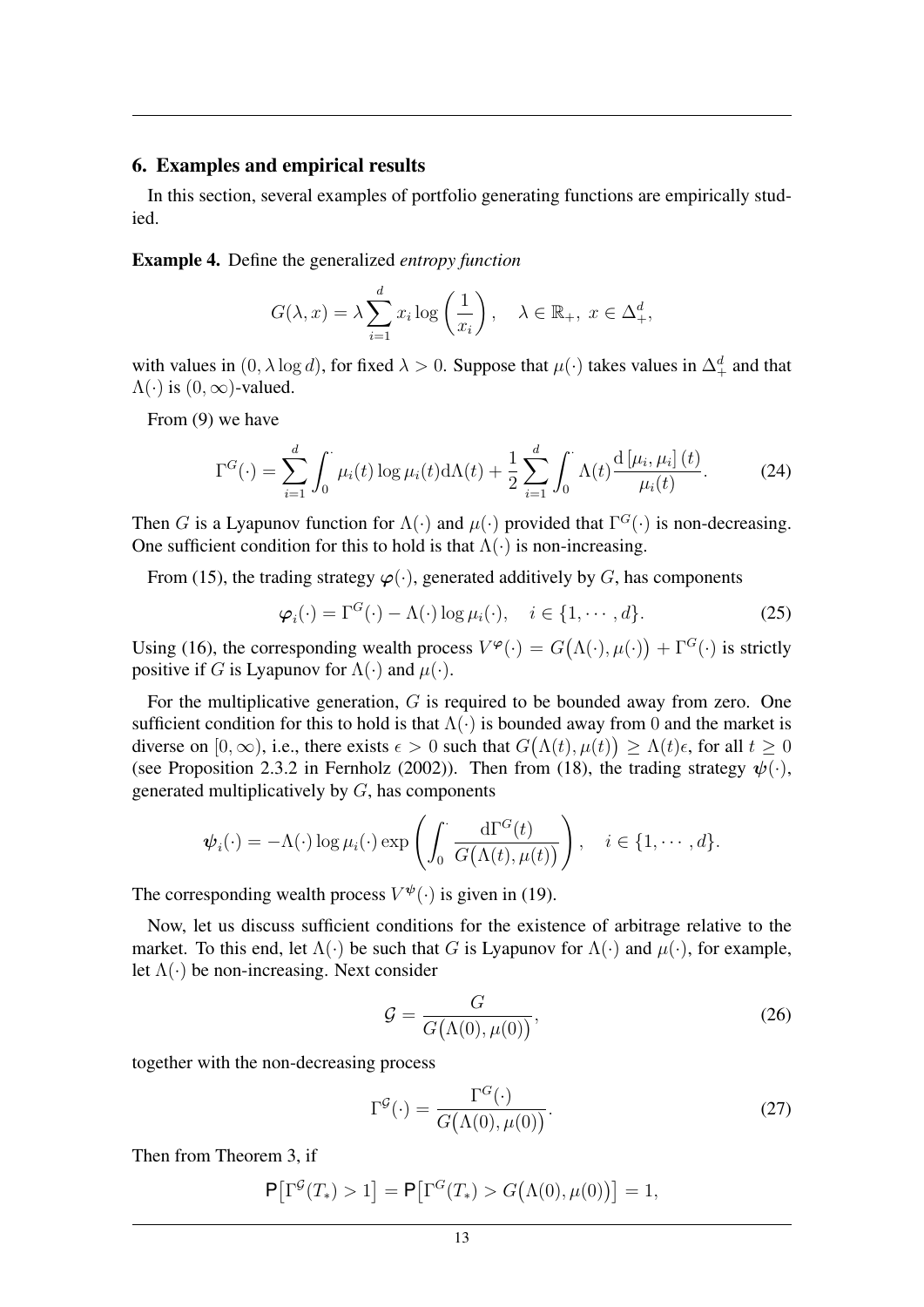then the trading strategy  $\boldsymbol{\varphi}(\cdot)/G\big(\Lambda(0),\mu(0)\big)$ , generated additively by  $\mathcal G,$  is strong relative arbitrage over every time horizon [0, T] with  $T \geq T_*$ .

Similarly, from Theorem 4, if

 $\mathsf{P}\big[\Gamma^{\mathcal{G}}(T_*) > 1 + \varepsilon\big] = \mathsf{P}\big[\Gamma^G(T_*) > G(\Lambda(0), \mu(0))(1 + \varepsilon)\big] = 1,$ 

then the trading strategy  $\psi^{(c)}(\cdot)$ , generated multiplicatively by

$$
G^{(c)} = \frac{G + c}{G(\Lambda(0), \mu(0)) + c},
$$
\n(28)

for some sufficiently large  $c > 0$ , is strong relative arbitrage over every time horizon [0, T] with  $T > T_*$ .

To empirically examine the performance of the portfolio generated by  $G$ , we only restrict G to be regular for  $\Lambda(\cdot)$  and  $\mu(\cdot)$ , although G is Lyapunov for some of the choices of  $\Lambda(\cdot)$  in the following.

Recall that the wealth processes of portfolios generated either additively or multiplicatively are relative to the S&P 500 index. For a specific day  $t_n$ , we estimate

$$
[\mu_i, \mu_i](t_n) \approx \sum_{l=1}^n (\mu_i(\bar{t}_l) - \mu_i(\underline{t}_l))^2, \quad i \in \{1, \cdots, d\},
$$

where  $\underline{t}_l$  ( $\overline{t}_l$ ) denotes the beginning (end) of the day  $t_l$ .



**Figure 1. Gamma process**  $\Gamma^{\mathcal{G}}(\cdot)$  and relative wealth pro**cesses (minus 1) of both the additively and the multiplicatively generated portfolios with constant** Λ(·) = 1**.**

Figure 1 presents  $\Gamma^{\mathcal{G}}(\cdot)$  given in (27) and the relative wealth processes  $V^{\varphi}(\cdot)$  and  $V^{\psi^{(0)}}(\cdot)$  (minus 1 to start from 0 as  $\Gamma^{\mathcal{G}}(\cdot)$ ) of portfolios generated additively and multiplicatively by G, respectively, with finite variation process  $\Lambda(\cdot) = 1$ . As we can observe from the figure, both  $V^{\varphi}(\cdot)$  and  $V^{\psi^{(0)}}(\cdot)$  have been continuously outperforming the market portfolio since the year 2000.

Next, we examine the effect that choosing some non-constant  $\Lambda(\cdot)$  may have on the portfolio performance. Figures 2 and 3 display the relative wealth processes  $V^{\varphi}(\cdot)$  (in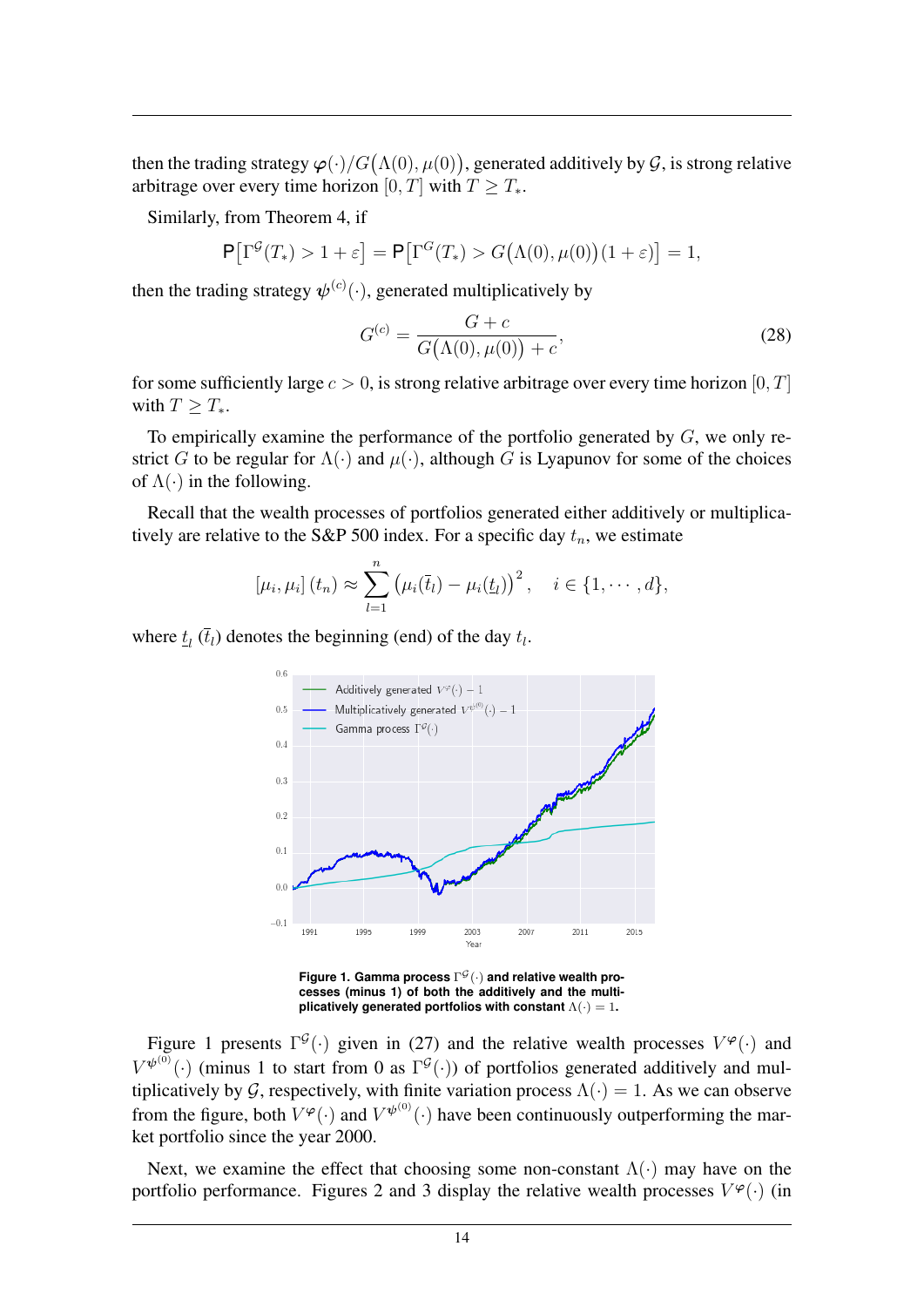

**logarithmic scale) of additively generated portfolios with** Λ(·) **a deterministic exponential.**

**logarithmic scale) of additively generated portfolios with** Λ(·) **an exponential of the quadratic variation of**  $\mu(\cdot)$ **.** 

logarithmic scale) generated additively corresponding to two different groups of  $\Lambda(\cdot)$ . The first group of  $\Lambda(\cdot)$  is increasing, which results in decreasing  $\Gamma^G(\cdot)$  given by (24); the corresponding G is only regular but not Lyapunov for  $\Lambda(\cdot)$  and  $\mu(\cdot)$ . The second group of  $\Lambda(\cdot)$  is decreasing; the corresponding  $\Gamma^G(\cdot)$  given by (24) is increasing and G is Lyapunov for  $\Lambda(\cdot)$  and  $\mu(\cdot)$ .

More precisely, for all  $l \in \{1, \dots, N\}$ , in Figure 2, the wealth processes  $V^{\varphi}(\cdot)$  corresponding to  $\Lambda(t_l) = \exp(10^{-4}l)$  and  $\Lambda(t_l) = \exp(-10^{-4}l)$  are plotted; in Figure 3, the wealth processes  $V^{\varphi}(\cdot)$  corresponding to

$$
\Lambda(t_l) = \exp\left(100 \sum_{j=1}^d \left[\mu_j, \mu_j\right](t_l)\right) \quad \text{and} \quad \Lambda(t_l) = \exp\left(-100 \sum_{j=1}^d \left[\mu_j, \mu_j\right](t_l)\right)
$$

are plotted. The constants  $10^{-4}$  and  $100$  are chosen such that, with these forms, the daily changes of both  $\mathcal{G}(\Lambda(\cdot), \mu(\cdot))$  and  $\Gamma^{\mathcal{G}}(\cdot)$  are roughly at the same level of magnitude. Hence, in (16), neither part on the right hand side dominates the other.

As we can observe from the figures, choosing  $\Lambda(\cdot)$  increasing seems to lead to a better performance than choosing  $\Lambda(\cdot)$  constant, which again seems to be better than choosing  $\Lambda(\cdot)$  decreasing. We attribute the reason behind this observation to the state of market diversification as follows.

Observe that (23) yields

$$
V^{\varphi}(\bar{t}_l) = V^{\varphi}(\underline{t}_l) + \frac{1}{G(\Lambda(0), \mu(\underline{0}))} \Lambda(t_l) D(t_l), \quad l \in \{0, \cdots, N\},
$$
 (29)

where  $D(t_l)$  is given by

$$
D(t_l) = \sum_{j=1}^{d} -\log \mu_j(t_l) \left( \mu_j(\bar{t}_l) - \mu_j(t_l) \right).
$$
 (30)

The value  $D(t<sub>l</sub>)$  can be considered as an indicator of the direction of changes in market weights from the beginning to the end of date  $t_l$ . The value  $D(t_l)$  will be positive (negative), if market weights are shifted from companies with large (small) beginning of day market weights to companies with small (large) beginning of day market weights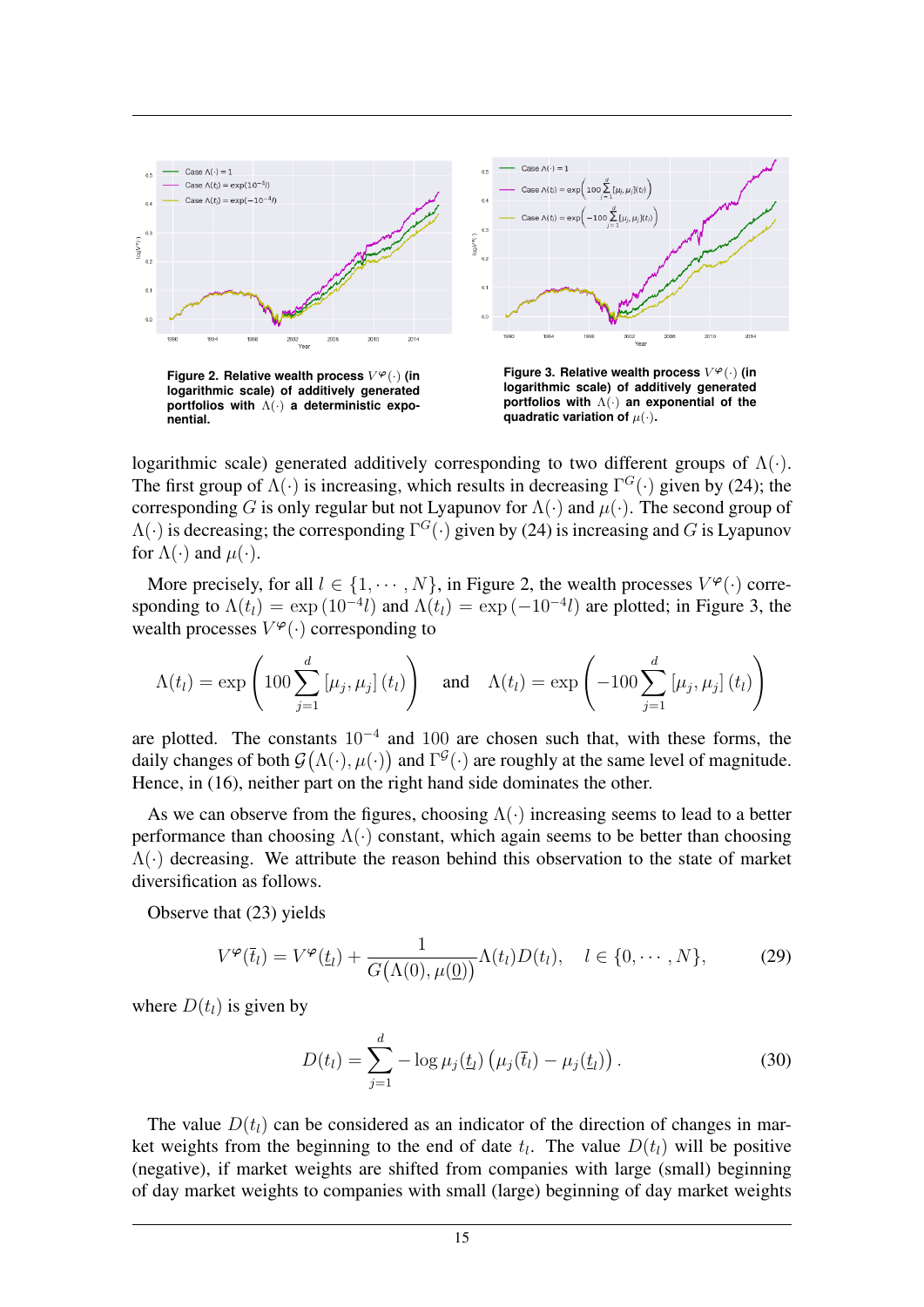throughout date  $t_l$ . We consider a simple example to better understand why this is the case.

Fix  $d = 2$  and assume that  $\mu_1(\underline{t}_l) > \mu_2(\underline{t}_l)$ . Then

$$
D(t_l) = -\log \mu_1(\underline{t}_l) \left( \mu_1(\overline{t}_l) - \mu_1(\underline{t}_l) \right) - \log \mu_2(\underline{t}_l) \left( \mu_2(\overline{t}_l) - \mu_2(\underline{t}_l) \right) = (-\log \mu_1(\underline{t}_l) + \log \mu_2(\underline{t}_l)) \left( \mu_1(\overline{t}_l) - \mu_1(\underline{t}_l) \right)
$$

holds due to the fact that  $(\mu_1(\bar t_l) - \mu_1(\underline t_l)) = -(\mu_2(\bar t_l) - \mu_2(\underline t_l))$ . Hence,  $D(t_l) > 0$  if and only if  $\mu_1(\bar{t}_l) < \mu_1(\underline{t}_l)$ , i.e., the market weight of the company with larger beginning of day market weight decreases, while the market weight of the company with smaller beginning of day market weight increases.

Hence, a positive  $D(\cdot)$  indicates an enhancement in market diversification, while  $D(\cdot)$ being negative actually implies a reduction in market diversification. Figure 4 plots the cumulative process  $E(\cdot) = \sum_{t_l=t_1}^{\cdot} D(t_l)$ . The process  $E(\cdot)$  is increasing (decreasing) whenever  $D(\cdot)$  is positive (negative). From Figure 4 we can observe that after a slight increase from the year 1991 to the year 1995,  $E(\cdot)$  keeps declining till the year 2000. Then  $E(\cdot)$  rises up in the long run from the year 2000 until now.



The behavior of the process  $E(\cdot)$  is in line with another measurement of the market diversification. More precisely, let us consider the process  $\sum_{i=1}^{d} (\mu_i \wedge 0.002)(\cdot)$ . Note that the value  $0.002 = 1/500$ , which is roughly the number of constituents in the portfolio. This process is a measure of the market diversification, as it goes up when the market weights of small companies become larger, i.e., the market diversification is strengthened. Figure 5 plots the process, which first grows from the year 1991 to the year 1995. Then from the year 1995 to 2000, the process declines fast. This indicates that during this period, the market diversification weakens. On the contrary, the market diversification strengthens afterwards until the year 2008, as the process goes up. Then the level of market diversification remains within a relatively small range.

As a result, according to (29), if the market presents a trend of increasing diversification, an increasing positive  $\Lambda(\cdot)$  helps to reinforce this effect, and further assists in pulling up  $V^{\varphi}(\cdot)$ , while a decreasing positive  $\Lambda(\cdot)$  is counteractive. On the other hand, if the market presents a trend of decreasing diversification, then a decreasing positive  $\Lambda(\cdot)$  helps to slow down the declining speed of  $V^{\varphi}(\cdot)$ , while an increasing positive  $\Lambda(\cdot)$  would make the speed even faster. This is confirmed in Figures 2 and 3, as from the year 1991 to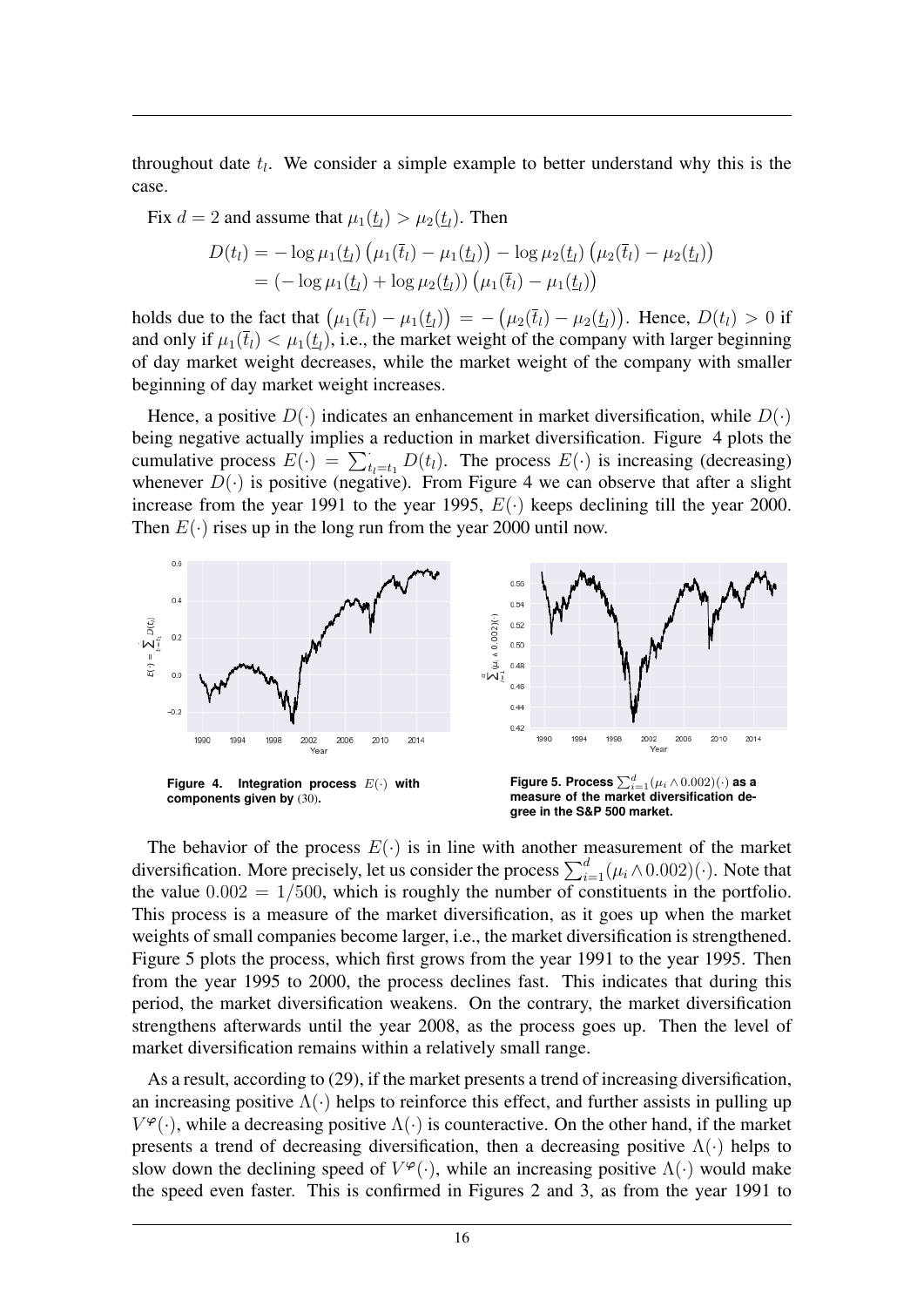the year 1995 and from the year 2000 till now, an increasing positive  $\Lambda(\cdot)$  makes  $V^{\varphi}(\cdot)$ perform better, while from the year 1995 to the year 2000,  $V^{\varphi}(\cdot)$  corresponding to a decreasing positive  $\Lambda(\cdot)$  is slightly larger.

Although an increasing positive  $\Lambda(\cdot)$  has positive effect on the portfolio performance  $V^{\varphi}(\cdot)$  whenever the market diversification strengthens, we are not allowed to choose  $\Lambda(\cdot)$ arbitrarily fast increasing. The reason is that the portfolio is required to be long-only in our framework, i.e., the trading strategy  $\varphi(\cdot)$  given by (25) must be nonnegative at any time. If  $\Lambda(\cdot)$  is increasing fast enough,  $\Gamma^{\mathcal{G}}(\cdot)$  will become negative and decrease fast, which may result in negative  $\varphi(\cdot)$  according to (25).

As for the multiplicative generation, the different choices of finite variation processes do not change the wealth processes significantly. Indeed, according to (24), an increasing  $\Lambda(\cdot)$  may slow down the growth rate of  $\Gamma(\cdot)$ , or even turn  $\Gamma(\cdot)$  into a decreasing one. When applying (22) to  $\widetilde{\vartheta}(\cdot)$  from (17), we have

$$
V^{\psi^{(c)}}(\overline{t}_l)=\exp\left(\int_0^{\underline{t}_l}\frac{\mathrm{d}\Gamma^G(t)}{G(\Lambda(t),\mu(t))+c}\right)\frac{\Lambda(t_l)}{G(\Lambda(0),\mu(\underline{0}))+c}D(t_l)+V^{\psi^{(c)}}(\underline{t}_l),
$$

for all  $l \in \{0, \dots, N\}$ , with  $D(\cdot)$  given in (30). In this example, according to the above equation, the positive effect in boosting  $V^{\psi^{(c)}}(\cdot)$  contributed by an increasing positive  $\Lambda(\cdot)$ is counteracted more or less by the opposite impact the same  $\Lambda(\cdot)$  has on the exponential part. A similar analysis also applies to a decreasing positive  $\Lambda(\cdot)$ . Therefore, under the above mentioned situation (market diversification increases in general), the different choices of a monotone  $\Lambda(\cdot)$  do not influence  $V^{\psi^{(c)}}(\cdot)$  as much as they do on  $V^{\varphi}(\cdot)$ .

Note that our process  $D(\cdot)$  is related but not the same as the Bregman divergence

$$
D_{B,G}\left[\mu(\bar{t}_l)|\mu(\underline{t}_l)\right] = \Lambda(t_l)D(t_l) - \left(G\big(\Lambda(t_l), \mu(\bar{t}_l)\big) - G\big(\Lambda(t_l), \mu(\underline{t}_l)\big)\right),
$$

defined in Definition 3.6 in Wong (2017). For its connection to optimal transport, we refer to Wong (2017).

To conclude this example, we compute several empirical indicators corresponding to the performance of above mentioned portfolios over the chosen time horizon. The S&P 500 market portfolio has an averaged yearly return of  $9.87\%$  and a Sharpe ratio<sup>3</sup> of 0.37. As for the functionally generated portfolios analyzed in this example, their averaged yearly returns are ranging from 11.12% to 12%, their Sharpe ratios lie between 0.45 and 0.49, and their excess returns with respect to the market portfolio vary from 1.25% to 2.13%. We refer to Banner et al. (2018) for a detailed empirical study to explain these excess returns.  $\Box$ 

The following example is motivated by Schied et al. (2018).

Example 5. Consider the function

$$
G(\lambda, x) = \left(\sum_{i=1}^d (\alpha x_i + (1 - \alpha)\lambda_i)^p\right)^{\frac{1}{p}}, \quad \lambda \in \mathbb{R}^d_+, \ x \in \Delta^d_+,
$$

 $3$ To compute the Sharpe ratios of the market portfolio and other functionally generated portfolios, the one-year U.S. Treasury yields are used. The data of these yields can be downloaded from https://www.federalreserve.gov.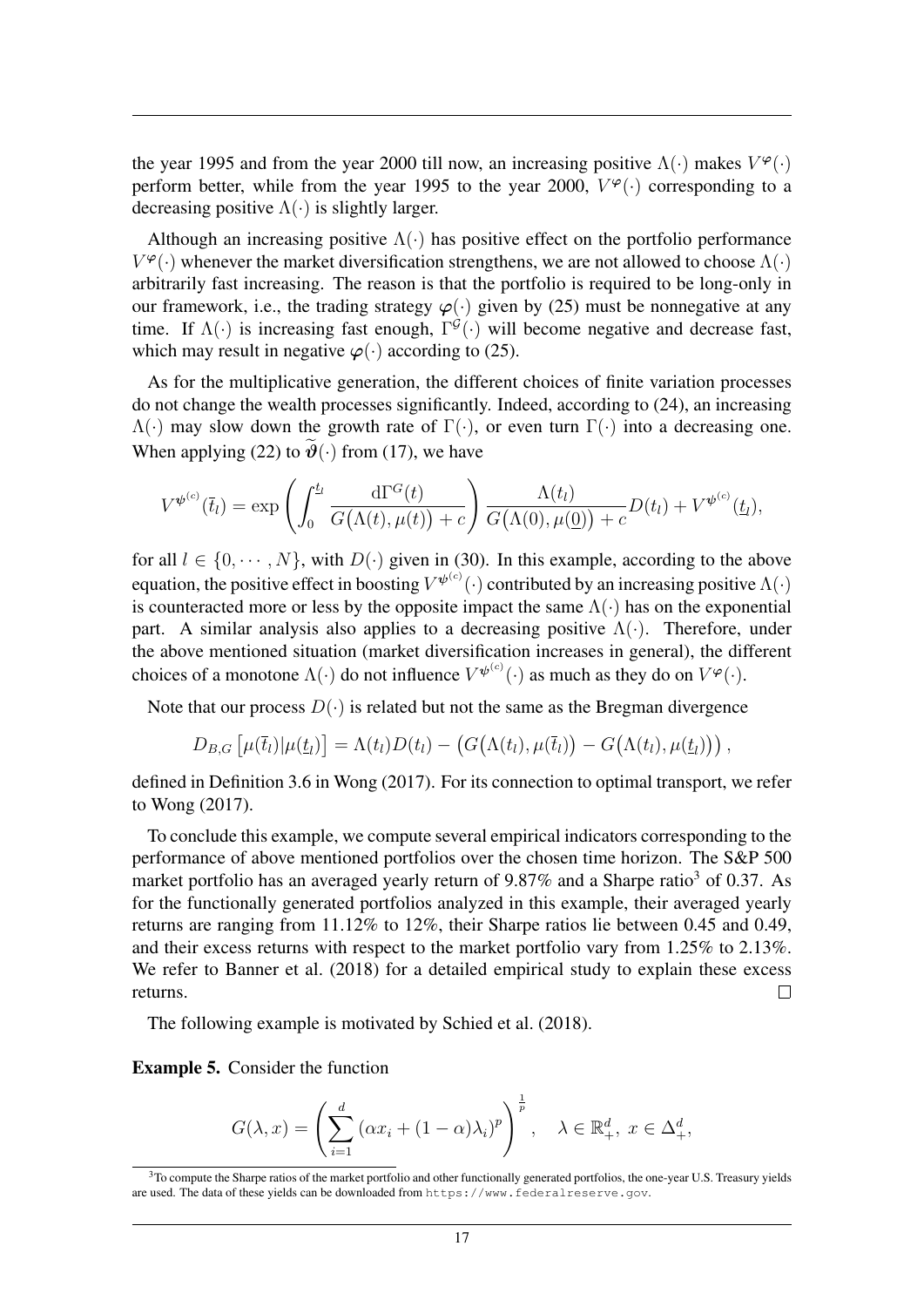with constants  $\alpha, p \in (0, 1)$ . Then G is concave.

For fixed constant  $\delta > 0$ , define the  $\mathbb{R}^d_+$ -valued moving average process  $\Lambda(\cdot)$  by

$$
\Lambda_i(\cdot) = \begin{cases} \frac{1}{\delta} \int_0^{\cdot} \mu_i(t) dt + \frac{1}{\delta} \int_{-\delta}^0 \mu_i(0) dt & \text{on } [0, \delta) \\ \frac{1}{\delta} \int_{-\delta}^{\cdot} \mu_i(t) dt & \text{on } [\delta, \infty) \end{cases}
$$

for all  $i \in \{1, \cdots, d\}$ .

Write  $\overline{u}(\cdot) = \alpha u(\cdot) + (1 - \alpha) \Lambda(\cdot)$ . Then by (9),

$$
\Gamma^{G}(\cdot) = -(1-\alpha) \sum_{i=1}^{d} \int_{0}^{\cdot} \left( \frac{G(\Lambda(t), \mu(t))}{\overline{\mu}_{i}(t)} \right)^{1-p} d\Lambda_{i}(t)
$$

$$
- \frac{\alpha^{2}(1-p)}{2} \sum_{i,j=1}^{d} \int_{0}^{\cdot} \left( \frac{G(\Lambda(t), \mu(t))}{\overline{\mu}_{i}(t)\overline{\mu}_{j}(t)} \right)^{1-p} \frac{1}{\sum_{v=1}^{d} (\overline{\mu}_{v}(t))^{p}} d\left[\mu_{i}, \mu_{j}\right](t)
$$

$$
+ \frac{\alpha^{2}(1-p)}{2} \sum_{i=1}^{d} \int_{0}^{\cdot} \left( \frac{G(\Lambda(t), \mu(t))}{\overline{\mu}_{i}(t)} \right)^{1-p} \frac{1}{\overline{\mu}_{i}(t)} d\left[\mu_{i}, \mu_{i}\right](t).
$$

Notice that G is not Lyapunov in general.

The trading strategies  $\varphi(\cdot)$  and  $\psi(\cdot)$ , generated additively and multiplicatively by G, respectively, are given by

$$
\varphi_i(\cdot) = G(\Lambda(\cdot), \mu(\cdot)) \left( \frac{\alpha \left( \overline{\mu}_i(\cdot) \right)^p}{\overline{\mu}_i(\cdot) \sum_{v=1}^d (\overline{\mu}_v(\cdot))^p} - \sum_{j=1}^d \frac{\alpha \mu_j(\cdot) \left( \overline{\mu}_j(\cdot) \right)^p}{\overline{\mu}_j(\cdot) \sum_{v=1}^d (\overline{\mu}_v(\cdot))^p} + 1 \right) + \Gamma^G(\cdot)
$$

and

$$
\boldsymbol{\psi}_i(\cdot) = (\boldsymbol{\varphi}_i(\cdot) - \Gamma^G(\cdot)) \exp\left(\int_0^{\cdot} \frac{d\Gamma^G(t)}{G(\Lambda(t), \mu(t))}\right),
$$

for all  $i \in \{1, \dots, d\}$ . The corresponding wealth processes  $V^{\varphi}(\cdot)$  and  $V^{\psi}(\cdot)$  can be derived from (16) and (19), respectively.

Consider the normalized regular function  $G$  given in (26) and the corresponding process  $\Gamma^{\mathcal{G}}(\cdot)$  given in (27). By Theorem 4, if

$$
\mathsf{P}\big[\Gamma^{\mathcal{G}}(T_*) > 1 + \varepsilon\big] = \mathsf{P}\big[\Gamma^{\mathcal{G}}(T_*) > G\big(\Lambda(0), \mu(0)\big)(1 + \varepsilon)\big] = 1,
$$

then the trading strategy  $\psi^{(c)}(\cdot)$ , generated multiplicatively by  $G^{(c)}$  given in (28) for some sufficiently large  $c > 0$ , is strong relative arbitrage over the time horizon  $[0, T_*]$ .

To simulate the relative performance of the portfolio, we use the parameters  $\delta = 250$ days and  $p = 0.8$ . Figure 6 shows  $\Gamma^{\mathcal{G}}(\cdot)$  and the wealth processes  $V^{\varphi}(\cdot)$  and  $V^{\psi^{(0)}}(\cdot)$ without the effect of the moving average part, i.e.,  $\alpha = 1$ . In this case, G is Lyapunov. The relative performance of the portfolio is similar to that in Example 4, when the finite variation process is chosen to be constant. Figure 7 presents the case when  $\alpha = 0.6$ . It can be observed that  $\Gamma^{\mathcal{G}}(\cdot)$  increases slower when the moving average part is considered. Compared with the case that the moving average part is not included, the wealth processes  $V^{\varphi}(\cdot)$  and  $V^{\psi^{(0)}}(\cdot)$  also take smaller values in the long run. This is due to the fact that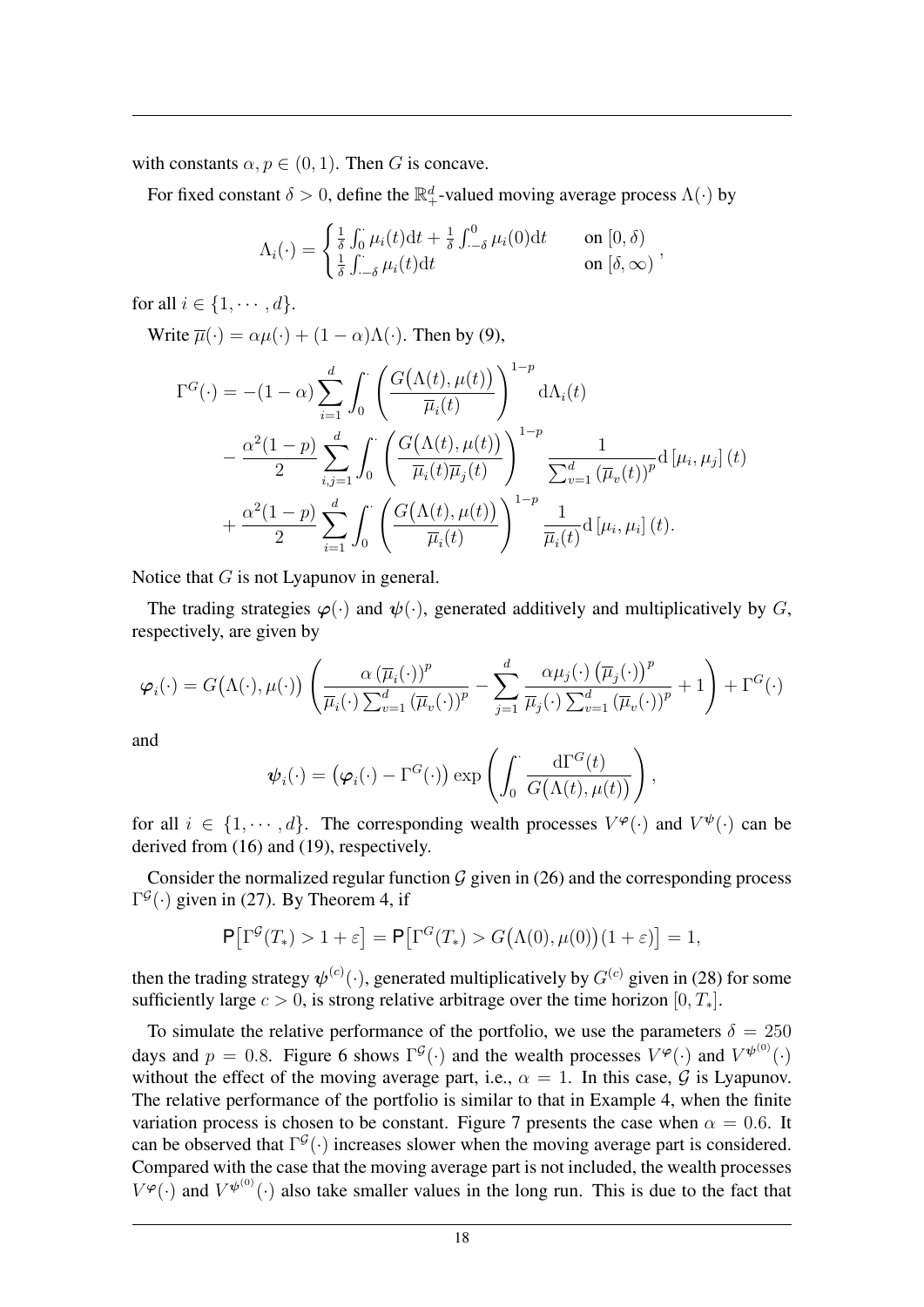

when  $\alpha$  decreases, the volatility of  $\overline{\mu}(\cdot)$  decreases as well. In this case, we trade slower, and the gains and losses will also be relatively less.

For the four functionally generated portfolios examined in this example, their averaged yearly returns range from 11.21% to 11.47%, their Sharpe ratios lie between 0.45 and 0.47, and their excess returns with respect to the market portfolio vary from 1.34% to 1.6%.  $\Box$ 

The above two examples illustrate that the choice of the finite variation process  $\Lambda(\cdot)$ has an effect on the corresponding portfolio performance. The process  $\Lambda(\cdot)$  can be chosen to magnify the impact of market diversification on the portfolio performance, to speed up or slow down the trading frequency, etc. In addition, an extra source of randomness, such as market sentiment indicators used in sentiment trading strategies, could be introduced when constructing  $\Lambda(\cdot)$ . We leave it to future research to develop a methodology to construct such processes  $\Lambda(\cdot)$  systematically.

## 7. Conclusion

Karatzas and Ruf (2017) build a simple and intuitive structure by interpreting the portfolio generating functions G initiated by Fernholz (1999, 2001, 2002) as Lyapunov functions. They formulate conditions for the existence of strong arbitrage relative to the market over appropriate time horizons. The purpose of this paper is to investigate the dependence of the portfolio generating functions G on an extra  $\mathbb{R}^m$ -valued, progressive, continuous process  $\Lambda(\cdot)$  of finite variation on [0, T], for all  $T \ge 0$ .

The results of this paper are illuminated by several examples and shown to work on empirical data using stocks from the S&P 500 index. The effects that different choices of  $\Lambda(\cdot)$  have on the portfolio wealths are analyzed. Provided that the market undergoes an explicit trend of either increasing or decreasing market diversification, certain choices of  $\Lambda(\cdot)$  are better than others.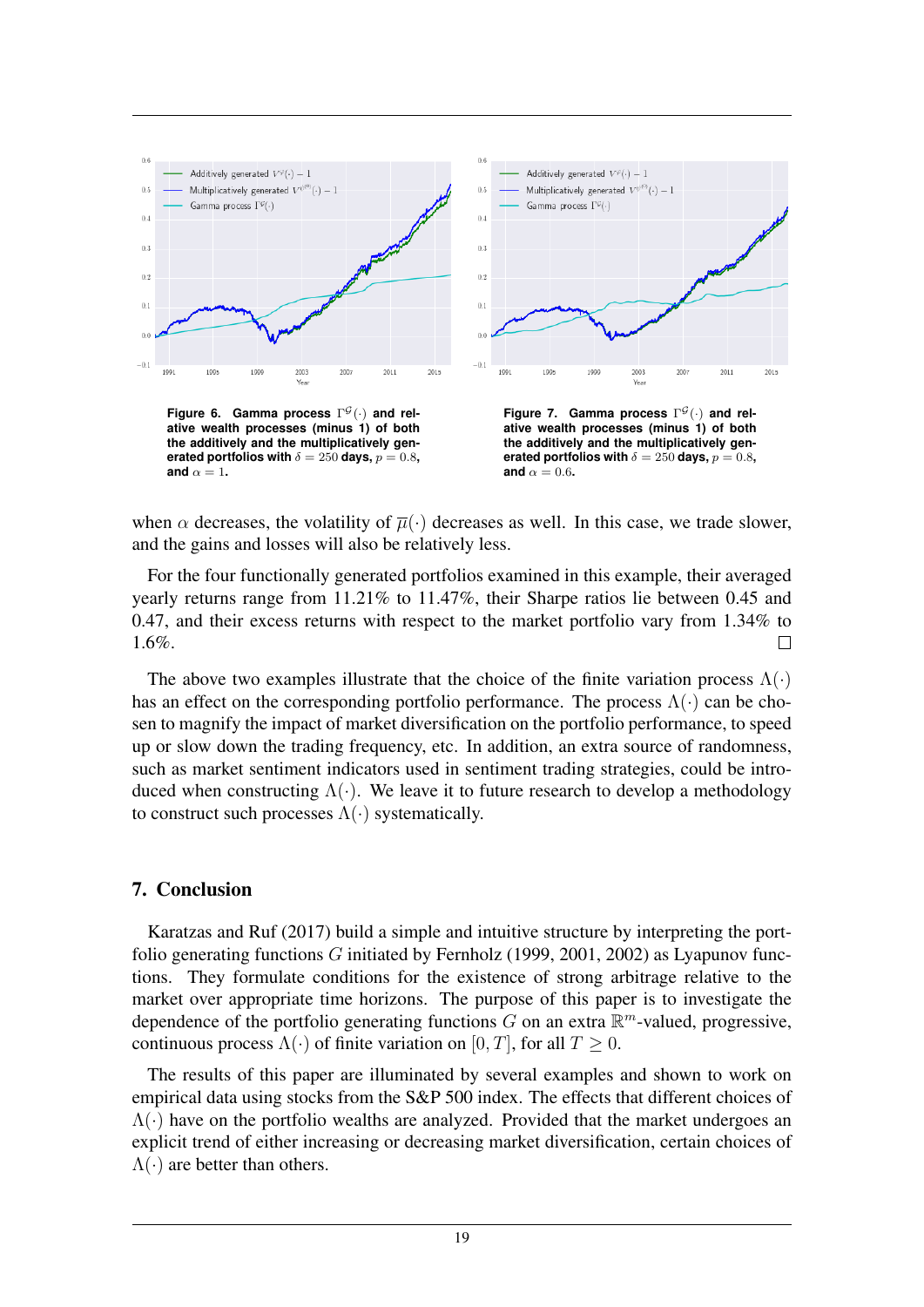## A. Proofs of Theorems 1 and 2

#### A.1. Preliminaries

Before providing the proof of Theorem 1, we discuss some technical details.

Recall the open set W from (4) and consider a continuous function  $q : \mathcal{W} \to \mathbb{R}$ . Define a function  $\overline{g} : \mathbb{R}^{m+d} \to \mathbb{R}$  by

$$
\overline{g}(z) = \begin{cases} g(z), & \text{if } z \in \mathcal{W} \\ 0, & \text{if } z \notin \mathcal{W} \end{cases}.
$$

Next, let  $(g_{n_1,n_2})_{n_1,n_2 \in \mathbb{N}}$  be the family of functions  $g_{n_1,n_2} : \mathcal{W} \to \mathbb{R}$  given by

$$
g_{n_1,n_2}(\lambda,x) = \int_{\mathbb{R}^d} \eta_{n_2}(y) \int_{\mathbb{R}^m} \eta_{n_1}(u) \overline{g}(\lambda-u,x-y) \mathrm{d}u \mathrm{d}y, \tag{31}
$$

for all  $(\lambda, x) \in \mathcal{W}$ , with  $g_{n_1,n_2}(\lambda, x) = 0$  whenever the right hand side of (31) is not defined. Here in (31), for  $z \in \mathbb{R}^l$  and  $n \in \mathbb{N}$ ,

$$
\eta_n(z) = \begin{cases} \beta n^l \exp\left(\frac{1}{n^2 \|z\|_2^2 - 1}\right), & \text{if } \|z\|_2 < \frac{1}{n} \\ 0, & \text{if } \|z\|_2 \ge \frac{1}{n} \end{cases}
$$
(32)

is used with the normalization constant

$$
\beta = \left(\int_{\mathbb{R}^l} \exp\left(\frac{1}{\|y\|_2^2 - 1}\right) \mathrm{d}y\right)^{-1},\,
$$

independent of n.

**Lemma 1.** Let  $\overline{V}$  denote any closed subset of W. Consider a continuous function  $g$ :  $W \to \mathbb{R}$  and the mollification  $(g_{n_1,n_2})_{n_1,n_2 \in \mathbb{N}}$  of g defined as in (31).

*(i) We have*

$$
\lim_{n_2 \uparrow \infty} \lim_{n_1 \uparrow \infty} g_{n_1, n_2} = g.
$$

- *(ii) For*  $n_1, n_2 \in \mathbb{N}$  *large enough,*  $g_{n_1,n_2} \in C^{\infty}(\overline{\mathcal{V}})$ *.*
- *(iii) If there exists a constant*  $L = L(\overline{\mathcal{V}}) \geq 0$  *such that, for all*  $(\lambda_1, x), (\lambda_2, x) \in \overline{\mathcal{V}}$ *,*

$$
|g(\lambda_1, x) - g(\lambda_2, x)| \le L \|\lambda_1 - \lambda_2\|_2,
$$

*then, for*  $n_1, n_2 \in \mathbb{N}$  *large enough and all*  $(\lambda, x) \in \overline{\mathcal{V}}$ *, we have* 

$$
\left|\frac{\partial g_{n_1,n_2}}{\partial \lambda_v}(\lambda,x)\right| \leq L, \quad v \in \{1,\cdots,m\}.
$$

*(iv)* If  $g \in C^{0,1}$ , then, for all  $(\lambda, x) \in \mathcal{W}$ , we have

$$
\lim_{n_2 \uparrow \infty} \lim_{n_1 \uparrow \infty} \frac{\partial g_{n_1, n_2}}{\partial x_i}(\lambda, x) = \frac{\partial g}{\partial x_i}(\lambda, x), \quad i \in \{1, \cdots, d\}.
$$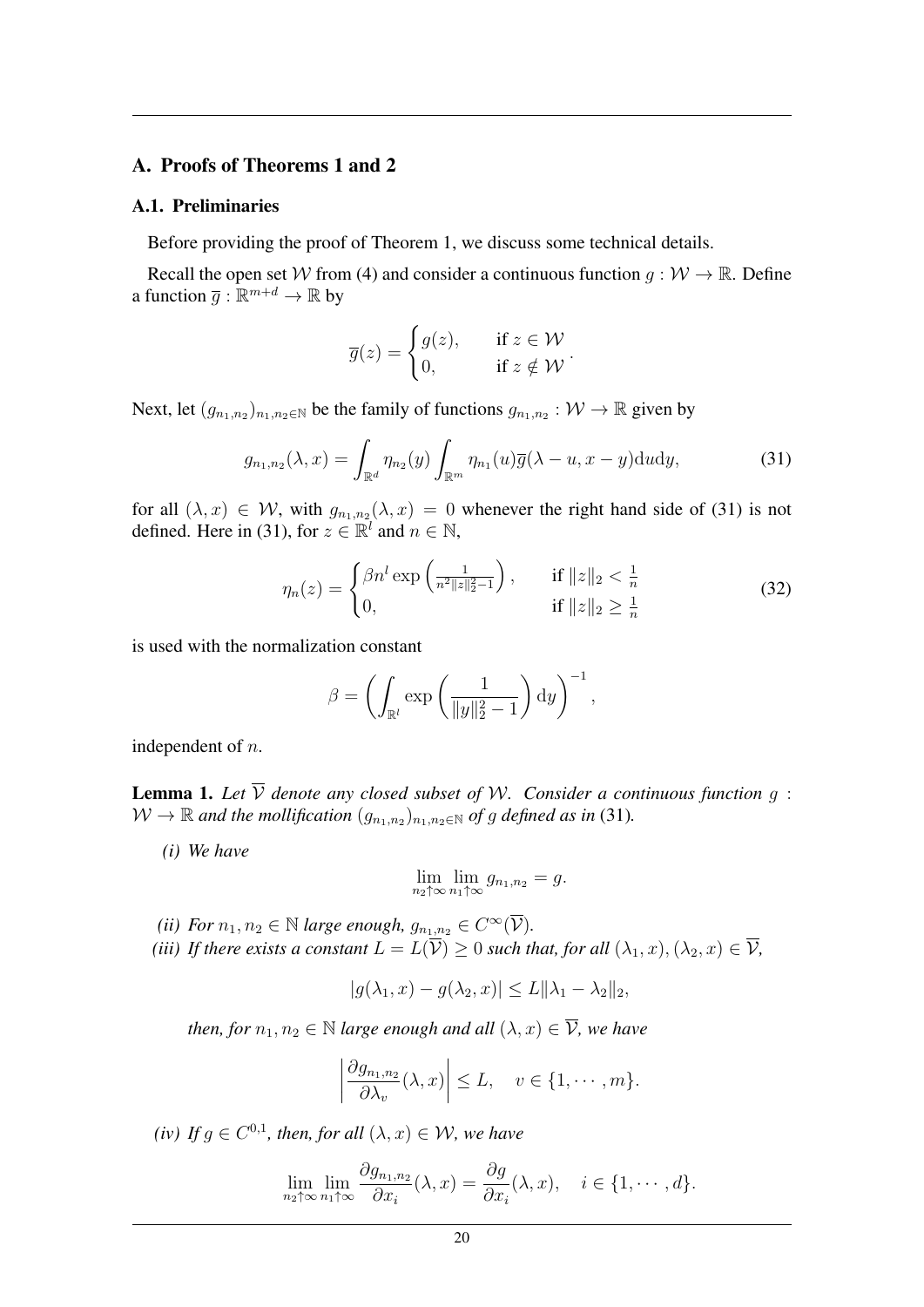*(v)* If  $g \in C^{0,1}$  and if there exists a constant  $L = L(\overline{V}) \ge 0$  such that, for all  $(\lambda, x_1), (\lambda, x_2) \in \mathcal{V}$ ,

$$
\left\|\frac{\partial g}{\partial x}(\lambda, x_1) - \frac{\partial g}{\partial x}(\lambda, x_2)\right\|_2 \le L \|x_1 - x_2\|_2,
$$

*then, for*  $n_1, n_2 \in \mathbb{N}$  *large enough and all*  $(\lambda, x) \in \overline{\mathcal{V}}$ *, we have* 

$$
\left|\frac{\partial^2 g_{n_1,n_2}}{\partial x_i \partial x_j}(\lambda, x)\right| \le L, \quad i, j \in \{1, \cdots, d\}.
$$

*Proof.* For (i) and (ii), see Theorem 6 in Appendix C in Evans (1998).

For (iii), observe that, for each  $n_1, n_2 \in \mathbb{N}$  large enough and all  $v \in \{1, \dots, m\}$ , (31) yields

$$
\begin{aligned}\n\left| \frac{\partial g_{n_1,n_2}}{\partial \lambda_v}(\lambda, x) \right| &= \left| \lim_{\delta \to 0} \frac{g_{n_1,n_2}(\lambda + \delta \mathbf{e}_v, x) - g_{n_1,n_2}(\lambda, x)}{\delta} \right| \\
&= \left| \lim_{\delta \to 0} \frac{1}{\delta} \int_{\mathbb{R}^d} \eta_{n_2}(y) \int_{\mathbb{R}^m} \eta_{n_1}(u) \left( \overline{g}(\lambda + \delta \mathbf{e}_v - u, x - y) - \overline{g}(\lambda - u, x - y) \right) \, \mathrm{d}u \, \mathrm{d}y \right| \\
&\leq \lim_{\delta \to 0} \frac{1}{\delta} \int_{\mathbb{R}^d} \eta_{n_2}(y) \int_{\mathbb{R}^m} \eta_{n_1}(u) \left| \overline{g}(\lambda + \delta \mathbf{e}_v - u, x - y) - \overline{g}(\lambda - u, x - y) \right| \, \mathrm{d}u \, \mathrm{d}y \\
&\leq \lim_{\delta \to 0} \frac{1}{\delta} \delta L \int_{\mathbb{R}^d} \eta_{n_2}(y) \int_{\mathbb{R}^m} \eta_{n_1}(u) \, \mathrm{d}u \, \mathrm{d}y = L,\n\end{aligned}
$$

for all  $(\lambda, x) \in \overline{\mathcal{V}}$ , where  $\mathbf{e}_v$  is the unit vector in the *v*-th dimension.

For (iv), apply the dominated convergence theorem and (i) to  $\frac{\partial g}{\partial x_i}$ , for all  $i \in \{1, \dots, d\}$ . For (v), apply the dominated convergence theorem and a similar argument as in (iii).  $\Box$ 

The following lemma is an extension of Lemma 2 in Bouleau (1981). For a continuous function  $g: W \to \mathbb{R}$ , consider its corresponding mollification  $(g_{n_1,n_2})_{n_1,n_2 \in \mathbb{N}}$  defined as in (31).

**Lemma 2.** *If a continuous function*  $g: W \to \mathbb{R}$  *is concave in its second argument, then* 

$$
\lim_{n_2 \uparrow \infty} \lim_{n_1 \uparrow \infty} \frac{\partial g_{n_1, n_2}}{\partial x_i} = f_i, \quad i \in \{1, \cdots, d\},
$$

for some measurable function  $f_i: \mathcal{W} \to \mathbb{R}$ , bounded on any compact  $\overline{\mathcal{V}} \subset \mathcal{W}$ .

*Proof.* Fix  $i \in \{1, \dots, d\}$ . With the notation in (32), we have

$$
\eta_n(z) = n^l \eta_1(nz), \quad z \in \mathbb{R}^l, \ n \in \mathbb{N}.
$$

For  $(\lambda, x) \in \mathcal{W}$  and  $n_2 \in \mathbb{N}$  large enough, the definition of  $g_{n_1,n_2}$  in (31), the dominated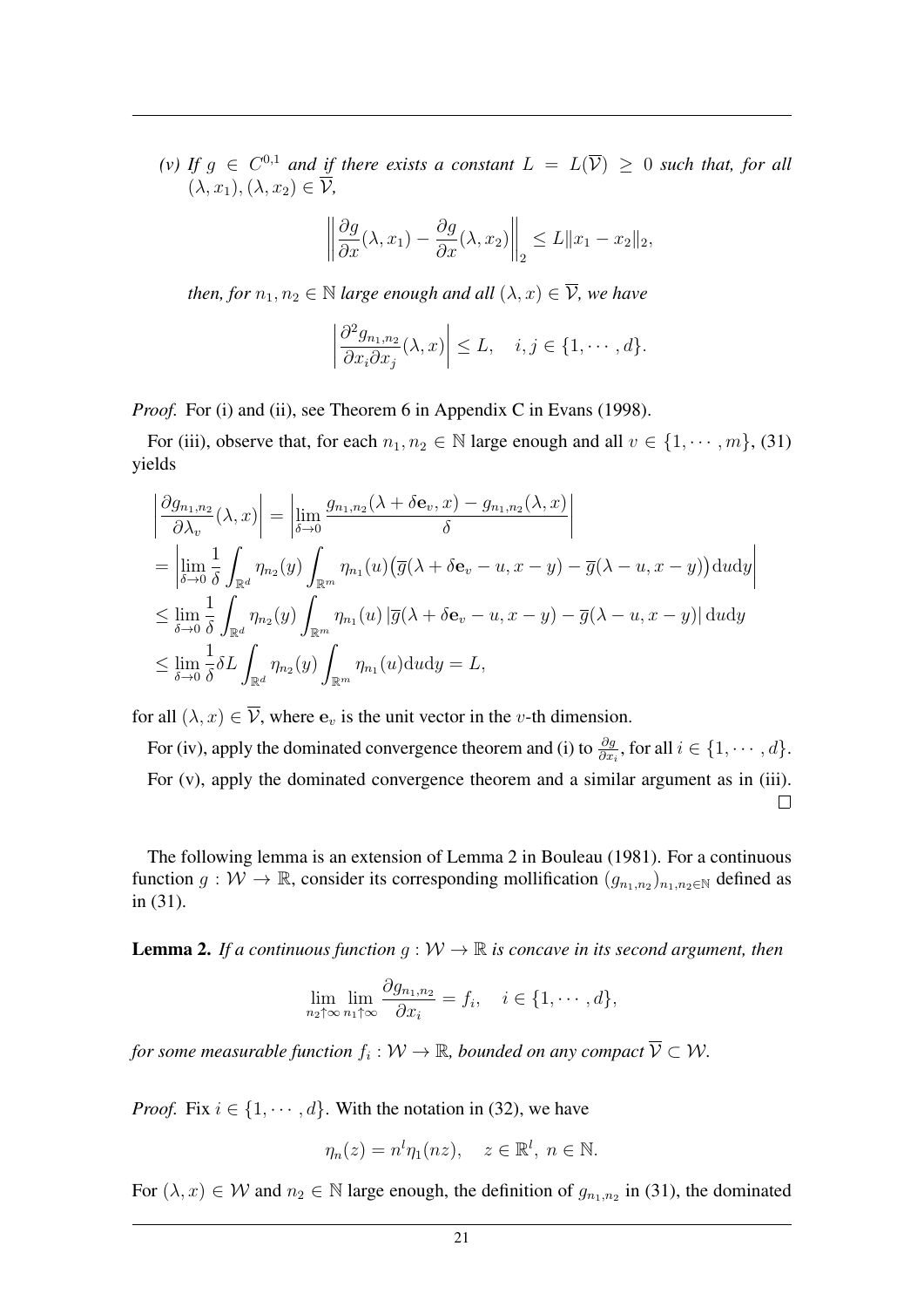convergence theorem, and Lemma  $1(i)$ &(ii) yield

$$
\lim_{n_1 \uparrow \infty} \frac{\partial g_{n_1, n_2}}{\partial x_i}(\lambda, x) = \lim_{n_1 \uparrow \infty} \int_{\mathbb{R}^d} \frac{\partial \eta_{n_2}}{\partial x_i} (x - y) \int_{\mathbb{R}^m} \eta_{n_1}(u) \overline{g}(\lambda - u, y) \mathrm{d}u \mathrm{d}y \n= \int_{\mathbb{R}^d} \frac{\partial \eta_{n_2}}{\partial x_i} (x - y) \lim_{n_1 \uparrow \infty} \int_{\mathbb{R}^m} \eta_{n_1}(u) \overline{g}(\lambda - u, y) \mathrm{d}u \mathrm{d}y \n= \int_{\mathbb{R}^d} \frac{\partial \eta_{n_2}}{\partial x_i} (x - y) \overline{g}(\lambda, y) \mathrm{d}y \n= - \int_{\mathbb{R}^d} \frac{\partial \eta_{n_2}}{\partial y_i} (y) \overline{g}(\lambda, x - y) \mathrm{d}y \n= \int_{\mathbb{R}^d} n_2 \frac{\partial \eta_1}{\partial y_i} (y) \overline{g} \left(\lambda, x + \frac{y}{n_2}\right) \mathrm{d}y \n= \int_{\mathbb{R}^d} \frac{\partial \eta_1}{\partial y_i} (y) n_2 \left(\overline{g}(\lambda, x + \frac{y}{n_2}) - \overline{g}(\lambda, x)\right) \mathrm{d}y.
$$

Note that the last equality holds due to the fact that

$$
\int_{\mathbb{R}^d} \frac{\partial \eta_1}{\partial y_i}(y) \mathrm{d}y = 0.
$$

Next, for all  $(\lambda, x) \in \mathcal{W}$  and  $y \in \mathbb{R}^d$ , define the one-sided directional partial derivative as

$$
\nabla g(\lambda, x; y) = \lim_{n_2 \uparrow \infty} \frac{g(\lambda, x + y/n_2) - g(\lambda, x)}{1/n_2}.
$$

Such  $\nabla g$  exists according to Theorem 23.1 in Rockafellar (1970). Since g is concave in the second argument, it is locally Lipschitz in its second argument on  $W$  (see Theorem 10.4 in Rockafellar (1970)). Hence, for each compact  $\mathcal{V} \subset \mathcal{W}$ , there exists a constant  $L = L(\overline{\mathcal{V}}) \geq 0$  such that  $\nabla g(\lambda, x; y) \leq L$ , for all  $y \in \mathbb{R}^d$  and  $(\lambda, x)$  in the interior of  $\overline{\mathcal{V}}$ .

The statement now follows with

$$
f_i(\lambda, x) = \int_{\mathbb{R}^d} \nabla \overline{g}(\lambda, x; y) \frac{\partial \eta_1}{\partial y_i}(y) dy,
$$

for all  $(\lambda, x) \in \mathcal{W}$ , by the dominated convergence theorem.

**Lemma 3.** Assume that  $\mu(\cdot)$  has Doob-Meyer decomposition  $\mu(\cdot) = \mu(0) + M(\cdot) + V(\cdot)$ , *where*  $M(\cdot)$  *is a d-dimensional continuous local martingale and*  $V(\cdot)$  *is a d-dimensional finite variation process with*  $M(0) = V(0) = 0$ *. Moreover, suppose that,* 

(*i*) for some open  $V \subset W$ , we have  $(\Lambda(\cdot), \mu(\cdot)) = (\Lambda(\cdot \land \tau), \mu(\cdot \land \tau))$ , where

$$
\tau = \inf \{ t \ge 0; \ (\Lambda(t), \mu(t)) \notin \mathcal{V} \};
$$

*(ii) for some constant*  $\kappa > 0$ *, we have* 

$$
\sum_{i=1}^{d} \left( \left[ M_i, M_i \right] (\infty) + \int_0^\infty \mathrm{d} |V_i(t)| \right) + \sum_{v=1}^{m} \int_0^\infty \mathrm{d} |\Lambda_v(t)| \le \kappa < \infty. \tag{33}
$$

 $\Box$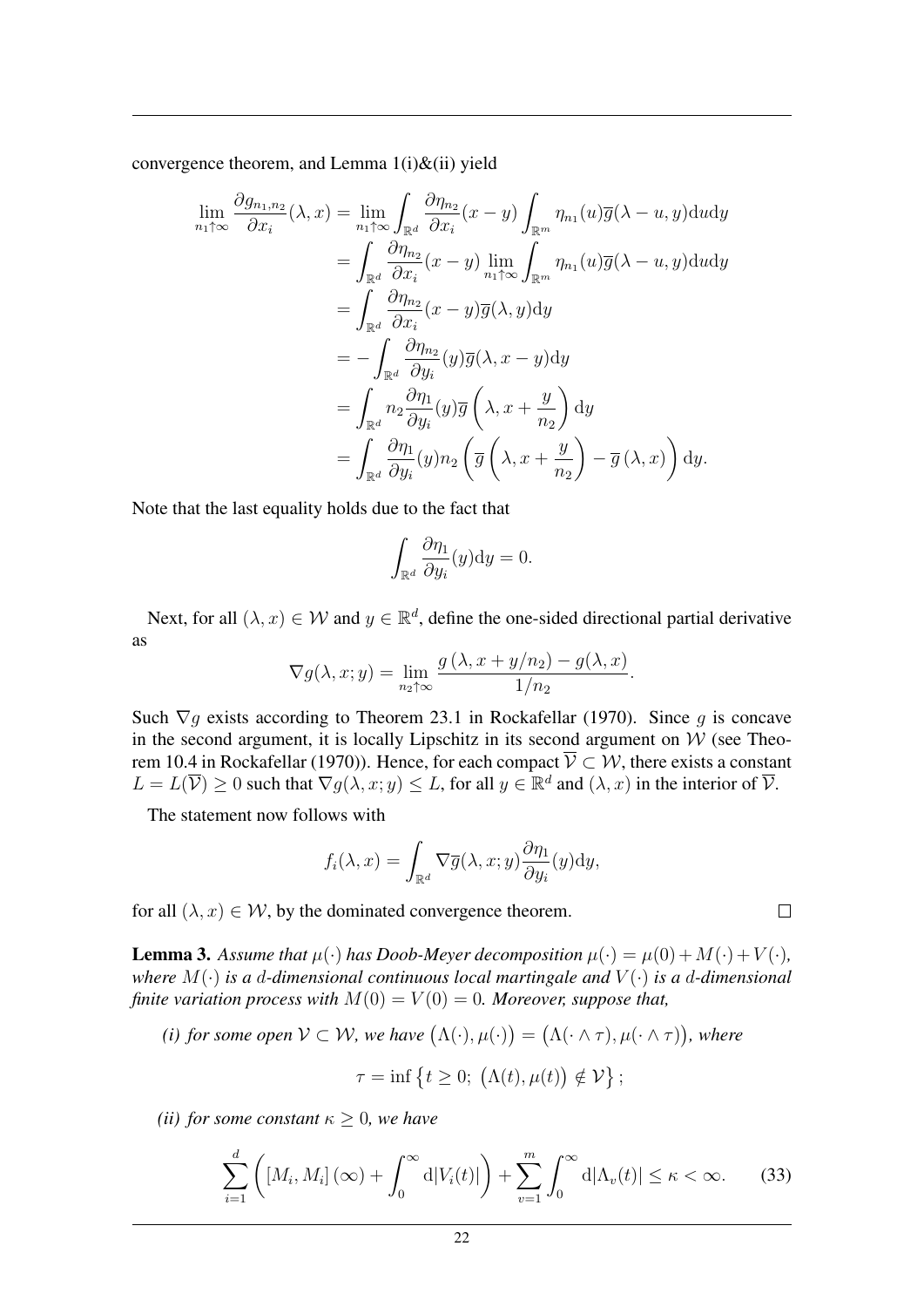Let  $(h_i)_{i \in \{1,\dots,d\}}$  be a family of functions  $h_i: \mathcal{V} \to \mathbb{R}$  and let  $(h_i^{n_1,n_2})$  $\binom{n_1,n_2}{i}_{n_1,n_2\in\mathbb{N},i\in\{1,\cdots,d\}}$  be a family of doubly indexed sequences of uniformly bounded functions  $h_i^{n_1,n_2}$  $\overline{\widetilde{v}_i^{n_1,n_2}}:\mathcal{V}\to\mathbb{R}$ . If

$$
\lim_{n_2\uparrow\infty}\lim_{n_1\uparrow\infty}h_i^{n_1,n_2}=h_i,\quad i\in\{1,\cdots,d\},\
$$

then there exist two random subsequences  $\left(n^k_1\right)_{k\in\mathbb{N}}$  and  $\left(n^k_2\right)_{k\in\mathbb{N}}$  with  $\lim_{k\uparrow\infty}n^k_1=\infty=$  $\lim_{k \uparrow \infty} n_2^k$  such that

$$
\lim_{k \uparrow \infty} \int_0^t \sum_{i=1}^d h_i^{n_1^k, n_2^k} \big( \Lambda(u), \mu(u) \big) \mathrm{d} \mu_i(u) = \int_0^t \sum_{i=1}^d h_i \big( \Lambda(u), \mu(u) \big) \mathrm{d} \mu_i(u), \quad a.s., \quad (34)
$$

*for all*  $t \geq 0$ *.* 

*Proof.* Fix  $i \in \{1, \dots, d\}$  and write

$$
\Theta_i^{n_1,n_2}(\cdot) = h_i^{n_1,n_2}(\Lambda(\cdot),\mu(\cdot)) - h_i(\Lambda(\cdot),\mu(\cdot)).
$$

By (33) and the bounded convergence theorem, we have

$$
0 = \mathbb{E}\left[\lim_{n_2 \uparrow \infty} \lim_{n_1 \uparrow \infty} \int_0^\infty \left(\Theta_i^{n_1, n_2}(t)\right)^2 d\left[M_i, M_i\right](t)\right]
$$
  
\n
$$
= \lim_{n_2 \uparrow \infty} \lim_{n_1 \uparrow \infty} \mathbb{E}\left[\int_0^\infty \left(\Theta_i^{n_1, n_2}(t)\right)^2 d\left[M_i, M_i\right](t)\right]
$$
  
\n
$$
= \lim_{n_2 \uparrow \infty} \lim_{n_1 \uparrow \infty} \mathbb{E}\left[\left(\int_0^\infty \Theta_i^{n_1, n_2}(t) dM_i(t)\right)^2\right],
$$

by Itô's isometry, and

$$
0 = \lim_{n_2 \uparrow \infty} \lim_{n_1 \uparrow \infty} \mathbb{E}\left[\left(\int_0^\infty |\Theta_i^{n_1, n_2}(t)| \, \mathrm{d}|V_i(t)|\right)^2\right].\tag{35}
$$

Since  $\int_0^{\cdot} \Theta_i^{n_1,n_2}$  $\int_{t_1}^{n_1,n_2}(t)\mathrm{d}M_i(t)$  is a uniformly integrable martingale (as it is a local martingale with bounded quadratic variation), Doob's submartingale inequality yields

$$
\mathbb{E}\left[\left(\sup_{t\geq 0}\left|\int_0^t \Theta_i^{n_1,n_2}(u)\mathrm{d}M_i(u)\right|\right)^2\right] \leq 4\mathbb{E}\left[\left(\int_0^\infty \Theta_i^{n_1,n_2}(t)\mathrm{d}M_i(t)\right)^2\right],
$$

which implies

$$
0 = \lim_{n_2 \uparrow \infty} \lim_{n_1 \uparrow \infty} \mathbb{E}\left[\left(\sup_{t \ge 0} \left| \int_0^t \Theta_i^{n_1, n_2}(u) \mathrm{d}M_i(u) \right| \right)^2\right].
$$
 (36)

Therefore, (35), (36), and the triangle inequality yield

$$
0 = \lim_{n_2 \uparrow \infty} \lim_{n_1 \uparrow \infty} \mathbb{E}\left[\left(\sup_{t \geq 0} \left| \int_0^t \Theta_i^{n_1, n_2}(u) d\mu_i(u) \right| \right)^2\right].
$$

Write

$$
E_i^{n_1,n_2} = \mathbb{E}\left[\left(\sup_{t\geq 0} \left| \int_0^t \Theta_i^{n_1,n_2}(u) \mathrm{d}\mu_i(u) \right| \right)^2\right], \quad n_1, n_2 \in \mathbb{N},
$$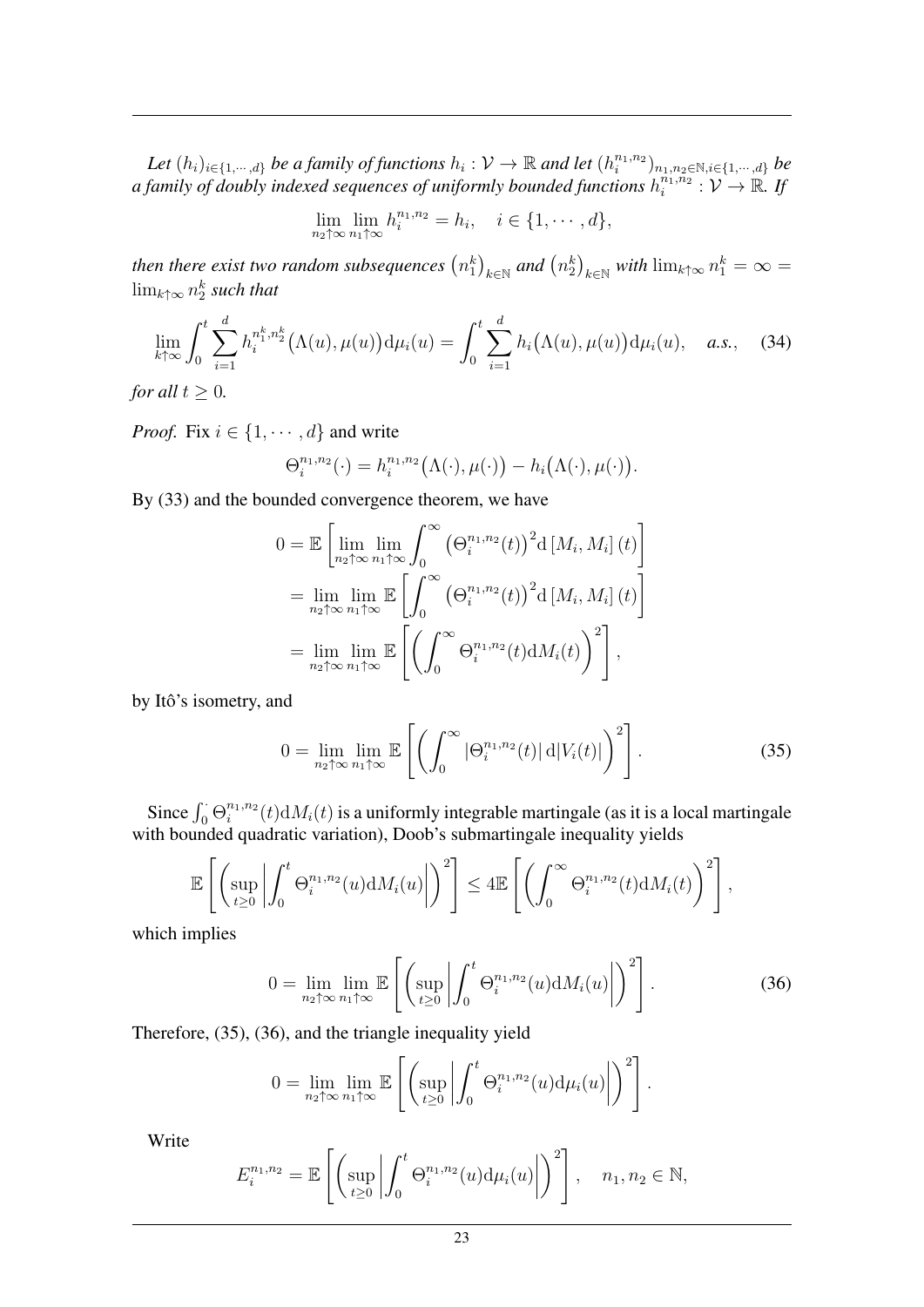and

$$
E_i = \lim_{n_2 \uparrow \infty} \lim_{n_1 \uparrow \infty} E_i^{n_1, n_2}.
$$

For each  $n_2 \in \mathbb{N}$ , denote  $E_i^{n_2} = \lim_{n_1 \uparrow \infty} E_i^{n_1, n_2}$  $i^{n_1, n_2}$ . Then we can find a subsequence  $(n_1(n_2))_{n_2 \in \mathbb{N}}$  of  $\mathbb N$  with  $n_1(n_2) \uparrow \infty$  as  $n_2 \uparrow \infty$  such that, for each  $n_2 \in \mathbb N$ ,

$$
\left| E_i^{n_1(n_2), n_2} - E_i^{n_2} \right| \le \frac{1}{n_2}.
$$

Since the triangle inequality yields

$$
\left| E_i^{n_1(n_2),n_2} - E_i \right| \le \frac{1}{n_2} + |E_i^{n_2} - E_i| \to 0 \quad \text{as } n_2 \uparrow \infty,
$$

we have  $\lim_{n_2 \uparrow \infty} E_i^{n_1(n_2), n_2} = E_i = 0$ . This implies

$$
\lim_{n_2 \uparrow \infty} \sup_{t \ge 0} \left| \int_0^t \sum_{i=1}^d h_i^{n_1(n_2), n_2} (\Lambda(u), \mu(u)) \mathrm{d} \mu_i(u) - \int_0^t \sum_{i=1}^d h_i(\Lambda(u), \mu(u)) \mathrm{d} \mu_i(u) \right| = 0
$$

in  $L^2$ . Since convergence in  $L^2$  implies almost sure convergence of a subsequence, we can find a random subsequence  $(n_2^k)_{k \in \mathbb{N}}$  of  $\mathbb N$  with  $n_2^k \uparrow \infty$  as  $k \uparrow \infty$  such that (34) holds with  $n_1^k = n_1(n_2^k)$ .  $\Box$ 

**Lemma 4.** *Fix*  $l \in \mathbb{N}$ ; let  $\overline{\Lambda}(\cdot)$  *be an l-dimensional continuous process of finite variation*; Let  $(\overline{\Upsilon}_{u,n}(\cdot))_{u\in\{1,\cdots,l\},n\in\mathbb{N}}$  be a family of processes with  $(\overline{\Upsilon}_{u,n}(\cdot))_{n\in\mathbb{N}}$  uniformly bounded, for each  $u \in \{1, \cdots, l\}$ ; and let  $(\overline{\Theta}_n(\cdot))_{n \in \mathbb{N}}$  be a sequence of non-decreasing continuous *processes. Define*

$$
H_n(\cdot) = \int_0^{\cdot} \sum_{u=1}^l \overline{\Upsilon}_{u,n}(t) d\overline{\Lambda}_u(t) + \overline{\Theta}_n(\cdot), \quad n \in \mathbb{N}.
$$

*If*  $\lim_{n \to \infty} H_n(\cdot) = H(\cdot)$ , *a.s., then*  $H(\cdot)$  *is of finite variation.* 

*Proof.* The following steps are partially inspired by the proof of Lemma 3.3 in Jaber et al. (2018).

Since  $(\overline{\Upsilon}_{1,n}(\cdot))_{n\in\mathbb{N}}$  is uniformly bounded, the Komlós theorem (see Theorem 1.3 in Delbaen and Schachermayer (1999)) yields the following. For each  $n \in \mathbb{N}$ , there exists a convex combination  $\Upsilon^1_{1,n}(\cdot) \in \text{Conv}\left(\overline{\Upsilon}_{1,k}(\cdot), k \ge n\right)$  such that  $\left(\Upsilon^1_{1,n}(\cdot)\right)_{n \in \mathbb{N}}$  converges to some adapted bounded process  $\Upsilon_1(\cdot)$ . More precisely, for each  $n \in \mathbb{N}$ , we can find some random integer  $N_n \ge 0$  and  $(w_n^k)_{n \le k \le N_n} \subset [0,1]$  such that

$$
\sum_{k=n}^{N_n} w_n^k = 1 \quad \text{and} \quad \Upsilon_{1,n}^1(\cdot) = \sum_{k=n}^{N_n} w_n^k \overline{\Upsilon}_{1,k}(\cdot).
$$

For each  $n \in \mathbb{N}$ , define

$$
H_n^1(\cdot) = \sum_{k=n}^{N_n} w_n^k H_n(\cdot), \quad \Theta_n^1(\cdot) = \sum_{k=n}^{N_n} w_n^k \overline{\Theta}_k(\cdot), \quad \text{and} \quad \Upsilon_{u,n}^1(\cdot) = \sum_{k=n}^{N_n} w_n^k \overline{\Upsilon}_{u,k}(\cdot),
$$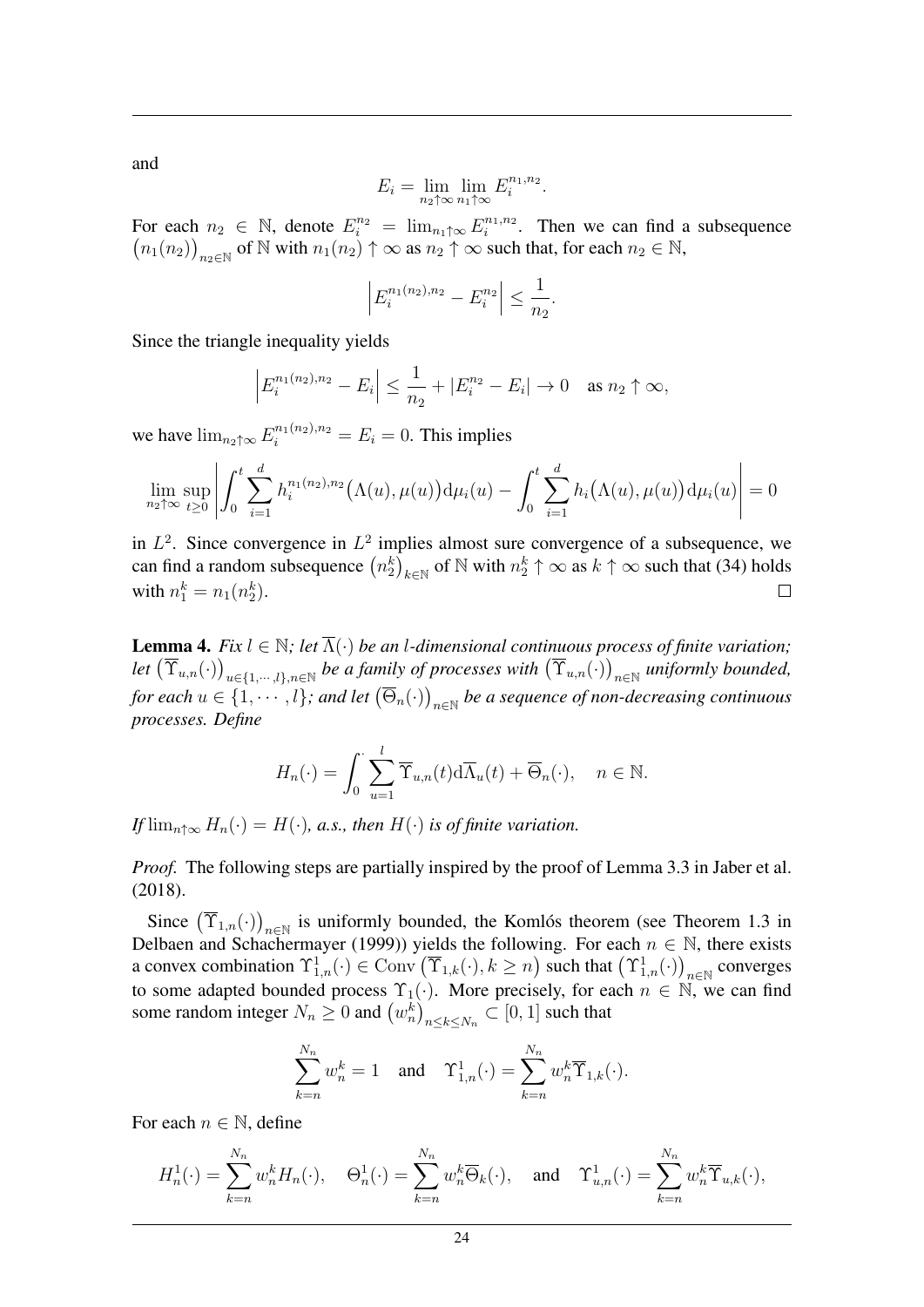for all  $u \in \{2, \cdots, l\}$ .

Since  $\lim_{n \uparrow \infty} H_n(\cdot) = H(\cdot)$ , a.s., we have

$$
\left|H_n^1(\cdot) - H(\cdot)\right| = \left|\sum_{k=n}^{N_n} w_n^k H_k(\cdot) - H(\cdot)\right| \le \sum_{k=n}^{N_n} w_n^k \left|H_k(\cdot) - H(\cdot)\right| \to 0
$$

as  $n \uparrow \infty$ , which implies  $\lim_{n \uparrow \infty} H_n^1(\cdot) = H(\cdot)$ , a.s. Besides,  $\Theta_n^1(\cdot)$  is non-decreasing, as it is a convex combination of non-decreasing processes.

Since  $(\Upsilon^1_{2,n}(\cdot))_{n\in\mathbb{N}}$  is also uniformly bounded, by the Komlós theorem again, for each  $n \in \mathbb{N}$ , there exists another convex combination  $\Upsilon_{2,n}^2(\cdot) \in \text{Conv}(\Upsilon_{2,k}^1(\cdot), k \ge n)$  such that  $(\Upsilon_{2,n}^2(\cdot))_{n\in\mathbb{N}}$  converges to some adapted bounded process  $\Upsilon_2(\cdot)$ . With the same convex combination for each  $n \in \mathbb{N}$ , define  $\Upsilon^2_{u,n}(\cdot)$ , for all  $u \in \{1, 3, \cdots, l\}$ ,  $H^2_n(\cdot)$ , and similarly  $\Theta_n^2(\cdot)$ . In particular,  $(\Upsilon_{1,n}^2(\cdot))_{n\in\mathbb{N}}$  still converges to  $\Upsilon_1(\cdot)$ , as for each  $n \in \mathbb{N}$ ,  $\Upsilon^2_{1,n}(\cdot)$  is a convex combination of processes that converge to  $\Upsilon_1(\cdot)$ . Similarly, we have  $\lim_{n \uparrow \infty} H_n^2(\cdot) = H(\cdot)$ , a.s. Moreover,  $\Theta_n^2(\cdot)$  is non-decreasing.

Iteratively, we construct sequences of processes  $(\Upsilon^3_{u,n}(\cdot))_{n\in\mathbb{N}},\dots,(\Upsilon^l_{u,n}(\cdot))_{n\in\mathbb{N}},$  for each  $u \in \{1, \dots, l\}$ , and processes  $H_n^3(\cdot), \dots, H_n^l(\cdot)$  and  $\Theta_n^3(\cdot), \dots, \Theta_n^l(\cdot)$  in the same manner. In particular,  $(\Upsilon_{u,n}^l(\cdot))_{n\in\mathbb{N}}$  converges to some adapted bounded process  $\Upsilon_u$ , for each  $u \in \{1, \dots, l\}$ , and we have  $\lim_{n \uparrow \infty} H_n^l(\cdot) = H(\cdot)$ , a.s. Moreover,  $\Theta_n^l(\cdot)$  is nondecreasing.

By the dominated convergence theorem, we have

$$
\lim_{n \uparrow \infty} \int_0^{\cdot} \sum_{u=1}^l \Upsilon_{u,n}^l(t) d\overline{\Lambda}_u(t) = \int_0^{\cdot} \sum_{u=1}^l \Upsilon_u(t) d\overline{\Lambda}_u(t), \quad \text{a.s.},
$$

which is of finite variation. Therefore, we have

$$
H(\cdot) = \lim_{n \uparrow \infty} H_n^l(\cdot) = \int_0^{\cdot} \sum_{u=1}^l \Upsilon_u(t) \mathrm{d} \overline{\Lambda}_u(t) + \lim_{n \uparrow \infty} \Theta_n^l(\cdot), \quad \text{a.s.}
$$

Since  $\Theta_n^l(\cdot)$  is non-decreasing and converges, it is of finite variation, which implies the assertion.  $\Box$ 

#### A.2. Proof of Theorem 1

*Proof of Theorem 1.* Assume that the semimartingale  $\mu(\cdot)$  has the Doob-Meyer decomposition  $\mu(\cdot) = \mu(0) + M(\cdot) + V(\cdot)$ , where  $M(\cdot)$  is a d-dimensional continuous local martingale and  $V(\cdot)$  is a d-dimensional finite variation process with  $M(0) = V(0) = 0$ .

Let  $(\mathcal{W}_n)_{n\in\mathbb{N}}$  be a non-decreasing sequence of open sets such that the closure of  $\mathcal{W}_n$  is in W, for all  $n \in \mathbb{N}$ . For each  $\kappa \in \mathbb{N}$ , we consider the stopping time

$$
\tau_{\kappa} = \inf \left\{ t \ge 0; \ (\Lambda(t), \mu(t)) \notin \mathcal{W}_{\kappa} \right\}
$$
  
or 
$$
\sum_{i,j=1}^{d} [M_i, M_j](t) + \sum_{i=1}^{d} \int_0^t d|V_i(u)| + \sum_{v=1}^{m} \int_0^t d|\Lambda_v(u)| \ge \kappa \right\}
$$
 (37)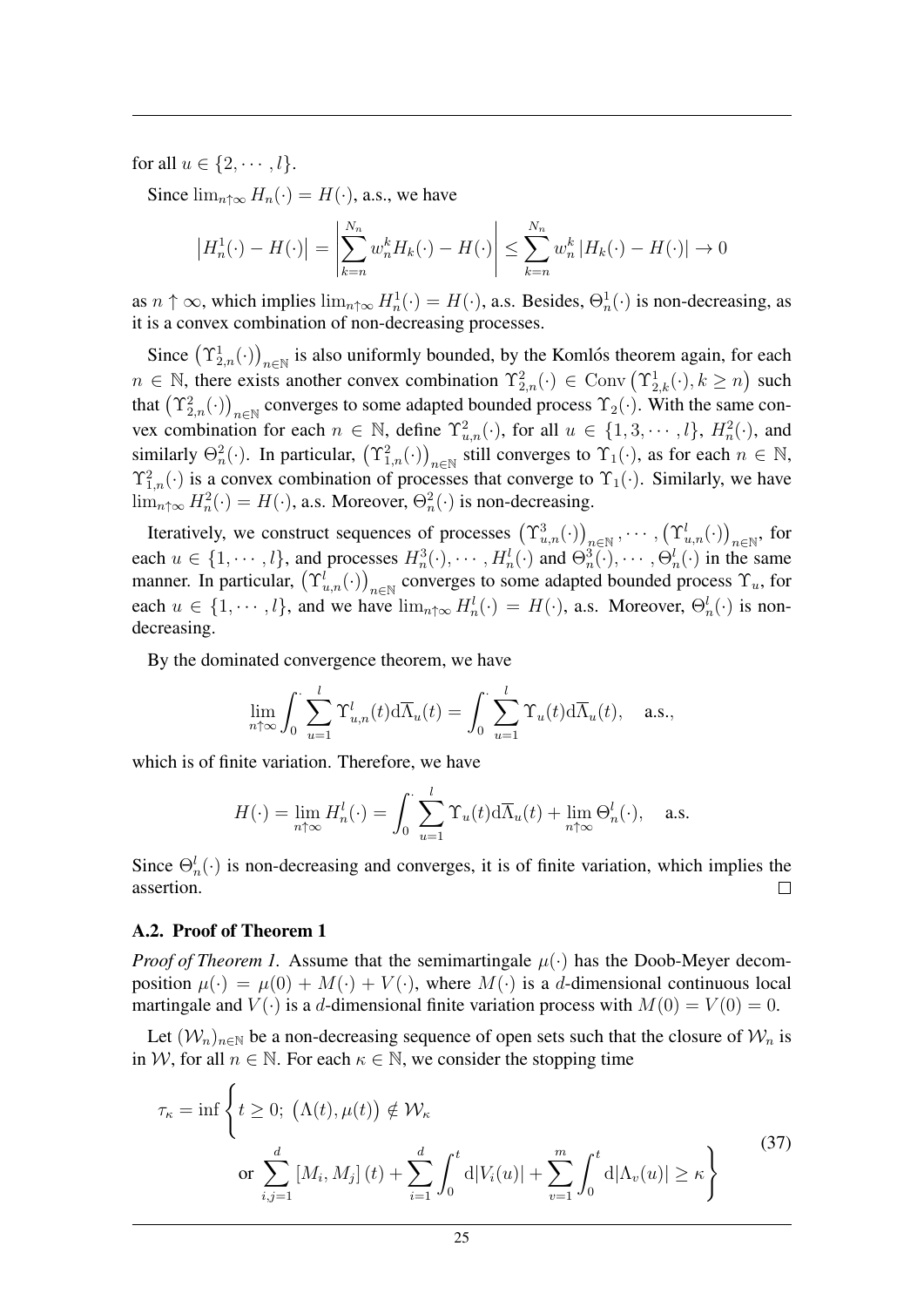with  $\inf \{\emptyset\} = \infty$ . Since  $(\Lambda(\cdot), \mu(\cdot)) \in \mathcal{W}$ , we have  $\lim_{\kappa \uparrow \infty} \tau_{\kappa} = \infty$ , a.s. As  $\bigcup_{\kappa \in \mathbb{N}} \{\tau_{\kappa} > \kappa\}$  $t$ } =  $\Omega$ , for all  $t \geq 0$ , to prove that G is regular (Lyapunov), it is equivalent to show that G is regular (Lyapunov) for  $\Lambda(\cdot \wedge \tau_{\kappa})$  and  $\mu(\cdot \wedge \tau_{\kappa})$ , for all  $\kappa \in \mathbb{N}$ . Hence, without loss of generality, let us assume that  $(\Lambda(\cdot), \mu(\cdot)) = (\Lambda(\cdot \wedge \tau_{\kappa}), \mu(\cdot \wedge \tau_{\kappa}))$ , for some  $\kappa \in \mathbb{N}$ .

Without loss of generality, assume that  $a_{ij}(\cdot)$  is a predictable and uniformly bounded process, for all  $i, j \in \{1, \dots, d\}$ , such that

$$
[\mu_i, \mu_j](t) = \int_0^t a_{ij}(u) dA(u) \le \kappa, \quad t \ge 0,
$$

where  $A(\cdot) = \sum_{i=1}^{d} [\mu_i, \mu_i] (\cdot)$ . Here, the equality holds according to the Kunita–Watanabe inequality (see also Proposition 2.9 in Jacod and Shiryaev (2003)) and the inequality due to (37).

Now, consider a mollification  $(G_{n_1,n_2})_{n_1,n_2\in\mathbb{N}}$  of G defined as in (31). By Lemma 1(ii), for  $n_1, n_2 \in \mathbb{N}$  large enough, Itô's lemma applied to  $G_{n_1,n_2}$  yields

$$
G_{n_1,n_2}(\Lambda(t),\mu(t)) = G_{n_1,n_2}(\Lambda(0),\mu(0)) + \int_0^t \sum_{i=1}^d \frac{\partial G_{n_1,n_2}}{\partial x_i}(\Lambda(u),\mu(u)) d\mu_i(u) + \int_0^t \Upsilon_{0,n_1,n_2}(u) dA(u) + \int_0^t \sum_{v=1}^m \Upsilon_{v,n_1,n_2}(u) d\Lambda_v(u),
$$
\n(38)

for all  $t \geq 0$ , where

$$
\Upsilon_{0,n_1,n_2}(t) = \frac{1}{2} \sum_{i,j=1}^d \frac{\partial^2 G_{n_1,n_2}}{\partial x_i \partial x_j} \big( \Lambda(t), \mu(t) \big) a_{ij}(t) \quad \text{and} \quad \Upsilon_{v,n_1,n_2}(t) = \frac{\partial G_{n_1,n_2}}{\partial \lambda_v} \big( \Lambda(t), \mu(t) \big),
$$

for all  $v \in \{1, \cdots, m\}$ .

For all  $(\lambda, x) \in \mathcal{W}$  and  $i \in \{1, \dots, d\}$ , if (bi) holds, Lemma 1(iv) yields

$$
\lim_{n_2 \uparrow \infty} \lim_{n_1 \uparrow \infty} \frac{\partial G_{n_1, n_2}}{\partial x_i}(\lambda, x) = \frac{\partial G}{\partial x_i}(\lambda, x);
$$

if (bii) holds, Lemma 2 yields

$$
\lim_{n_2 \uparrow \infty} \lim_{n_1 \uparrow \infty} \frac{\partial G_{n_1, n_2}}{\partial x_i}(\lambda, x) = f_i(\lambda, x),
$$

for some measurable function  $f_i$ . Moreover, thanks to (bi) or (bii), there exists a constant  $L = L(\mathcal{W}_{\kappa}) \geq 0$  such that, for  $n_1, n_2 \in \mathbb{N}$  large enough,

$$
\left|\frac{\partial G_{n_1,n_2}}{\partial x_i}\right| \le L, \quad i \in \{1, \cdots, d\}.
$$

This follows from the Lipschitz continuity of G on the closure of  $W_{\kappa}$  in the second argument and a similar reasoning as in the proof of Lemma 1(iii). Then by Lemma 3, there exist random subsequences  $(n_1^k)_{k \in \mathbb{N}}$  and  $(n_2^k)_{k \in \mathbb{N}}$  with  $\lim_{k \uparrow \infty} n_1^k = \infty = \lim_{k \uparrow \infty} n_2^k$  such that, if we write  $G_k = G_{n_1^k, n_2^k}$ , we have

$$
\lim_{k \uparrow \infty} \int_0^t \sum_{i=1}^d \frac{\partial G_k}{\partial x_i} \big( \Lambda(u), \mu(u) \big) \mathrm{d} \mu_i(u) = F\big( \Lambda(t), \mu(t) \big), \quad \text{a.s.,}
$$
 (39)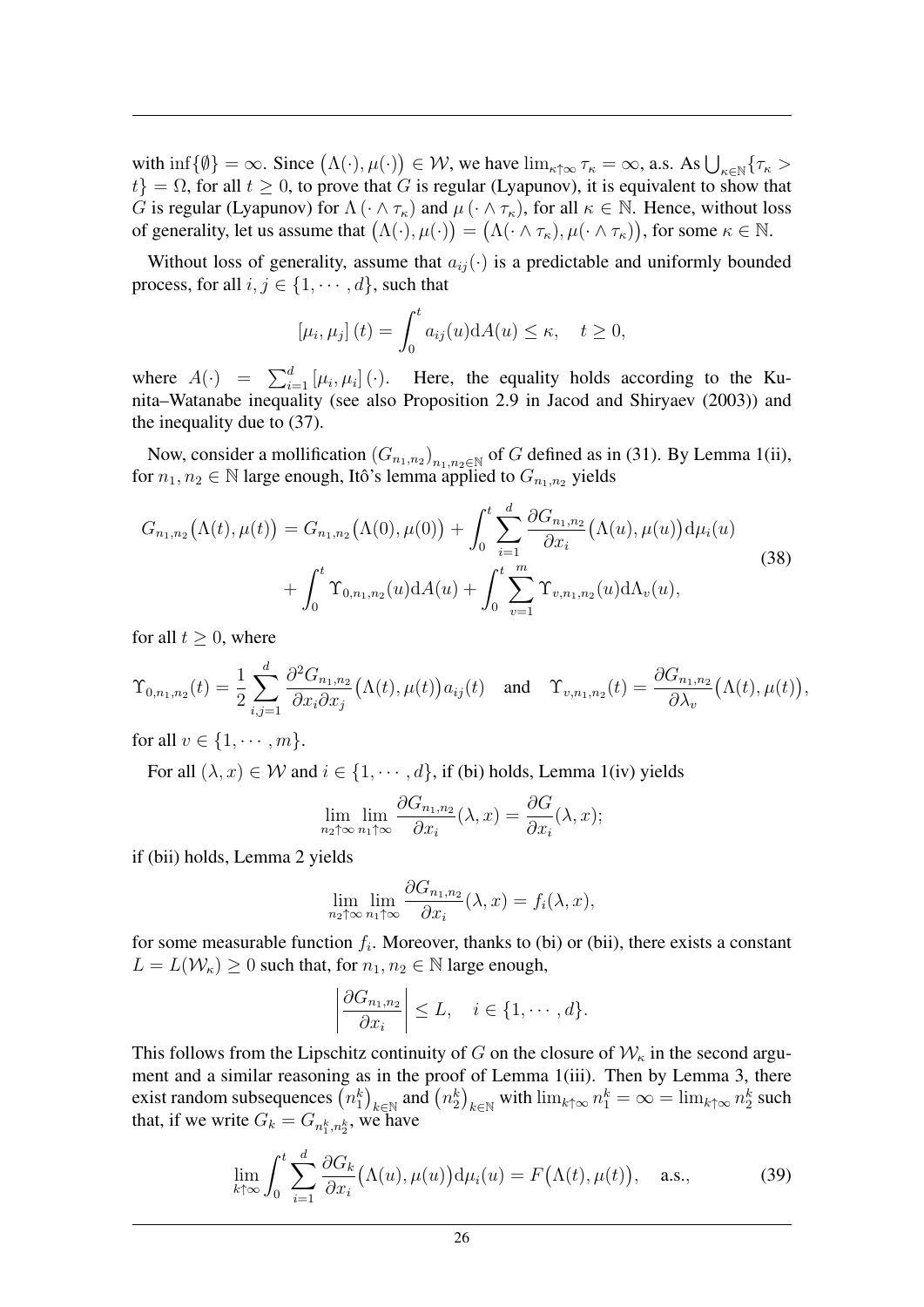for all  $t \geq 0$ , where

$$
F(\Lambda(t), \mu(t)) = \begin{cases} \int_0^t \sum_{i=1}^d \frac{\partial G}{\partial x_i}(\Lambda(u), \mu(u)) \mathrm{d} \mu_i(u), & \text{if (bi) holds} \\ \int_0^t \sum_{i=1}^d f_i(\Lambda(u), \mu(u)) \mathrm{d} \mu_i(u), & \text{if (bii) holds} \end{cases}.
$$

To proceed, write

$$
H_k(t) = G_k(\Lambda(0), \mu(0)) - G_k(\Lambda(t), \mu(t)) + \int_0^t \sum_{i=1}^d \frac{\partial G_k}{\partial x_i}(\Lambda(u), \mu(u)) d\mu_i(u),
$$

for all  $k \in \mathbb{N}$ , and

$$
H(t) = G(\Lambda(0), \mu(0)) - G(\Lambda(t), \mu(t)) + F(\Lambda(t), \mu(t)),
$$

for all  $t \ge 0$ . Then, (38) with respect to the random subsequences  $(n_1^k)_{k \in \mathbb{N}}$  and  $(n_2^k)_{k \in \mathbb{N}}$ is of the form

$$
H_k(t) = -\int_0^t \Upsilon_{0,k}(u) \mathrm{d}A(u) - \int_0^t \sum_{v=1}^m \Upsilon_{v,k}(u) \mathrm{d}\Lambda_v(u), \quad t \ge 0.
$$

Note that by Lemma 1(i) and (39),  $\lim_{k \uparrow \infty} H_k(t) = H(t)$ , a.s., for all  $t \ge 0$ .

A measurable function DG in Condition 1 of Definition 3 is chosen with components

$$
D_i G(\lambda, x) = \begin{cases} \frac{\partial G}{\partial x_i}(\lambda, x), & \text{if (bi) holds} \\ f_i(\lambda, x), & \text{if (bii) holds} \end{cases}, \quad i \in \{1, \cdots, d\}.
$$

Then, as  $\Gamma^G(\cdot) = H(\cdot)$  according to (8), it is enough to show that  $H(\cdot)$  is of finite variation in the following four cases.

*Case 1.*

Assume that (ai) and (bi) hold. Then by Lemma 1(iii)&(v), the processes  $(\Upsilon_{0,k}(\cdot))_{k \in \mathbb{N}}$ and  $(\Upsilon_{v,k}(\cdot))_{v\in\{1,\cdots,m\},k\in\mathbb{N}}$  are uniformly bounded. With  $l = m + 1$ ,  $\overline{\Lambda}_v(\cdot) = \Lambda_v(\cdot)$  and  $(\overline{\Upsilon}_{v,k}(\cdot))_{k\in\mathbb{N}} = (\Upsilon_{v,k}(\cdot))_{k\in\mathbb{N}}$ , for all  $v \in \{1, \cdots, m\}$ ,  $\overline{\Lambda}_{m+1}(\cdot) = A(\cdot)$ ,  $(\overline{\Upsilon}_{m+1,k}(\cdot))_{k\in\mathbb{N}} =$  $(\Upsilon_{0,k}(\cdot))_{k\in\mathbb{N}}$ , and  $(\overline{\Theta}_k(\cdot))_{k\in\mathbb{N}}=0$ , Lemma 4 yields that  $H(\cdot)$  is of finite variation on compact sets.

*Case 2.*

Assume that (ai) and (bii) hold. By Lemma 1(iii), the processes  $(\Upsilon_{v,k}(\cdot))_{v \in \{1,\cdots,m\},k \in \mathbb{N}}$ are uniformly bounded. Since G is concave in the second argument, for each  $k \in \mathbb{N}$ ,  $G_k$  is also concave in the second argument. Using the negative semidefinite property of the Hessian of  $G_k$  and choosing the matrix-valued process  $a(\cdot) = (a_{ij}(\cdot))_{i,j \in \{1,\dots,d\}}$  to be symmetric and positive semidefinite, one can show that  $\Upsilon_{0,k}(t) \leq 0$ , for all  $t \geq 0$ . This implies that the processes

$$
\overline{\Theta}_k(\cdot) = -\int_0^{\cdot} \Upsilon_{0,k}(t) \mathrm{d}A(t), \quad k \in \mathbb{N},
$$

are non-decreasing. Similar to Case 1, but now with  $l = m$ , Lemma 4 yields again that  $H(\cdot)$  is of finite variation.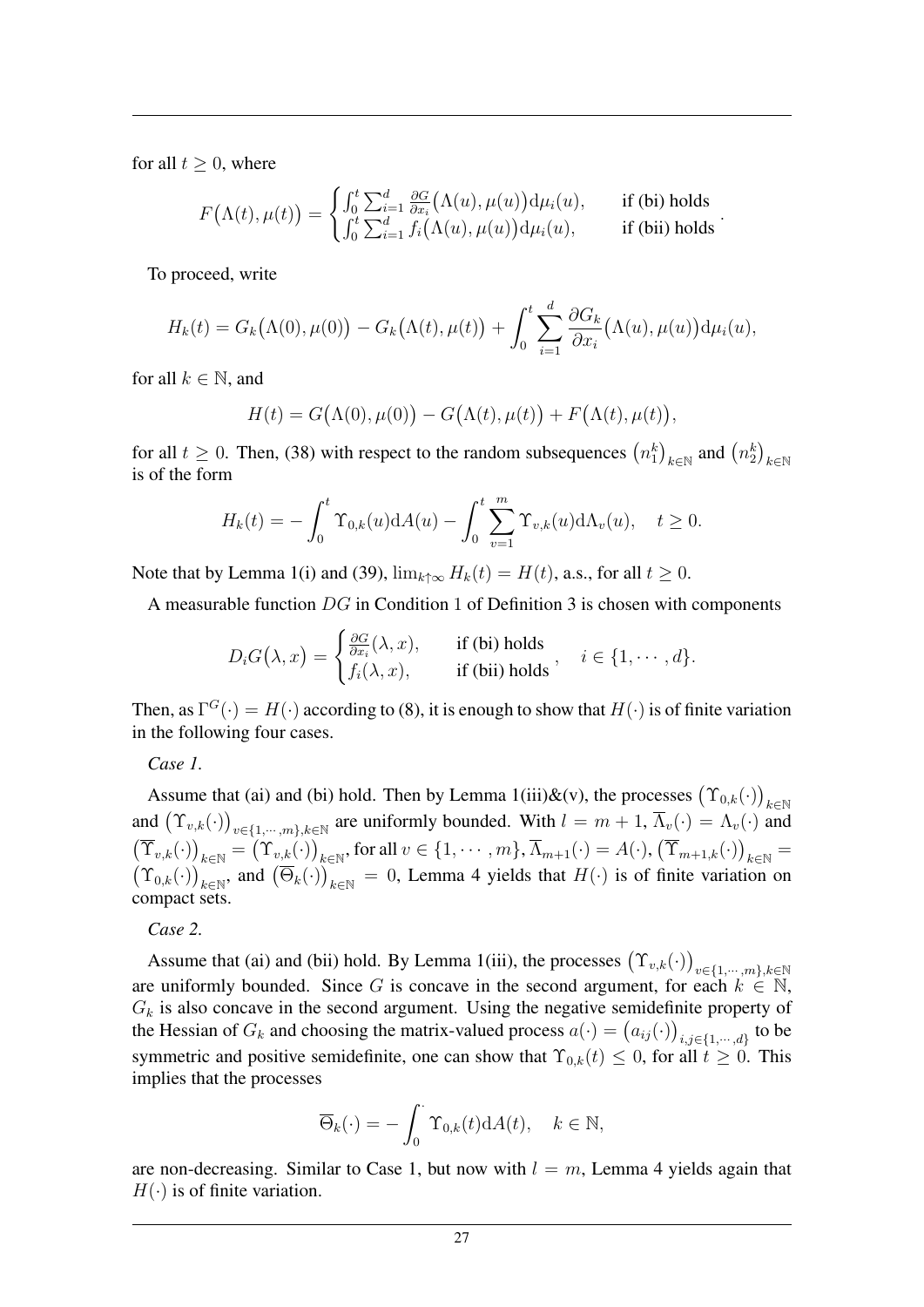*Case 3.*

Assume that (aii) and (bi) hold. By Lemma 1(v), the process  $(\Upsilon_{0,k}(\cdot))_{k \in \mathbb{N}}$  is uniformly bounded. As G is non-increasing in the v-th dimension of the first argument, so is  $G_k$ , for all  $v \in \{1, \dots, m\}$ . Therefore,  $\Upsilon_{v,k}(t) \leq 0$ , for all  $t \geq 0$ , as  $\Lambda(\cdot)$  is non-decreasing in the v-th dimension, for all  $v \in \{1, \dots, m\}$ . This implies that the processes

$$
\overline{\Theta}_k(\cdot) = -\int_0^{\cdot} \sum_{v=1}^m \Upsilon_{v,k}(t) d\Lambda_v(t), \quad k \in \mathbb{N},
$$

are non-decreasing. Similar to above, Lemma 4 implies that  $H(\cdot)$  is of finite variation.

*Case 4.*

Assume that (aii) and (bii) hold. With

$$
\overline{\Theta}_k(\cdot) = -\int_0^{\cdot} \Upsilon_{0,k}(t) \mathrm{d}A(t) - \int_0^{\cdot} \sum_{v=1}^m \Upsilon_{v,k}(t) \mathrm{d}\Lambda_v(t), \quad k \in \mathbb{N},
$$

Lemma 4 implies again that  $H(\cdot)$  is of finite variation. It is clear that G is Lyapunov.  $\Box$ 

## A.3. Proof of Theorem 2

*Proof of Theorem 2.* The following steps are partially inspired by the proof of Theorem 3.8 in Karatzas and Ruf (2017). According to Theorem 2.3 in Banner and Ghomrasni (2008), for each  $l \in \{1, \dots, d\}$ , one can find a measurable function  $h_l : \Delta^d \to (0, 1]$  and a finite variation process  $B_l(\cdot)$  with  $B_l(0) = 0$  such that

$$
\boldsymbol{\mu}_l(\cdot) = \boldsymbol{\mu}_l(0) + \int_0^{\cdot} \sum_{i=1}^d \boldsymbol{h}_l(\mu(t)) \mathbf{1}_{\{\mu_{(l)}(t) = \mu_i(t)\}} d\mu_i(t) + \boldsymbol{B}_l(\cdot). \tag{40}
$$

Since G is regular for  $\Lambda(\cdot)$  and  $\mu(\cdot)$ , by Definition 3, there exist a measurable function DG and a finite variation process  $\Gamma^G(\cdot)$  such that

$$
\boldsymbol{G}\big(\Lambda(\cdot),\boldsymbol{\mu}(\cdot)\big) = \boldsymbol{G}\big(\Lambda(0),\boldsymbol{\mu}(0)\big) + \int_0^{\cdot} \sum_{l=1}^d D_l \boldsymbol{G}\big(\Lambda(t),\boldsymbol{\mu}(t)\big) d\boldsymbol{\mu}_l(t) - \Gamma^{\boldsymbol{G}}(\cdot). \tag{41}
$$

By  $(40)$ , we have

$$
\int_0^{\cdot} \sum_{l=1}^d D_l \boldsymbol{G}(\Lambda(t), \boldsymbol{\mu}(t)) \mathrm{d} \boldsymbol{\mu}_l(t) = \int_0^{\cdot} \sum_{l=1}^d D_l \boldsymbol{G}(\Lambda(t), \boldsymbol{\mu}(t)) \boldsymbol{h}_l(\boldsymbol{\mu}(t)) \mathbf{1}_{\{\mu_{(l)}(t) = \mu_i(t)\}} \mathrm{d} \mu_i(t) + \int_0^{\cdot} \sum_{l=1}^d D_l \boldsymbol{G}(\Lambda(t), \boldsymbol{\mu}(t)) \mathrm{d} \boldsymbol{B}_l(t).
$$
\n(42)

Now consider the measurable function  $DG: W \to \mathbb{R}^d$  with components

$$
D_iG(\lambda, x) = \sum_{l=1}^d D_lG(\lambda, \mathfrak{R}(x))\mathbf{h}_l(x)\mathbf{1}_{\left\{x_{(l)}=x_i\right\}}, \quad i \in \{1, \cdots, d\},\
$$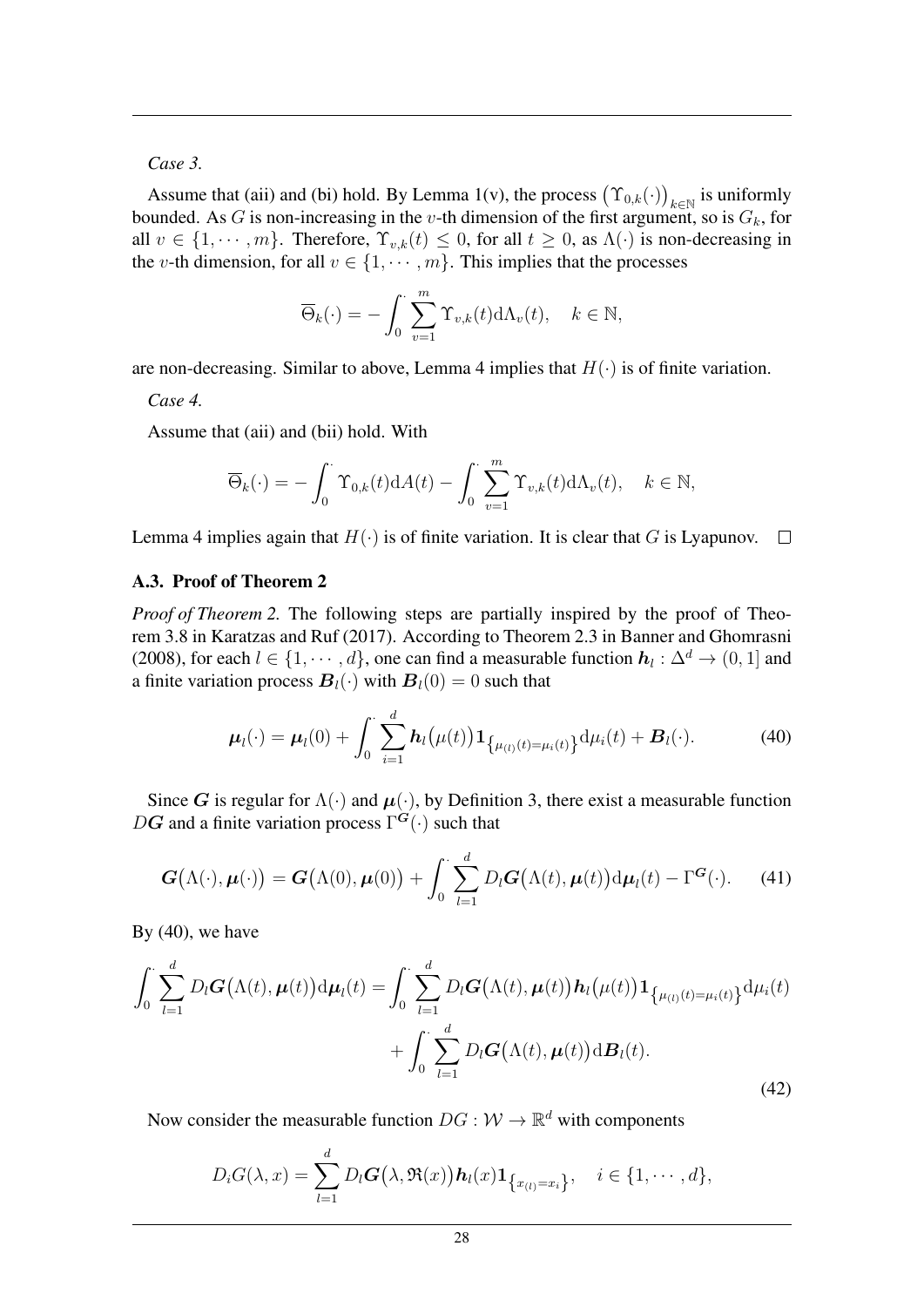and the finite variation process

$$
\Gamma^{G}(\cdot) = \Gamma^{G}(\cdot) - \int_0^{\cdot} \sum_{l=1}^d D_l G(\Lambda(t), \boldsymbol{\mu}(t)) \mathrm{d} \boldsymbol{B}_l(t).
$$

Then (41) and (42), together with  $G(\lambda, x) = \mathbf{G}(\lambda, \Re(x))$ , yield (8), i.e., G is regular for  $\Lambda(\cdot)$  and  $\mu(\cdot)$ .  $\Box$ 

### A.4. An alternative proof for a special case

The proof technique of Theorem VII.31 in Dellacherie and Meyer (1982) suggests an alternative argument for the case that conditions (ai) and (bii) in Theorem 1 hold. We summarize these ideas in the following result.

**Theorem 5.** If a function  $f : W \to \mathbb{R}$  is locally Lipschitz in the first argument and *concave in the second argument, then the process*  $f(\Lambda(\cdot), \mu(\cdot))$  *is a semimartingale.* 

*Proof.* Assume that the semimartingale  $\mu(\cdot)$  has the Doob-Meyer decomposition  $\mu(\cdot)$  =  $\mu(0) + M(\cdot) + V(\cdot)$ , where  $M(\cdot)$  is a d-dimensional continuous local martingale and  $V(\cdot)$ is a d-dimensional finite variation process with  $M(0) = V(0) = 0$ .

Let  $(W_n)_{n\in\mathbb{N}}$  be a non-decreasing sequence of open sets such that the closure of  $W_n$  is in W, for all  $n \in \mathbb{N}$ . For each  $\kappa \in \mathbb{N}$ , we consider the stopping time  $\tau_{\kappa}$  given in (37). Without loss of generality, let us assume again that  $(\Lambda(\cdot), \mu(\cdot)) = (\Lambda(\cdot \wedge \tau_{\kappa}), \mu(\cdot \wedge \tau_{\kappa})),$ for some  $\kappa \in \mathbb{N}$ .

Since  $f$  is locally Lipschitz in both arguments (see Theorem 10.4 in Rockafellar (1970)), we can find a Lipschitz constant L such that, for all  $s, t \geq 0$  with  $s \leq t$ , we have

$$
\left| f(\Lambda(t), \mu(t)) - f(\Lambda(s), \mu(0) + M(t) + V(s)) \right|
$$
  
\n
$$
\leq L \left( \sum_{v=1}^{m} |\Lambda_v(t) - \Lambda_v(s)| + \sum_{i=1}^{d} |V_i(t) - V_i(s)| \right)
$$
  
\n
$$
\leq L \left( \sum_{v=1}^{m} \int_s^t |d\Lambda_v(u)| + \sum_{i=1}^{d} \int_s^t |dV_i(u)| \right).
$$
\n(43)

Let

$$
Z(\cdot) = -f(\Lambda(\cdot), \mu(\cdot)) + L\left(\sum_{v=1}^m \int_0^{\cdot} |\mathrm{d}\Lambda_v(t)| + \sum_{i=1}^d \int_0^{\cdot} |\mathrm{d}V_i(t)|\right),
$$

then  $Z(\cdot)$  is bounded. Hence we have

$$
\mathbb{E}\left[Z(t) - Z(s)|\mathcal{F}(s)\right] = \mathbb{E}\left[f\left(\Lambda(s), \mu(s)\right) - f\left(\Lambda(s), \mu(0) + M(t) + V(s)\right)|\mathcal{F}(s)\right]
$$

$$
+ \mathbb{E}\left[f\left(\Lambda(s), \mu(0) + M(t) + V(s)\right) - f\left(\Lambda(t), \mu(t)\right)\right]
$$

$$
+ L\left(\sum_{v=1}^{m} \int_{s}^{t} \left|d\Lambda_{v}(u)\right| + \sum_{i=1}^{d} \int_{s}^{t} \left|dV_{i}(u)\right|\right) \left|\mathcal{F}(s)\right]
$$

$$
\geq \mathbb{E}\left[f\left(\Lambda(s), \mu(s)\right) - f\left(\Lambda(s), \mu(0) + M(t) + V(s)\right)|\mathcal{F}(s)\right] \geq 0,
$$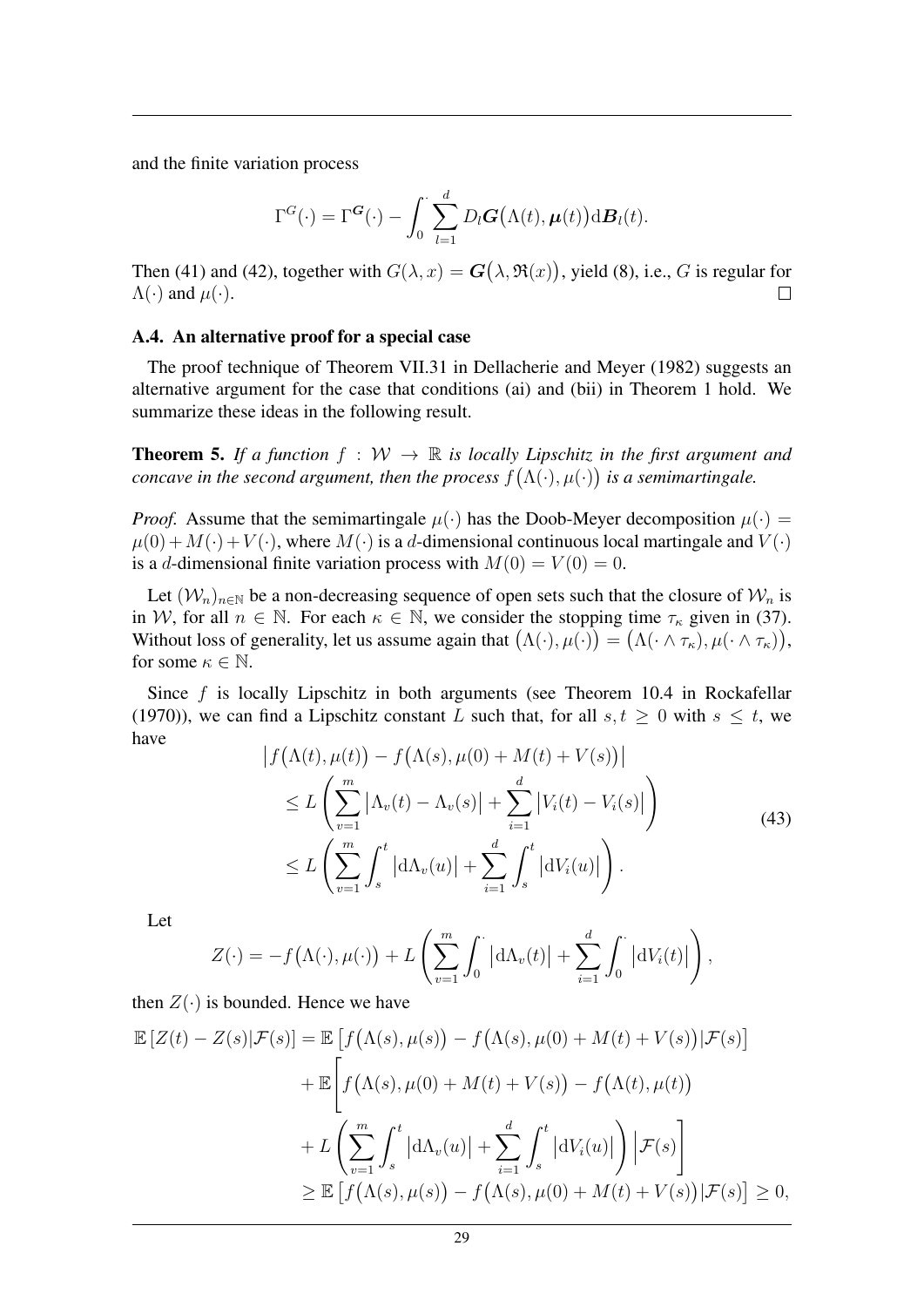where the first inequality is by (43) and the second inequality holds by Jensen's inequality. Therefore,  $Z(\cdot)$  is a submartingale, which makes  $f(\Lambda(\cdot), \mu(\cdot))$  a semimartingale.  $\Box$ 

# References

- Banner, A., Fernholz, R., Papathanakos, V., Ruf, J., and Schofield, D. (2018). Diversification, volatility, and surprising alpha. Preprint, arXiv:1809.03769.
- Banner, A. D. and Ghomrasni, R. (2008). Local times of ranked continuous semimartingales. *Stochastic Process. Appl.*, 118(7):1244–1253.
- Bouleau, N. (1981). Semi-martingales à valeurs  $\mathbb{R}^d$  et fonctions convexes. *C. R. Acad. Sci. Paris Ser. I Math. ´* , 292(1):87–90.
- Delbaen, F. and Schachermayer, W. (1999). A compactness principle for bounded sequences of martingales with applications. In *Seminar on Stochastic Analysis, Random Fields and Applications (Ascona, 1996)*, volume 45 of *Progr. Probab.*, pages 137–173. Birkhäuser, Basel.
- Dellacherie, C. and Meyer, P.-A. (1982). *Probabilities and Potential. B*, volume 72 of *North-Holland Mathematics Studies*. North-Holland Publishing Co., Amsterdam. Theory of martingales, translated from the French by J. P. Wilson.
- Evans, L. C. (1998). *Partial Differential Equations*, volume 19 of *Graduate Studies in Mathematics*. American Mathematical Society, Providence, RI.
- Fernholz, E. R. (2002). *Stochastic Portfolio Theory*, volume 48 of *Applications of Mathematics (New York)*. Springer-Verlag, New York. Stochastic Modelling and Applied Probability.
- Fernholz, E. R., Karatzas, I., and Ruf, J. (2018). Volatility and arbitrage. *Ann. Appl. Probab.*, 28(1):378–417.
- Fernholz, R. (1999). Portfolio generating functions. In Avellaneda, M., editor, *Quantitative Analysis in Financial Markets*. World Scientific.
- Fernholz, R. (2001). Equity portfolios generated by functions of ranked market weights. *Finance and Stochastics*, 5(4):469–486.
- Fernholz, R. and Karatzas, I. (2009). Stochastic Portfolio Theory: an overview. In Bensoussan, A., editor, *Handbook of Numerical Analysis*, volume Mathematical Modeling and Numerical Methods in Finance. Elsevier.
- Jaber, E. A., Bouchard, B., and Illand, C. (2018). Stochastic invariance of closed sets with non-lipschitz coefficients. *Stochastic Processes and their Applications*, 22(53):1–15.
- Jacod, J. and Shiryaev, A. (2003). *Limit Theorems for Stochastic Processes (2nd ed.), Volume 288 of Comprehensive Studies in Mathematics*. Springer, Berlin.
- Karatzas, I. and Kim, D. (2018). Trading strategies generated by path-dependent functionals of market weights. *Preprint, arXiv:1809.10123*.
- Karatzas, I. and Ruf, J. (2017). Trading strategies generated by Lyapunov functions. *Finance and Stochastics*, 21(3):753–787.
- Karatzas, I. and Shreve, S. (2012). *Brownian Motion and Stochastic Calculus*, volume 113. Springer Science & Business Media.
- Krylov, N. V. (2009). *Controlled Diffusion Processes*, volume 14 of *Stochastic Modelling and Applied Probability*. Springer-Verlag, Berlin. Translated from the 1977 Russian original by A. B. Aries, reprint of the 1980 edition.
- Rockafellar, R. T. (1970). *Convex Analysis*. Princeton Mathematical Series, No. 28. Princeton University Press, Princeton, N.J.